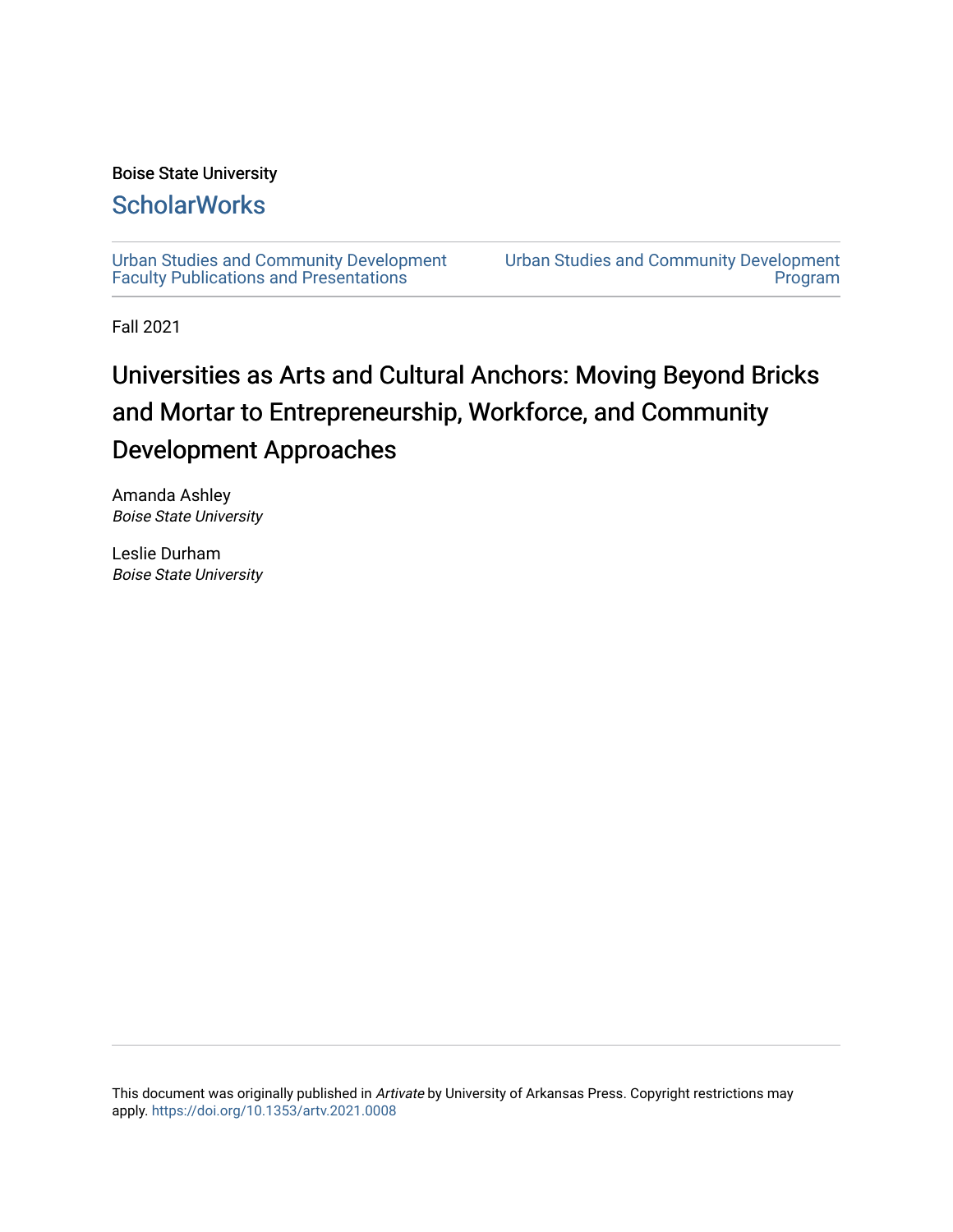

EDITORIAL

# *Universities as Arts and Cultural Anchors Moving Beyond Bricks and Mortar to Entrepreneurship, Workforce, and Community Development Approaches*

Amanda Ashley *Boise State University* Leslie Durham *Boise State University*

**ABSTRACT:** Economic developers refer to universities as anchor institutions because they are rooted regional economic drivers that are sites for development, incubation, entrepreneurship, workforce training, and knowledge transfer. Most anchor research speaks generally about the university or focuses on STEM. Our study asks: *to what extent are public universities arts and cultural anchors?* Through a comparative case analysis supplemented with interviews of field innovators and a translation of transdisciplinary literature, we deepen the anchor concept, and we propose a conceptual assessment tool. Our applied research helps universities move from being an arts patron to an arts entrepreneur, investor, innovator, and catalyst. **KEYWORDS:** arts economic development, anchor institutions, artist workforce development, university arts entrepreneurship, university arts innovation. DOI: doi.org/artivate.10.2.150

# **Introduction**

Policymakers, economic developers, and university leaders label and position higher education institutions (HEIs) as "anchor institutions" in our cities and regions. Civic, private, and public actors champion these deeply rooted and entrenched organizations as invaluable sources of regional economic activity because HEIs have the political influence, financial resources, and institutional infrastructure to grow, sustain, and revitalize metropolitan regions in a time of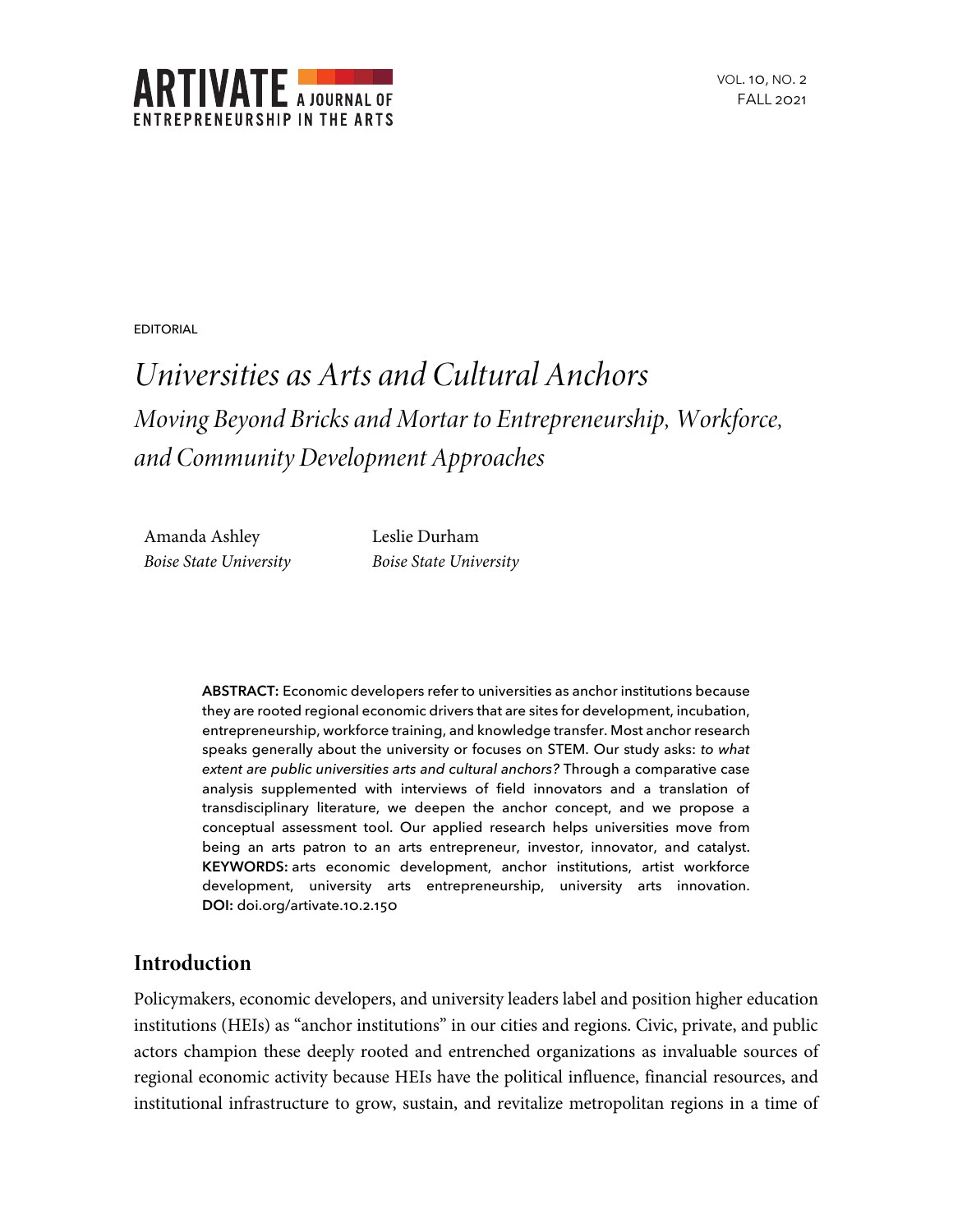footloose industrial location and global corporate consolidation (Birch, 2010). Researchers attempt to sharpen this blunt concept and refine understanding of HEIs' regional economic contribution and "stickiness" through analysis of workforce chains (Nelson & Wolf-Powers, 2010), technology transfer roles (Allen & O'Shea, 2014), and property development (Gaffikin, 2011; Ehlenz, 2015), entrepreneurship (Dodgson & Gann, 2020), and innovation (Chea & Yu, ) among other areas of impact and contribution in economic, social, and community development. While scholars have made significant progress in unpacking the anchor concept and connecting theory to practice, they have yet to thoroughly identify and explain how HEIs perform as arts and cultural anchors in local and regional arts economic and community development (AED), which includes a more nuanced understanding of how they anchor economic and social innovation, entrepreneurship training, workforce development, and knowledge transfer.

Powerful and important conversations in the academy and in popular media tout universities in the US as great patrons of the arts largely due to their investments in bricks-andmortar projects and their academic programs that train emerging artists in traditional and discrete artistic disciplines. There's often a particular focus on star-architect projects and how these iconic facilities remake university identities and create cultural gateways as part of civic boosterism (Russell 2014; Hannon, 2019). As Tepper and Arthurs (2013) broadly note, universities are likely the "greatest arts patrons" in the United States, with an estimated investment of more than 5 billion dollars due to their wide-ranging budgets that support such investments as capital projects, arts department funding, artist commissions, and public art installations.

This perspective overlooks the ways that universities anchor arts and cultural activity as part of the regional creative ecology, and it bypasses the ways that universities are sites of arts and cultural innovation, entrepreneurship, and development in ways that resonate with economic developers, policymakers, and employers. While important, this traditional focus with the anchor as patron overlooks new and alternative connections, opportunities, and imperatives that universities have in other arenas, including the broad umbrella of artistic workforce development (AWD) that covers entrepreneurship, knowledge transfer, and innovation in economic, community, and social frameworks. This evolving concept of the university twenty-first-century arts and cultural anchor recognizes the durable, intrinsic power of the arts in a new way while also being driven by the growing realization that the arts are more than just an amenity but a vital part of economic development—in the same way that the university is not a patron of science and technology but a partner and collaborator in the regional development of related industries (Tepper & Kuh, 2011), occupations (Markusen, ), and communities (Grodach, ). Simultaneously, solely positioning the university as a patron suggests that while the arts may be a jewel in a university's crown and a sign of its beneficence, they are rarely central to its primary role as an intellectual innovator or a vital entrepreneur in economic and social frameworks. This makes investing in arts and culture difficult since they are not regarded as essential university assets that are crucial for driving institutional advancement and distinction. This oversight or misunderstanding is due in part to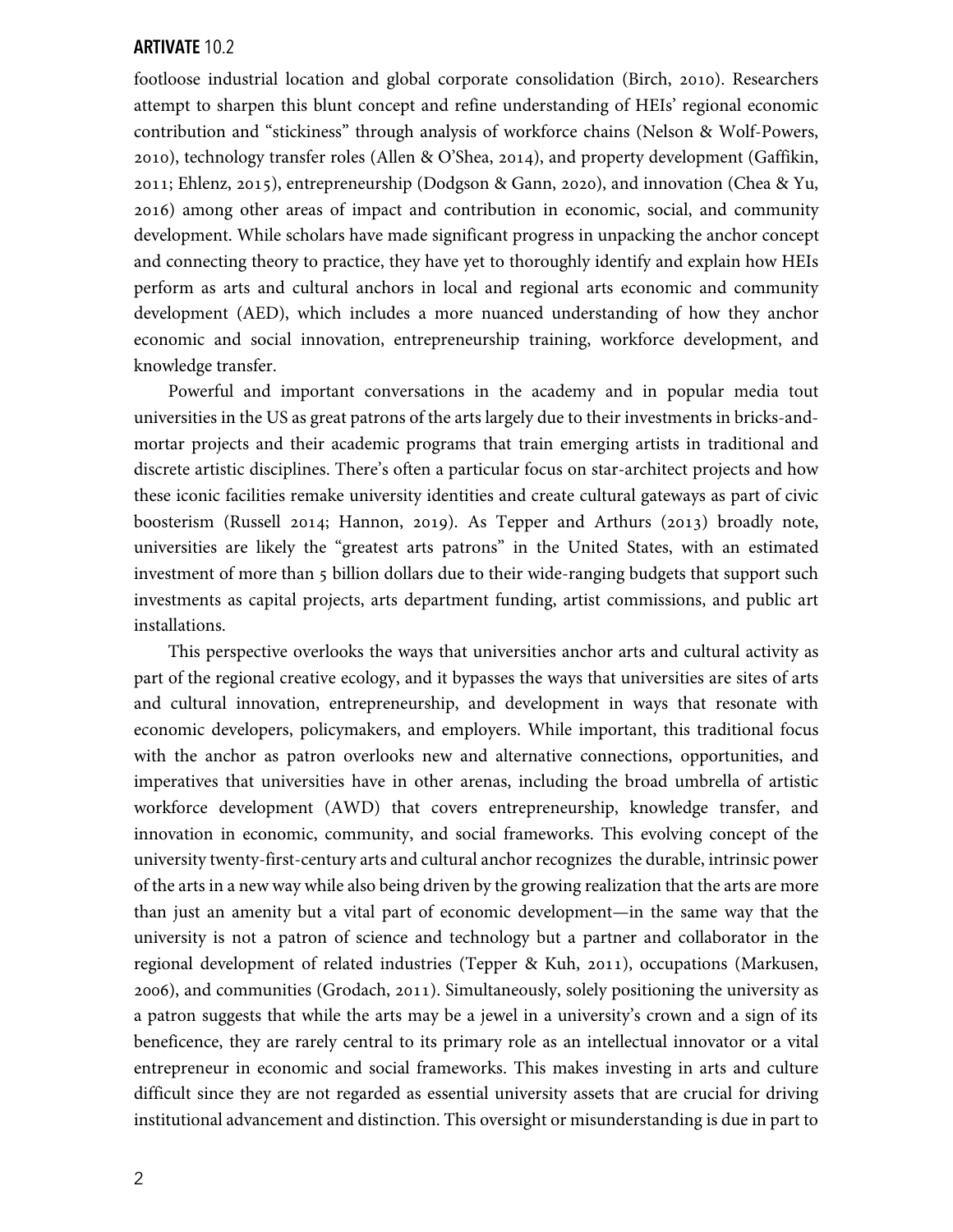the anchor concept's relative "fuzziness," both from a scholarly standpoint, since it's a relatively new concept (Ruthesier, n.d.), and from the practical vantage of those actually working in and leading institutions. Studying the arts in the universities also necessitates a broader understanding of how local and global forces shape the behavior of universities (Harris & Holley, 2016) when it comes to arts and culture activity.

There is an increasingly robust literature that studies the ways new arts curriculum approaches are moving from traditional to more integrated and interdisciplinary programs that focus on practical skills that prepare artists for jobs in arts industries, for self-occupation, or for using their artistic skills in non-arts industries (Essig & Guevara, 2016; Essig, 2014; Essig, 2017), and that also recognize that artists have often taken a variety of paid work and volunteer positions in the quest for a creative career (Thomson & Jacque, 2017; Ashley & Durham, 2015). This research is often left out of the anchor conversations, and the lapse is particularly problematic in a time when liberal arts education (which includes the visual and performing arts) is under increased scrutiny due to dwindling public investment in higher education (Seltzer, 2019; Selingto 2017), a sharp prioritization of STEM (Axelrod, 2017), and an eagerness to respond to workforce readiness calls-to-action (Pimentel, 2019; Busteed, 2021). The COVID-19 pandemic and its short and long-term impacts are also adding pressure (Denon, 2021).

Additionally, while scholars have done impressive work aimed toward understanding different players in the creative ecology (Becker, 2008) and the regional arts and cultural network, they have yet to contextualize where the university or "higher education institutions" (HEIs) sit in these "sticky" conceptualizations, with the exception of scholarship (Beckman, 2007; Beckman and Essig, 2012; Essig, 2016) on a handful of new curriculum streams to enhance artist workforce readiness. This is starting to change as university leaders are calling for this change in positioning. Senior Fellow of the Association of American Universities, John Vaughn, predicts that universities will follow the example of American cities when it comes to recognizing the arts as a key asset for economic development:

Ten years ago, mayors across the country viewed arts institutions and artists as amenities and symbols of achievement and status. . . . Today, mayors see the arts as essential for economic development, strengthening schools, improving quality of life, addressing issues of sustainability and attracting and retaining talented creative class workers" (Tepper & Arthurs, 2013).

However, it's unclear if university leaders know how to operationalize or optimize their role as arts and cultural anchors. In part, this is because there is a significant lack of applied research that might provide universities with access to a framework or tool for making and articulating these connections, which means that theory and practice are often disconnected (Ehlenz, 2017). While this is a general problem across all anchor literature (Rutheiser, n.d.), it is compounded by the lack of knowledge around the intersection between the anchor concept and AED. Little is known about how to realize these connections explicitly or how universities are marshalling financial, structural, and faculty resources to be a potent anchor that is aware of its role in the local and regional arts and cultural ecology.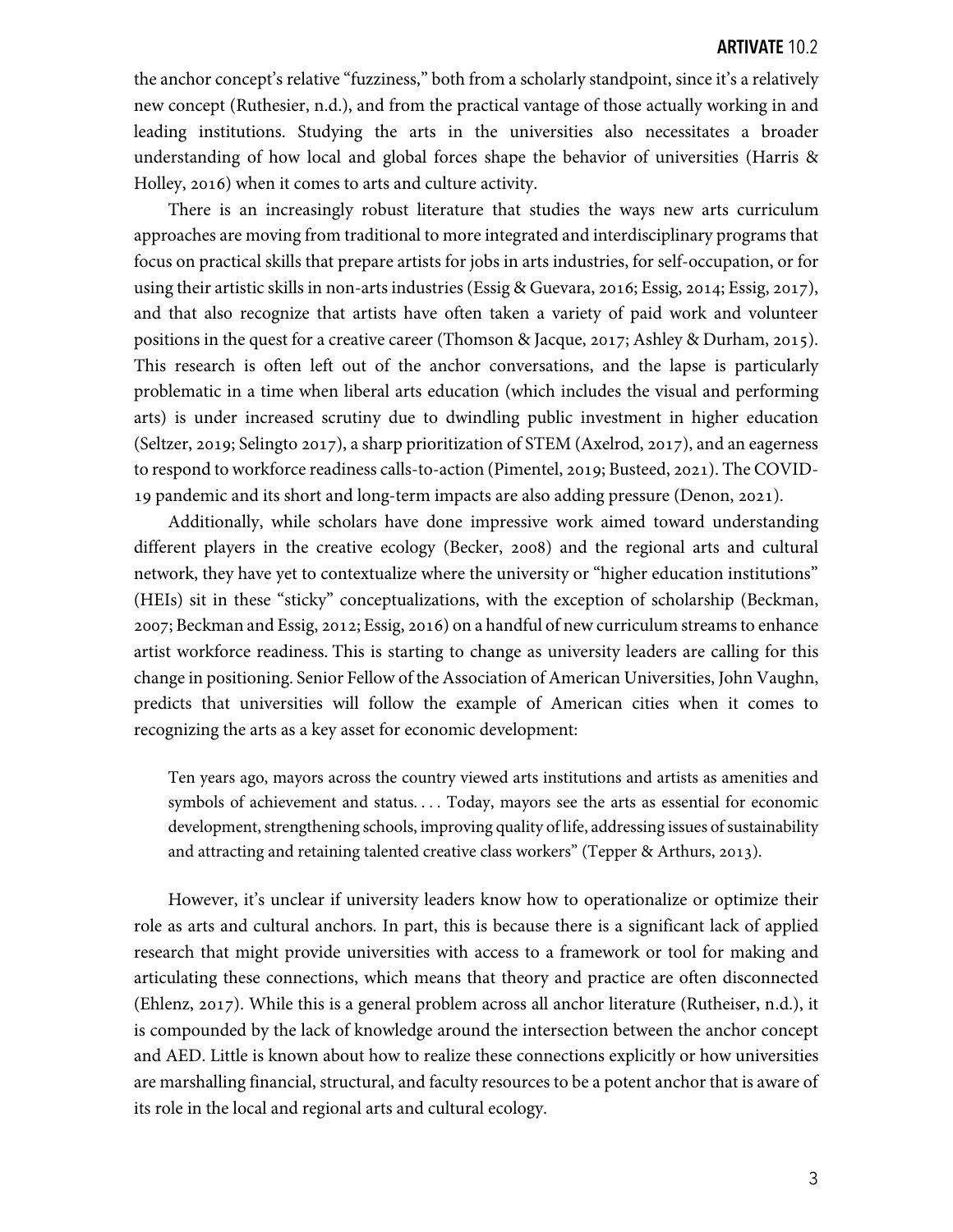There is some movement on the notion of "integration" that calls for a "creative turn" in higher education (Penn State, 2019). Barbara Korner, Dean of the Penn State College of Arts and Architecture, spoke to members of the Association of Public and Land-Grant Universities on June 18, 2019, to argue for greater, substantive collaboration across the arts and sciences to "maximize the impact that the university research can have on people's lives," and she noted:

Too often the arts are considered useful methods of communication and we're brought in at the end of the research project to visualize the data, or to translate that data. However, I've been hammering away at the notion that if science researchers bring artists and designers to the table at the beginning, they will find that these creatives will ask new questions, will explode those questions and explode that research wide open, and will lead to new directions and new discoveries (Penn State 2019).

This reflects a savvy movement underway by a small number of research universities organized under the umbrella Alliance for Arts in Research Universities (A2RU) to study and promote the integration that is happening across universities with a substantive focus on curriculum.

This general dearth of knowledge regarding arts and anchor institutions combined with these specialized movements in research and curriculum integration comes at a crucial moment given general trends in higher education. Decreasing investment in HEI coupled with university reliance on the extramural funds provided by federal and corporate research funding is placing strong pressure on public universities to prioritize science, technology, engineering, and math (STEM) (Axelrod, 2017). The broad and dogged emphasis on a "workforce ready labor force" has contributed to the devaluing of liberal arts education (Dutt-Ballerstadt, 2019), with "generalists" and "careerists" (Jones, 2015–2016) debating whether the liberal arts will "survive" the twenty-first century (Haris, 2018). At the same time, news stories abound about the value of liberal arts (Johnson, 2018; Olejarz, 2017), with headlines proclaiming, "Don't Ditch that Liberal Arts Degree (Chriss, 2018)," "The Fuzzy and the Techie: Why the Liberal Arts Will Rule the Digital Rule (Hartley, 2018)", "Google Finds STEM skills aren't the most important Skills" (Glazer, 2018), a "Liberal Arts Degree is More Important than Ever" (Dix, 2016), and "The Arts and Humanities Deliver Untapped Value for the Future of Work" (Wolff, 2021). While many voices debate whether the liberal arts is "dead" (Harris, 2018; White, 2019) or if it is part of a larger historical arc of "continuous death and resurrection" (Jones, 15); policymakers, civic leaders, parents, and students are asking the university to communicate and articulate the value of higher education in new ways (Paul, 2019; Lederman, 2021). The "arts" fall under the liberal arts umbrella, and they face those same pressures, if not greater ones, thanks to a lack of public appreciation for the broad applicability of artistic skills in a contemporary marketplace (Tepper & Kuh, 2011). We share the public's interest in how universities are responding and adapting to these external forces given that universities are a site of existing cultural activity and perform as an arts organization. We see the potential for their important role as an arts and cultural anchor as a crucial avenue for reform in higher education with an emphasis on entrepreneurship, innovation, and knowledge transfers across economic, community, and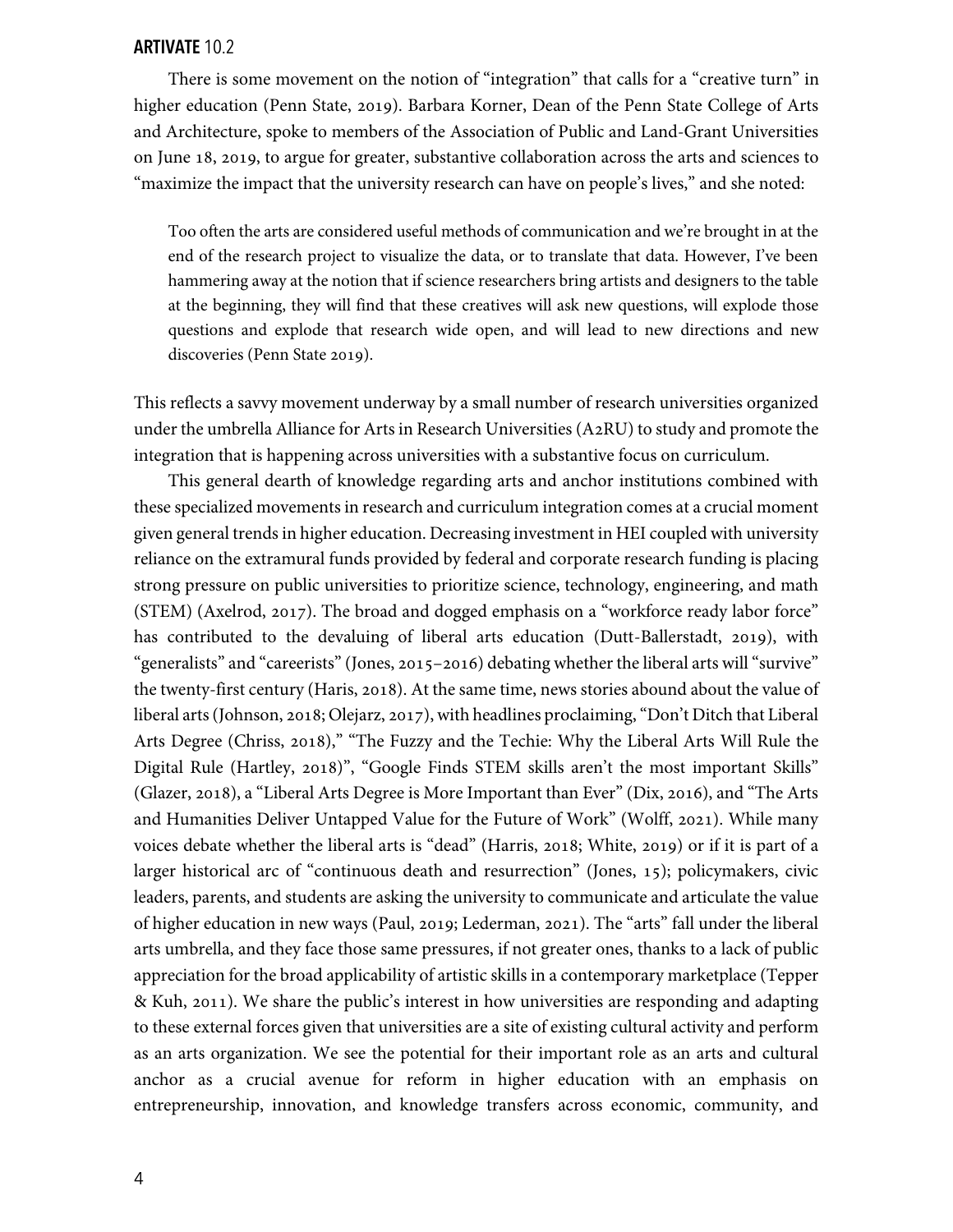social avenues.

Our transdisciplinary research helps universities in the region turn instinct into datainformed practice so that we can broaden, deepen, and apply the university anchor concept. Our overarching question is: To what extent are public universities arts and cultural anchors? To address this broader topic, we are interested in the following supportive questions: How do public universities act as arts and cultural anchors? How have these anchor features changed over time? How do universities see and articulate their role in the regional arts and cultural ecosystem? How do universities support students, faculty, and regional artists as they create and sustain artist career trajectories as professional creative workers? How does the location, particularly public universities in the Intermountain West, influence the ways that universities act as arts and cultural anchors?

We study these questions by looking at existing literatures and practices in AED, urban studies, and university reform in the early twenty-first century while we look specifically at public HEIs in the fast-growing Intermountain West with concomitant increasing student enrollment numbers. This is an understudied geographic area in the contemporary AED field that typically favors older, larger cities or smaller niche communities. Our comparative case study research highlights HEIs in Boise (ID), Fort Collins (CO), Reno (NV), and Salt Lake City (UT). These highly desirable, livable cities share more than a place on the map in the Intermountain West and similar population sizes: they are all home to growing, public, metropolitan universities and booming, buzz-generating cultural scenes despite limited resources, a short history of philanthropic wealth, and smaller markets on which to draw. These sites also provide a different set of supposed opportunities and challenges due to their physical and geographic isolation combined with the fact that they are newer cities that do not have the deep tradition of arts and cultural investment from large scale private and corporate philanthropy that bigger, older cities have as part of their DNA. Subsequently, beyond what these cases can tell us generally about anchors, we were also interested in whether the anchor concept looks different in places with those particular traits or if it presents new opportunities and challenges from a theoretical and practical perspective.

As university leaders begin to turn their attention to maximizing the economic and cultural impact of their artistic assets, including the ways they are training artists for their careers in and beyond the arts, they need to understand the specific conditions affecting the regional artistic labor force and the potential role that universities have as intentional, potent arts and cultural anchors. Our study provides guidance on how to conceptualize and communicate about the university as an arts and cultural anchor so that universities can make (and defend) evidencebased decisions and investments. Based on the research, we also include a pilot assessment tool that university leaders can use to consider different ways of approaching their role as a contemporary cultural anchor. Our next steps focus on testing the tool with a handful of public universities so we can determine how to make it more useful and adaptable.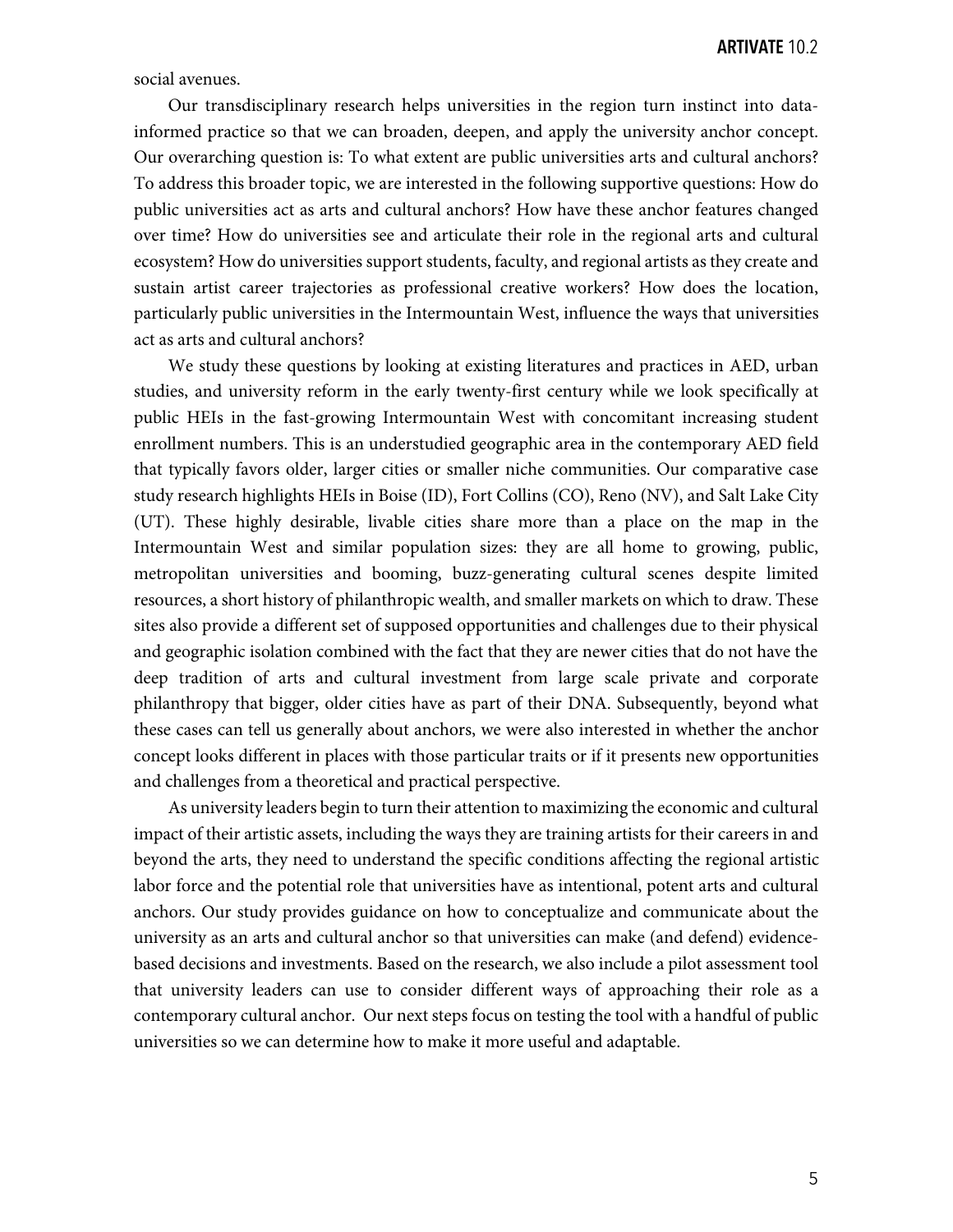#### **Literature Review**

There's a significant body of scholarly literature in urban studies and urban planning around the idea, importance, and evolution of the "anchor institution," which Ehlenz (2017) notes is a concept that the Aspen Institute coined in the early 2000s to denote an institution with significant assets that is unlikely to move. Universities, hospitals, and some large nonprofit institutions (foundations, churches, cultural institutions, and sport teams) became anchors either consciously or unconsciously in regional economic development due to corporate consolidation and the globalization of industries that created footloose companies and organizations that were no longer so heavily tied to place (Community-wealth, n.d.; Ehlenz, 2015; Birch et al., 2013). In response, scholars began to identify the traits and characteristics that university anchors and their "sticky capital" possess: they are major employers and support career ladders; they have sizable landholdings and invest in infrastructure; and they are centers of knowledge and innovation (Maurrasse, 2001). In some cases, they also anchor intraurban collaboration and competition creating "wider city-regional networks" (Addie, 2020, p. 2).

A handful of scholars suggest that there is an additional "social purpose" credo in the US, including Taylor and Luter (2013, p.7) who argue that "to be an authentic anchor, an institution must be more than a large place-based organization in the region. It must have a social-purpose mission enabling it to become a change agent and engine of socioeconomic development." HEIs might articulate these "shared valued" approaches (Porter, 2010; ICIC, 2011) through curriculum innovations like service-learning (Friedman et al., n.d.) or more formal universitycommunity partnerships (Regional Plan Association, 2017). More work is needed in this area from a university and arts perspective that follows Ehlenz's (2017) approach to create and assess the utility of a typology of how universities practice the anchoring of neighborhood urban development with its advantages and limitations.

There is a sliver of anchor institution research connected to arts and cultural nonprofits that draws on in-depth qualitative case analysis. Johnson  $(2011)$  studies the politics and implementation of arts and cultural districts as urban anchors in place-based economic development in Dallas, Denver, Pittsburgh, Philadelphia, and Seattle. Birch et al. (2013) and Johnson (2014) identify how nonprofit arts and cultural organizations perform as urban anchors through their involvement in arts education, arts public participation, neighborhood revitalization, as well as how they develop and navigate public/private partnerships to fulfill their missions. However, there is a gap in the branch of anchor research that looks at the intersection between universities and arts and culture. In sum, we increasingly recognize that universities act as urban anchors, but we know very little about how universities act in the realm of arts and culture.

We may not immediately think of universities as arts organizations, but universities are likely the greatest arts patrons in the United States, as mentioned earlier. Universities house art museums, theatre companies, symphony orchestras, film studios, and publishing outlets, just to name a few arts organizations and brick-and-mortar investments that live under the higher education umbrella. But most crucially for our study, universities in the twenty-first century are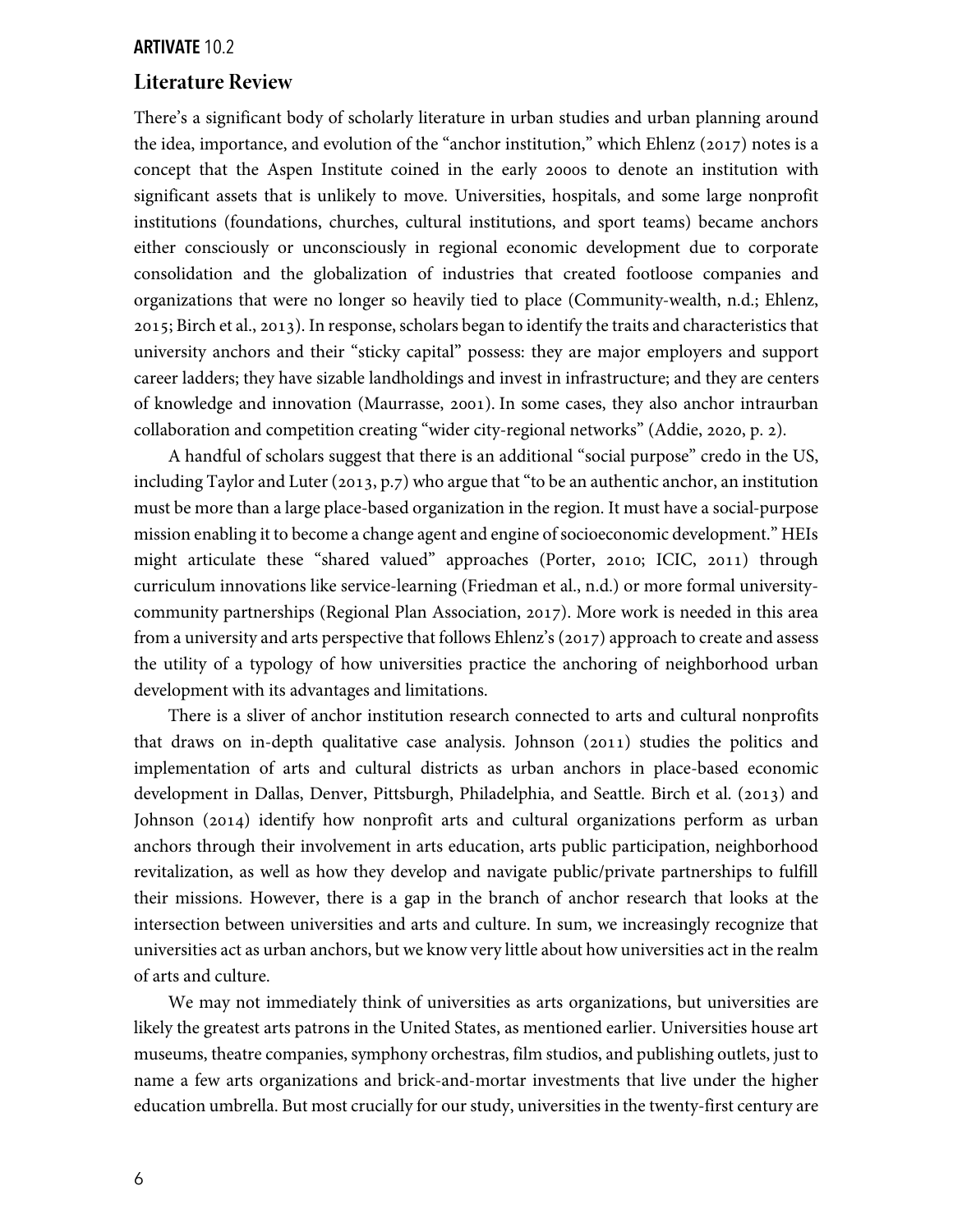more than just arts patrons of physical structures, they are potential collaborators and partners in the regional arts and cultural ecology through their work on entrepreneurship, innovation, and knowledge transfer in economic, social, and community development. They are the places where most emerging artists receive their artistic training and skills (Ashley & Durham, 2015; Davis, 2016; Chen, 2018). Universities support and invest in faculty and staff that oversee arts curricula, they fund scholarships, they pay faculty who are artists in their own right, and they provide the research support and infrastructure for arts economic development. They hire faculty who bring ideas of organizational change for arts and culture, and they consider how to fund and finance those ideas.

The shift in perspective we are chronicling relates to a provocative area of work on higher education reform broadly conceived. Recent scholarship such as Joseph Aoun's (2018) Robot *Proof: Higher Education in the Age of Artificial Intelligence, David Staley's (2019) Alternative Universities: Speculative Design for Innovation in Higher Education*, Robert Sternberg's (2016) *What Universities Can Be: A New Model for Preparing Students for Active, Concerned Citizenship and Ethical Leadership*, Mark William Roche's (2017) *Realizing the Distinctive University: Vision and Values, Strategy and Culture, Ronald Barnett's (2013) Imagining the University*, and Cathy Davidson's (2017) The New Education: How to Revolutionize the *University to Prepare Students for a World in Flux* are among the works charting innovative new paths for HEIs in response to the technological revolution of the late twentieth century and its subsequent impact on the ways people work, what and how they need to learn, and the economic and social pressures of the evolving knowledge economy. Staley writes:

Like the crisis of the university that Chad Wellmon has identified [in *Organizing Enlightenment: Information Overload and the Invention of the Modern University* (2015)], ours is a moment fertile for news forms of the university. Like the German philosophers who imagined the research university as a response to that crisis, we have an opportunity to imagine what the university can be. If we are truly interested in innovation, we might simply ask, 'What can the university become?'  $(2019, p. 216)$ 

Our research is particularly interested in what the university can become if it is activated as a cultural anchor in its community and how that community can become stronger economically, socially, and creatively as a result. Staley (2019) argues that universities struggle to achieve "distinction" from each other, offering similar programs, celebrating similar achievements, and marketing themselves with similar images and slogans. We see awareness of anchor traits, particularly in a specific regional context, as a yet untapped resource for offering universities a chance to tell a powerful story of distinction to their multiple stakeholders.

The role and potential of the university as an intentional, artistic, and cultural place maker in the urban ecology is beginning to attract international attention as well. Roodhouse  $(2010)$ studies the role of universities in cultural quarters (CQs) (often referred to as art and cultural districts in the United States) and how these cultural concentrations influence creative innovation and workforce growth in English cities. He  $(2010, p. 72)$  comments: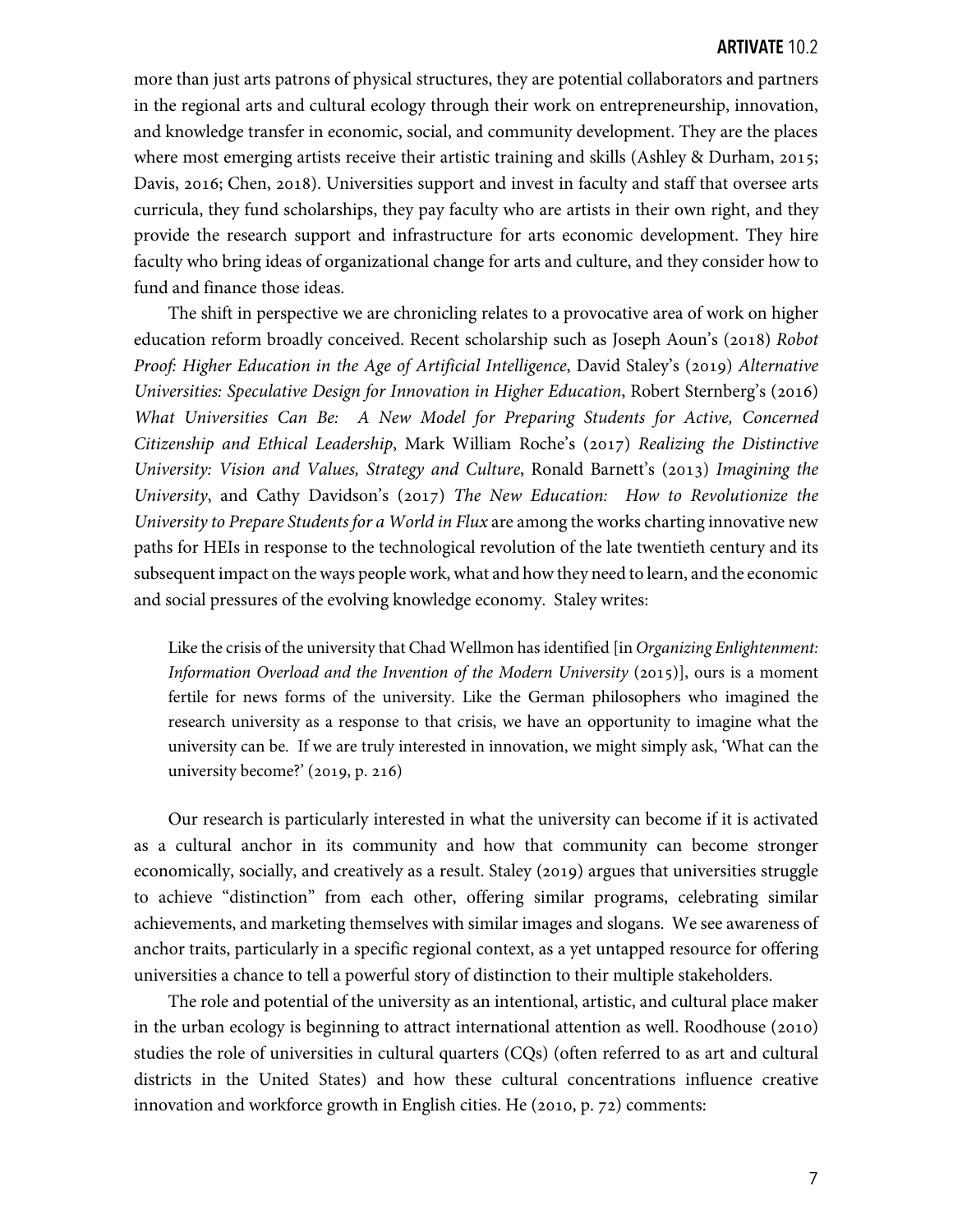Those institutions with an established interest in the creative industries which may have one or more faculties of art, design, performing arts, music, architecture, media, and animation are most likely to be involved not only in training individuals to enter the workforce, but also in developing the workforce and supporting business growth with their engagement in Cultural Quarters. It is in the interests of these universities to support creative businesses in the locality through mechanisms such as Cultural Quarters as a means of generating employment for graduates, have access to expertise to support teaching, and as a living research laboratory. What is missing in this scenario is the formalization of relationships between Cultural Quarters and the appropriate university. There are university science and technology parks, but, more importantly, Cultural Quarters in partnership with universities can be the new creativity parks.

Roodhouse's work not only deepens knowledge about the role of universities in localized spaces for arts and cultural innovation, but it underscores the ways that the anchor concept plays out. In generations past, emerging artists looked towards undergraduate and graduate arts education to hone the artistic skills that they'd been developing since early childhood, and then they learned how to put those skills to work strategically if and when their careers evolved. Many parents, politicians, and pundits have lost patience with the length of this process and the sometimes-lackluster results in the school-to-career transition. They have pressured universities to monetize the value of their arts programs and to consider new innovative curriculum models to improve student and university outcomes.

Hoping to smooth their graduates' transition to the workforce and spur economic development in their home cities, many universities are experimenting with curricular, extracurricular, and structural models that complement or supplement traditional fine arts curricula (Essig & Guevara, 2016; Beckman, 2007). Transdisciplinary arts integration programs like arts entrepreneurship (Essig & Guevara, 2016); STEAM-initiatives that merge the arts with computer science, digital media, and other technologies (Maeda, 2013), and public policy and administration arts-related programs have grown across the country (Considine, 2019; Luberecki, 2019; Strategic National Arts Alumni Project, n.d.). As Korner (2019) notes, there is still a challenge in ensuring that artists are part of the entire process rather than joining as sporadic assistance, particularly around STEM and STEAM integration. In tandem with these efforts, some universities are also situating the arts in their broader entrepreneurial ecosystems that may include maker spaces, incubators, and venture competitions (Essig, 2014; Allen, n.d.; Cummings, 2018).

There is a growing body of research that seeks to understand different aspects of these integration ideas where, due to their prevalence, most of the convergence centers on arts entrepreneurship and management. This small but robust group of scholars unpacks this burgeoning research arena as a hybrid field and practice (Beckman, 2007; Beckman & Essig, 2012; Essig, 2016). Beckman and Essig's seminal works have both identified and distinguished trends and the broader landscape of the arts while also specifically looking at different more targeted manifestations and investments in direct and indirect curricula, including labs and maker spaces.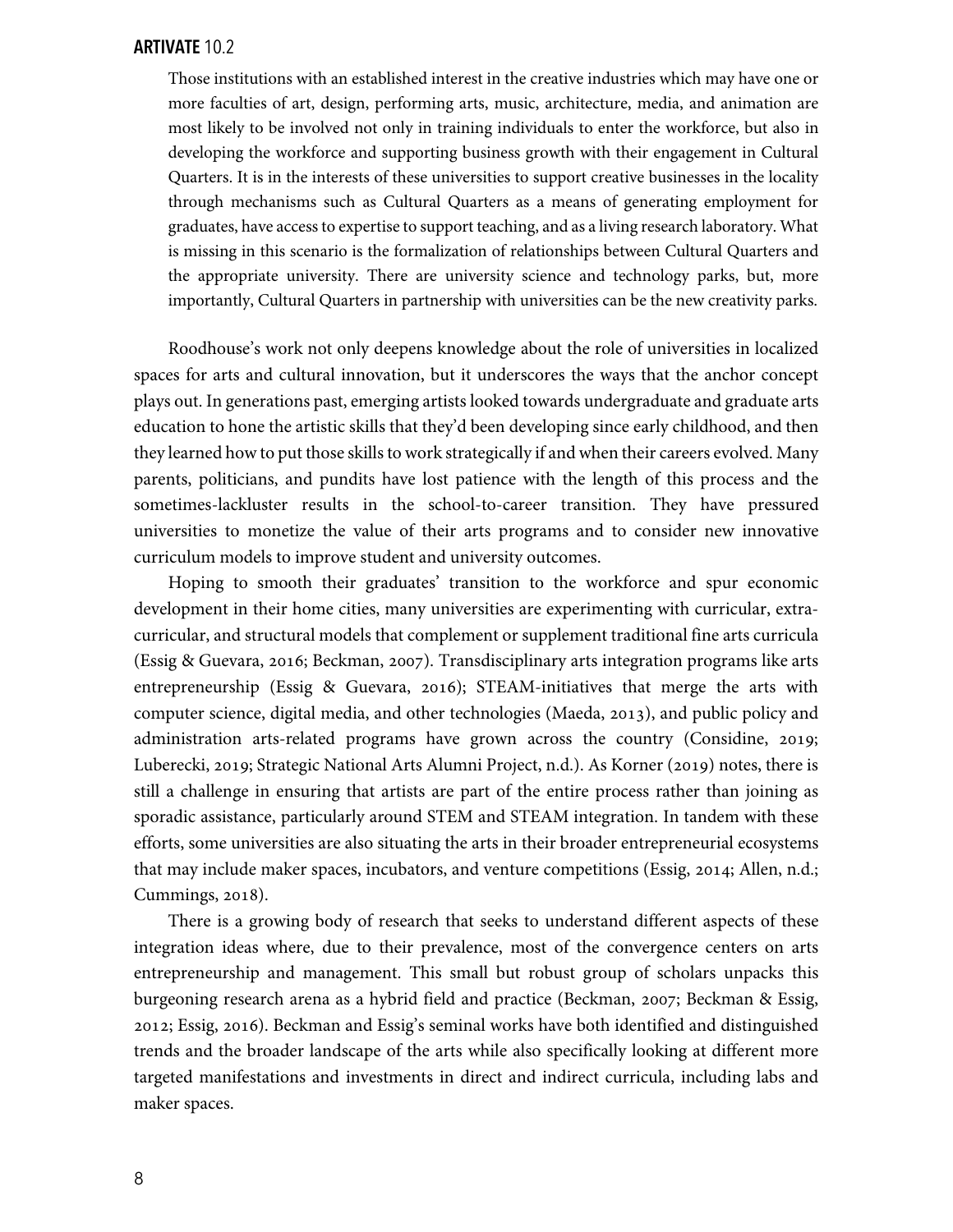As these leading scholars note, a fair amount of debate exists about how to define and conceptualize "arts entrepreneurship" as a stand-alone curricular concept or in contrast to "cultural" or "creative" entrepreneurship in the US and internationally (Essig, 2017). Beckman's early work treats arts entrepreneurship as a catch-all phrase, and in one of his earliest foundational studies, Beckman (2007, p. 91) argues that arts entrepreneurship embodies two curriculum avenues: ) "new venture creation" that aligns with typical economic development activity around innovation and new products; and  $2)$  a fuzzier concept noted as the "transitional" approach that gives students skills that they may need as professional artists. As the field and practice began to grow and specialize, Essig and Guevara (2016) have documented its prevalence and growth—both scholars and academic leaders are beginning to dismantle and differentiate this all-encompassing concept (i.e., traditional arts education plus any kind of additional training in non-arts arenas) to include a more refined set of avenues, purposes, and intentions. Goldberg-Miller and Wyszomirksi  $(2015)$  suggest that the naming of approaches within arts entrepreneurship needs to be more narrowly defined: where *entrepreneurship* focuses on the individual artists that start their own businesses and *arts management* centers on how artists work within and across organizations in the public, private, and community sector. As we found in our work, and as we explain later, arts management and arts entrepreneurship are the most common approaches, but they are not the only ways to think about integration or how the university anchors workforce development of arts or the innovation of arts and artists. Our research contributes to a greater understanding of the depth of different practices and approaches.

Beyond naming or articulating the foundational qualities of these approaches, Beckman's  $(2007, p. 90)$  rich work on "adventuring" HEI curriculum points out that there is little agreement about the most effective techniques for arts entrepreneurship because most of this education exists outside of established degree plans, and the degrees that do exist are nonaccredited, and there is little commonality from one university to another. His work focuses solely on how this plays out for traditional arts programs in music, arts, and theatre where department and college curriculum committees tend to append general business courses—as opposed to creating specialized business arts offerings—due to financial and structural imperatives and an instinct to support an interdisciplinary approach. Overall, Beckman  $(2007)$ critiques approaches where students learn skill sets but not the ability to contextualize or apply those skills for their particular fields or career paths, which is why he argues for a new model that prioritizes experiential learning. In that same conversation, Sternal  $(2014, p. 168)$  reinforces Beckman's critique by pointing out that, from a curriculum perspective, there isn't enough "basic data" to know what works and what doesn't, but he also argues that even if these programs deliver on providing an array of skills and talents, they will be weakened without external policy or programmatic measures in the region.

What we don't know is whether these arts integration connections, through curricular and programmatic endeavors, are cultivating sector resilience or new opportunities for students that they couldn't get in traditional arts programs. To do so, scholars and university leaders would not only need to evaluate the effectiveness of learning outcomes at the end of a university career,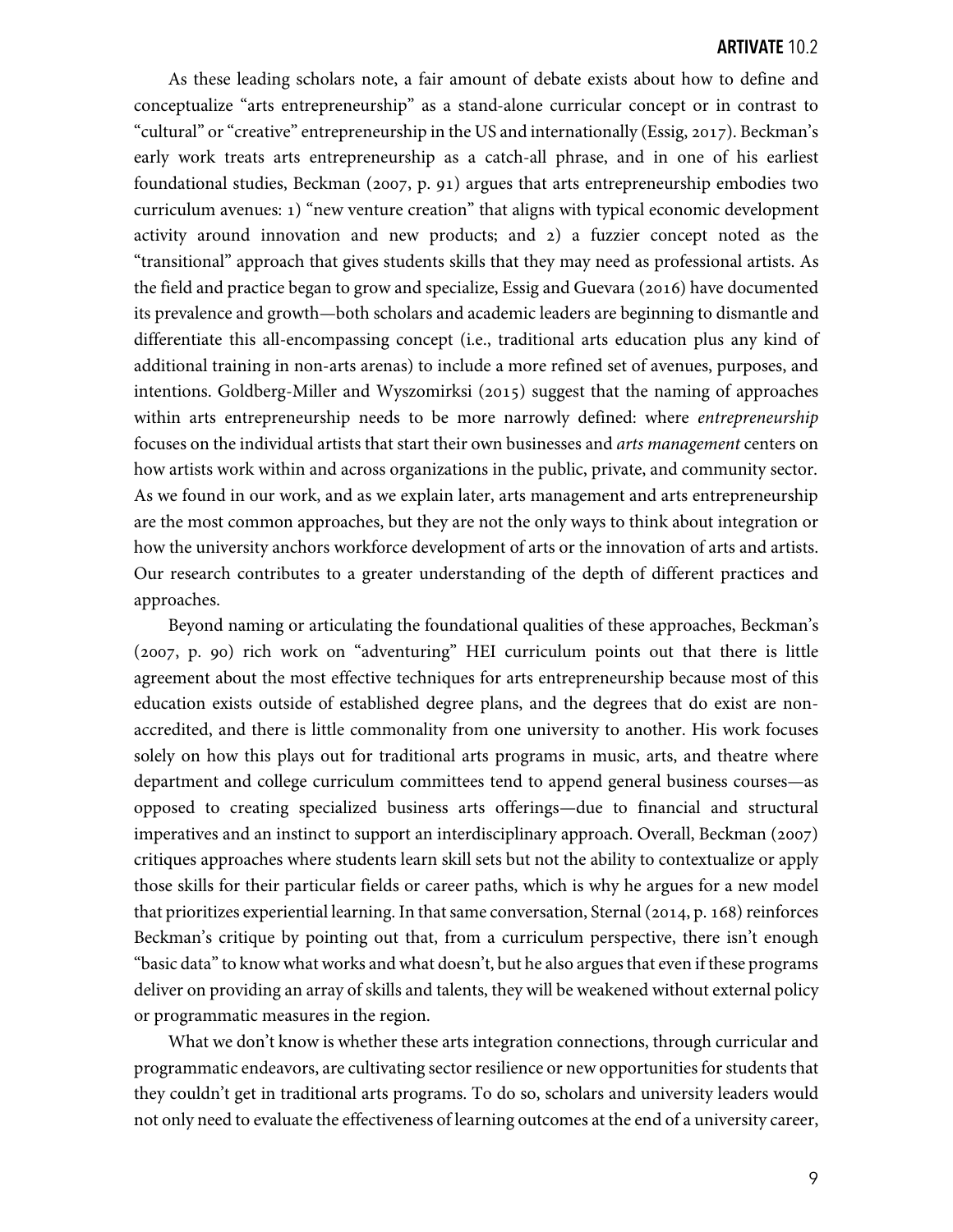but they also need to evaluate when students are participating in the workforce, whether as selfemployed entrepreneurs or in supporting an organization. As Beckman (2007, p. 89) notes, there is little consensus on the most effective techniques to differentiate the primary end goal of these programs as professional development or a "discrete educational directory".

Career trajectories and success have changed over time, and work life today is evolving into a chaotic pattern of short-term, project-based employment: A 2010 study by the US Department of Labor finds that, on average, Americans between the ages of  $24$  and  $45$  will work  $11-15$ different jobs in their lifetimes (Bureau of Labor Statistics, 2010). Today's graduates (arts and non-arts) will change jobs frequently  $(1/3)$  of American workers expect to be in a different job within 3 years), hold several jobs at any one time, work across sectors, be self-employed, and start more enterprises. About 50 percent of all college graduates  $-$  including STEM fields  $$ will not be working in fields closely related to their majors within five years (United States Census Bureau,  $2014$ ). These general trends are amplified by what we know about the career trajectory and profiles of artists as a workforce practice. In-depth examinations and surveys show that artists are more likely to be "multiple jobholding" or "moonlighting" compared to other professions (Alper & Wassall, 2000) that work across public, private, and civic sectors (Markusen et al., 2006). Studying how universities help artists cope with uncertainty and the factors that influence their resilience should be relevant for understanding these broader social and economic trends facing today and tomorrow's workforce.

Over the past decade, researchers have established creative labor as a fundamental force driving the entire economy, not merely as animating an attractive but discrete sector. Stuart Cunningham and Jason Potts ( $2015$ , p.  $387-404$ ) argue that "the creative industries provide the capabilities that incline us, both individually and socially, toward the origination, adoption, and retention of novel ideas." But despite such eloquent championing of the power of artists to propel ideas and products through the "innovation trajectory," artists' economic and civic potential remains, at best, partially tapped. It's unclear what drives this un-tapping, but it is likely not just individual traits but the way artists are (or are not) trained.

Artists have long been part of the "precariat" because creative work tends to "individualize risk" (Bain & McLean, 2013, p. 93-111). It is likely to be highly competitive despite its modest or intermittent financial rewards; it may place great demands on the worker intellectually, physically, and emotionally; and it frequently requires workers to self-finance necessities like insurance, benefits, professional development, marketing, and workspace. Such conditions compel working artists to develop multi-dimensional strategies of resilience across economic sectors in order to thrive. This sector agility is a key trait of artistic career resilience, and it represents ways that artistic competencies can be translated from conventional arts contexts to the civic and corporate spheres in the form of "innovation services'' (Cunningham & Higgs 2009, p. 190-200). Far from just making products "pretty," when artists leave the arts as traditionally defined or organized, they take with them their unique skill competencies in need identification, problem definition, iterative thinking and action, sensitivity to issues of social justice and equity, and facility in building human connection to audiences, markets, and communities (Maeda, 2016; UNESCO & UNDEP, 2013). The question becomes how the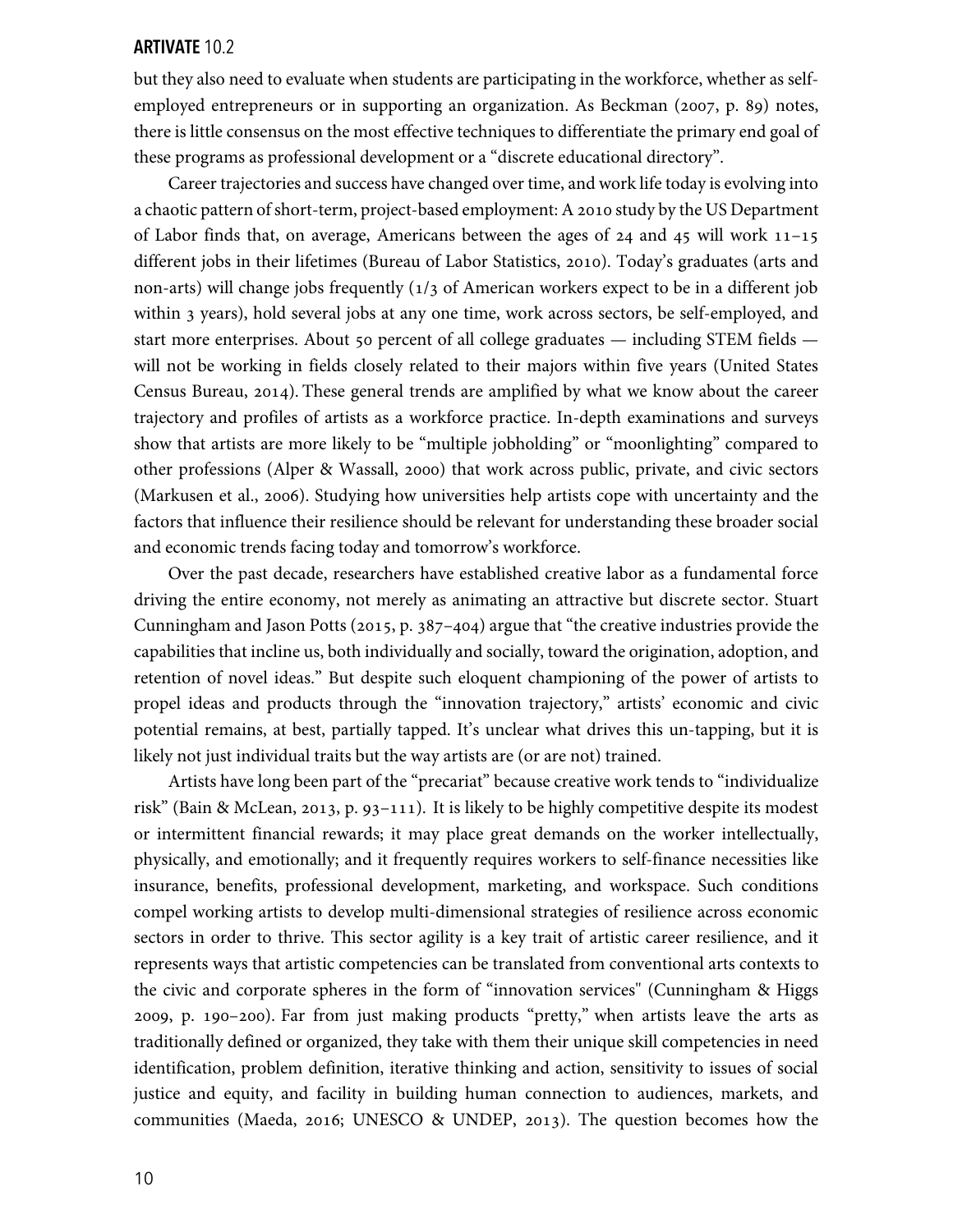university, as an arts and cultural anchor, can help their students with this risk and cultivate their resilience, which is central to entrepreneurship, workforce development, and innovation career paths. In addition, it's also important for the university to help communicate the ways that arts and artists contribute to the health and well-being of their community and regional economy since, as noted in the literature section, these contributions are hidden both in terms of the intrinsic and instrumental values of art and culture (McCarthy et al., 2006).

While the AWD is a central concept to deepening the anchor concept, it is just one part. Our transdisciplinary research seeks to broaden and give depth to the ways that universities act

as arts and cultural anchors and to understand how they see their role in our attempt to align theory and practice in this specific topical area. We position our work at the intersection of arts economic development, higher education reform, and anchor institutions (figure ).

For this study, our questions are: How do public universities support arts and culture in the twenty-first century? What are the features of a university arts and cultural anchor? How do universities see and articulate their role in the regional arts and cultural ecosystem? How do universities support students, faculty, and regional artists to create and sustain artist career trajectories as professional creative workers?



**Figure .** Literature intersections of our research. From Ashley & Durham, 2019.

# **Research Design: Data and Methodology**

Our qualitative study focuses on concept building through the translation and adaptation of the university as anchor institution to the university as arts and cultural anchor by drawing on a variety of data sources and analytic elements (Berge & Lune, 2012, p. 20) that are necessary to building conceptual "thickness" (Geertz, 1973). We collected information through a comparative case analysis, targeted interviews with university leaders, and a synthesis of public media and peer reviewed scholarship, which we discuss in greater depth below.

First, we explore this concept through a comparative case study where our institutional approach breaks down the university's monolithic structure into different "actors" (Markusen, ) and components to explore how HEIs anchor artistic economic development across different occupations, sectors, and career stages. We follow Yin's (2008) suggestion of a "crosscase synthesis", an analytical technique where "each case is treated as a separate study," and then the findings are aggregated across all cases to look for trends and patterns (Yin, 2008,  $p.156$ ). We employ this strategy by treating the four different cities/universities as separate cases, and we consider each individual case by examining our qualitative data collected from interviews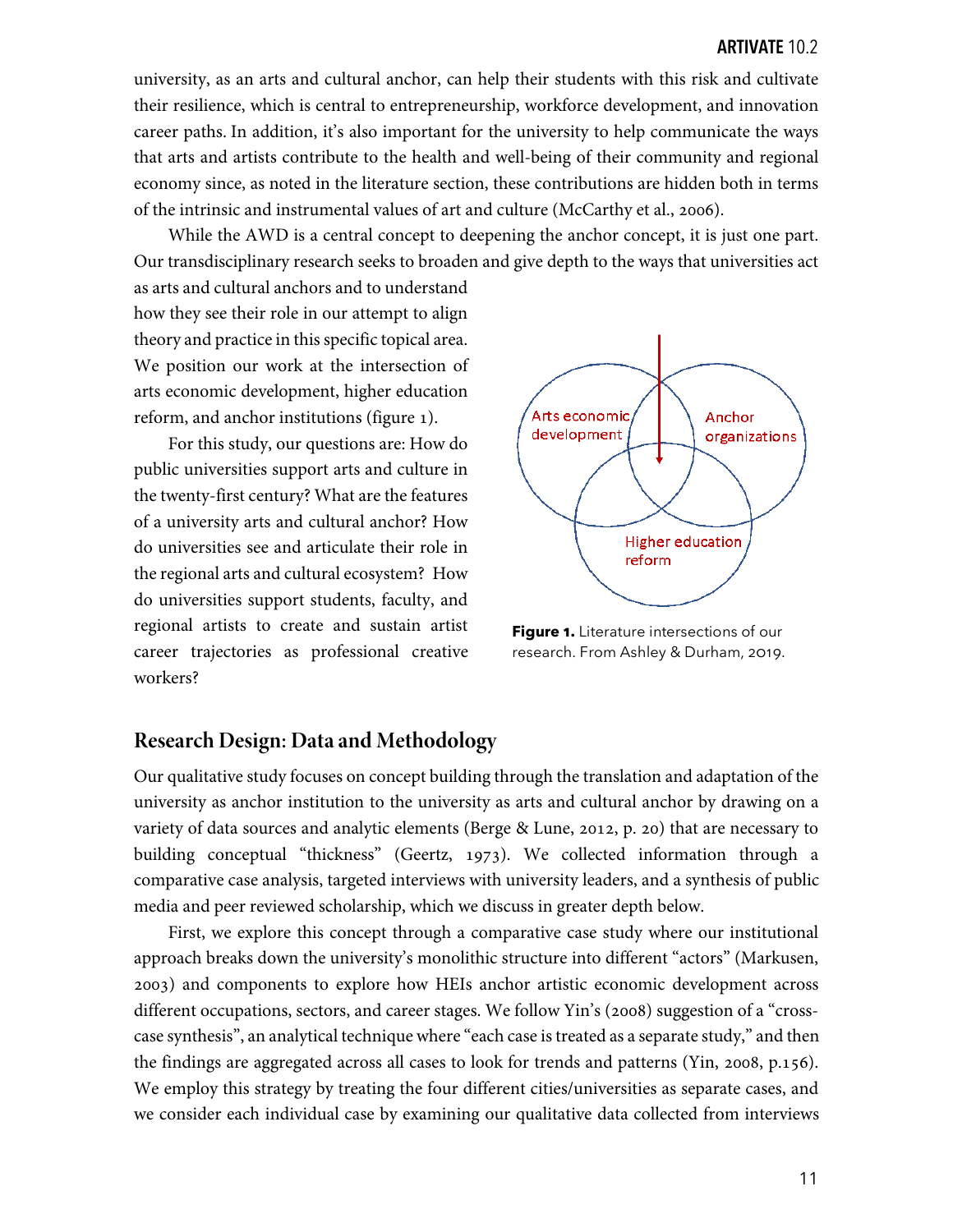with university stakeholders. The objective is not to provide a descriptive comparative case analysis but to use these observations and analyses to help frame our concept building.

For the comparative case study, we scanned Intermountain West public universities, and we selected three primary institutions because of their location, the size of their university, and the presence of some kind of arts integration or new ways of thinking about arts education (table ). These institutions include University of Reno-Nevada, Colorado State University, and the University of Utah. We also added a secondary case study, Boise State University, since it is our home institution and acted as point of comparison in the analysis and development of our work.

We collected different types of case data that help create necessary "thickness" for our comparative structure (Creswell, 2014, p. 226). We visited each site, and we interviewed  $6-15$ people at each location, and in total we interviewed 30 subjects. These targeted "elite" interviews focused on university leadership (deans, department / program chairpersons, center/institute directors, research directors), relevant faculty, and community partners so that we could begin to uncover "fantasies and realities" of university investment and partnership (Baum, 2000) as well as opportunities for the alternative university (Staley, 2019).

This method is optimally suited for our work because we can compare university investment, broadly defined, across similar metropolitan HEIs in similar sized cities as well as artist perceptions and experiences with university investment. Targeted subjects focus on those who control funding and set university policy. Our interview protocols are designed to unearth ) how these different "actors" perceive of the cultural assets on campus and in their city, and 2) how they view the university's role in artistic economic development, and 3) the ways that they support artistic workforce development. Interviews lasted between 45 and 90 minutes, and we employed four different semi-structure formats.

|                              | <b>Boise State</b><br>University | University<br>of Nevada, | Colorado<br><b>State</b> | University of<br>Utah |
|------------------------------|----------------------------------|--------------------------|--------------------------|-----------------------|
|                              |                                  | Reno                     | University               |                       |
| City/                        | Boise                            | Reno                     | Fort Collins             | Salt Lake             |
| Population                   | 282,959                          | 248,853                  | 165,080                  | 200,544               |
| Region                       | Boise-Nampa                      | Reno-                    | Fort Collins-            | Salt Lake             |
| Population                   | 749,202                          | Spark                    | Loveland                 | 1,087,873             |
|                              |                                  | 425,417                  | 310,487                  |                       |
| Student                      | 25,540                           | 21,657                   | 33,877                   | 32,994                |
| enrollment                   | 22,064/                          | 17,930/                  | 25,688/                  | 24,735/               |
| (undergraduate/<br>graduate) | 3,476                            | 3,025                    | 7,370                    | 8,251                 |

**Table .** Contextual Factors for Comparative Cases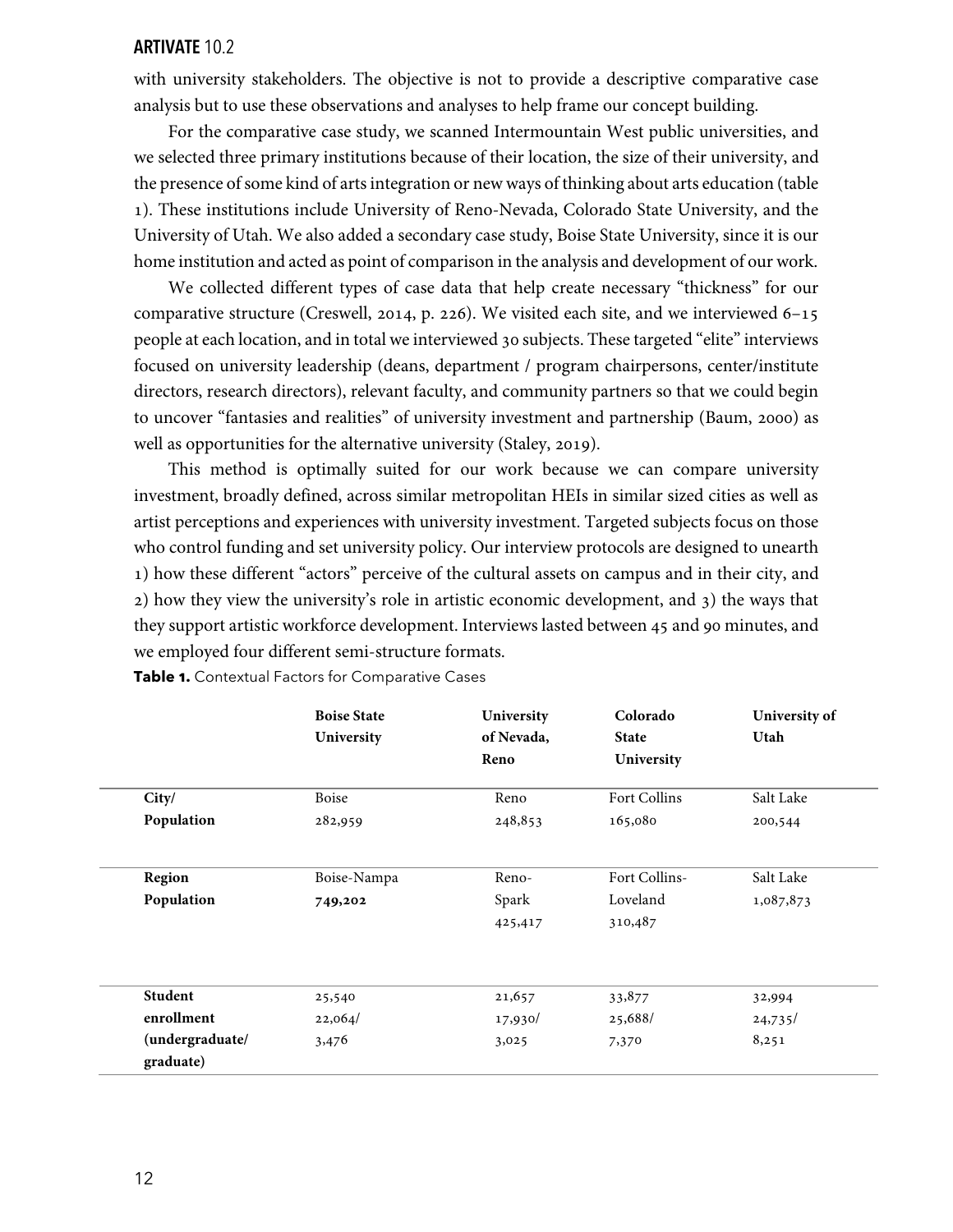| Integrated        | School of the Arts  | School of | LEAP            | College of Fine |
|-------------------|---------------------|-----------|-----------------|-----------------|
| Departments,      |                     | the Arts  | Institute for   | Arts            |
| Centers,          |                     |           | the Arts        |                 |
| <b>Institutes</b> |                     |           |                 |                 |
| Sample of         | Arts                | n/a       | Minor in Arts   | Entertainment,  |
| Integrated        | Entrepreneurship    |           | Leadership and  | Arts &          |
| Degrees or Value- | Minor; Gaming,      |           | Administration; | Engineering     |
| added products    | Interactive Mobile, |           | Master of Art   |                 |
| (degrees,         | and Media           |           | Leadership and  |                 |
| certificates,     |                     |           | Cultural        |                 |
| specializations,  |                     |           | Management      |                 |
| badges)           |                     |           |                 |                 |
| Artist workforce  | n/a                 | n/a       | n/a             | ArtsForce       |
| development       |                     |           |                 |                 |
| initiatives       |                     |           |                 |                 |

Source: University and public sector websites.

For dean or upper administration interviews, subjects we asked:

- . What is the history of your degree program/center/department/college?
- . How does your university and your university's culture support the arts and, conversely, make it difficult to be an artist or educate artists?
- . Do the narratives and realities about an arts and humanities or liberal arts crisis affect the way you develop and run your programs and/or do your work?
- . How/when do you connect to other arts programs or non-arts programs at the university?
- . How do you promote the unique skill sets of arts graduates to community partners, the corporate sector, etc.?
- . Have you had to react to new budget or new assessment models in the university? How? What do you consider your greatest success and/or how do you measure success? What have been your major sticky points or challenges?
- . When do social justice or equity issues connect to the university's work in arts and culture?
- . How do you make the work you do visible to the university, the community locally, your community at large?
- . How does the community and local culture support or affect your work?
- . What impact do you hope the program/your work will have on your city/community? How will you measure impact?
- . How does the university support people and place-based innovation and artistic workforce development?
- 12. If someone gave you \$5 million to advance the university's work on art and culture, how would you spend the money?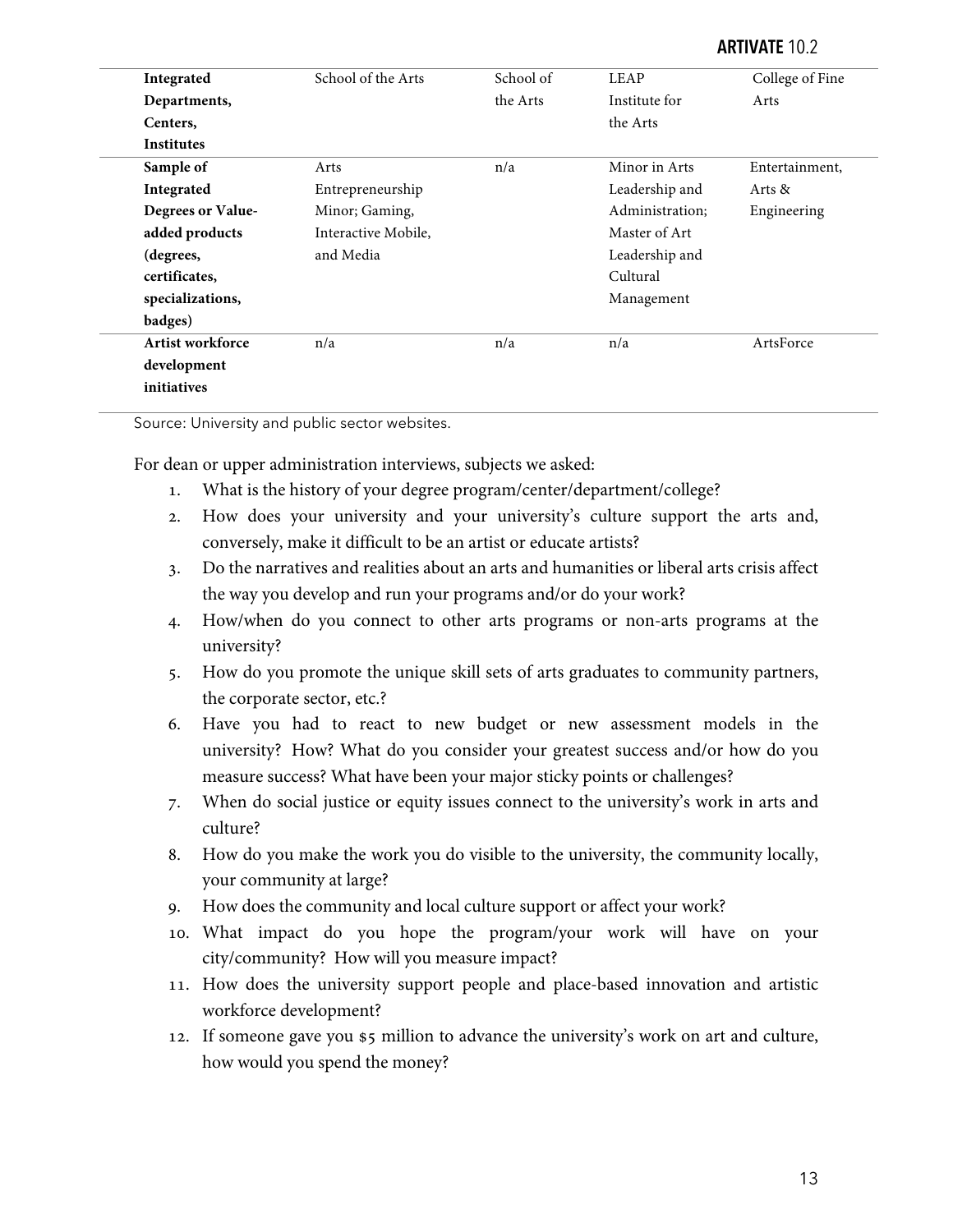For Chairperson or Program Lead interview subjects, we asked:

- . What's your research background, and what have been your program/department/ initiative priorities?
- . How does the university support the arts, and how do they support artists?
- . How does your specific program or department support arts and culture and artist workforce development?
- . How did you become familiar with the new arts programs and initiatives on campus?
- . What is your role with these programs and initiatives?
- . What is the structure of the program or initiative?
- . What are the strengths and weaknesses of the program or initiative?
- . How well are the programs integrated into the broader academic units?
- . When do social justice or equity issues connect to the university's work in arts and culture?
- . Do the narratives around the crisis of the humanities and liberal arts affect these programs?
- 11. If someone gave you \$5 million, how would you advise the university to use that money to invest in arts and culture?

For Faculty interview subjects, we asked:

- . Why did you become an artist? What is your training and background?
- . How do you and your department/program talk to your students about their unique skill sets?
- . When and how did you become connected to the new arts program or initiative?
- . What's the history and evolution of the new program or initiative?
- . How do these programs connect to other arts programs or non-arts programs on campus?
- . How do you promote the unique skill sets of arts graduates to the public, private, and community sector?
- . What do you consider the integrated program's greatest success, and/or how do you measure success? What are your major sticky points or challenges with these integrated programs?
- . How do you make the work that the integrated program does visible to the university, the community locally, your community at large?
- . What impact do you hope that your work has on your city/community? What impact do you hope that the integrated program work will have on your city/community? How will you measure impact?

For Community partner interview subjects, we asked:

- . How did your community organization connect with the university? What is your relationship to the university?
- . How does the university support art and culture in the community and region?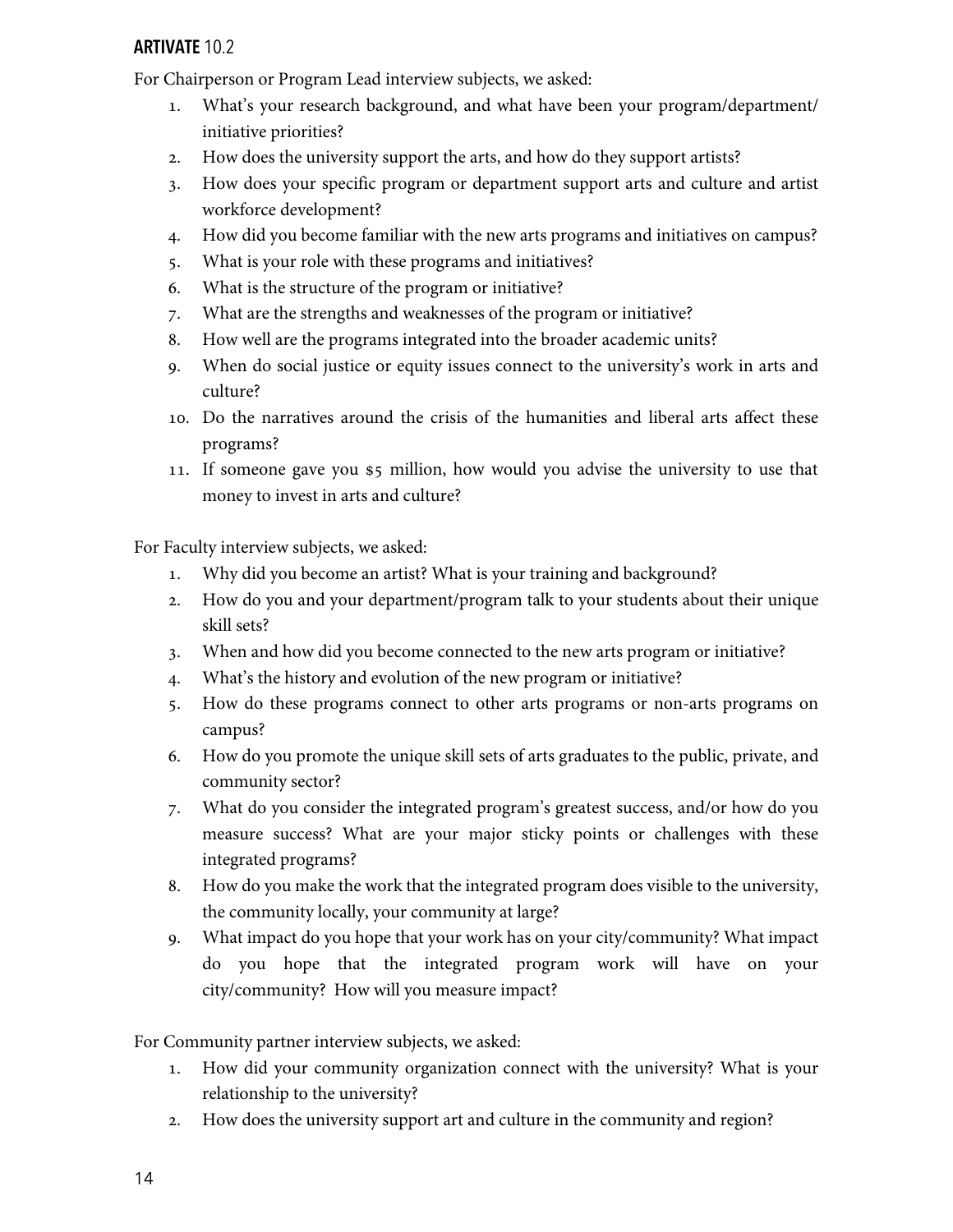- . How are you connected to the new integrated arts program/initiative?
- . What do you think are the strengths/weaknesses of the integrated initiative?
- . How would you like the university to support arts and culture in the community?

With these interviews we moved from a single case analysis to conduct a cross-comparative analysis across cities to identify any themes that transcend all case experiences. Thus, our research analysis is not a description of individual cases but of how these cases help us further develop our grounded theory to understand the role of the university as part of the arts and cultural ecology of the region and how these cases better contextualize and deepen the general concept of the university as an anchor and an anchor of arts and culture. Part of this process involved returning to "prior expert knowledge" (Yin 2008, p. 161) generated by academic scholars and practitioners to consider variables and practitioners that universities and/or artists may not have considered or referred to in our data collection, which allows us an additional dimension to analyze.

In that vein, our second data source set came from interviewing an additional five US university leaders outside of our cases who had developed a variety of interdisciplinary artist workforce curriculum approaches or who explored different university structures to support these arts interdisciplinary activities so that we could "see which is not ordinarily on view and examine that which is often looked at but seldom seen" (Rubin & Rubin, 2012, p. xv). These interview subjects encompassed a diverse set of approaches and structures, including arts entrepreneurship, gaming, arts management, creative placemaking, and STEAM. We asked questions about motivations, implementation, and evaluation around these different approaches, and we learned about the effort, resources, and strategic decisions that shape these projects.

Finally, we supplemented these cases with a literature analysis to look at the intersection of research on artist workforce development, anchor institutions, and higher education institution reform. We also scanned university activity in arts and culture nationally to look for integrated initiatives to help us better understand the evolution and broadening of university efforts. This was a central part of our work in considering ways that we could adapt the anchor concept to arts and culture.

Through this qualitative approach that is exploratory in nature, our data sets allow us to identify the ways that the universities support, hamper, or overlook their connections to artistdriven economic development in their role as contemporary urban anchors. The unearthing and adaptation of these "data sources and analytic elements" (Berg & Lune, 2012, p. 20) give us the information to build our concept of the university arts and cultural anchor, and it allows us to see some broader trends and patterns (Ashley, 2014). This approach shares similarities with grounded theory (Silverman, 2013) in the early stages where this concept is a "symbolic or abstract element representing . . . [a] phenomenon" that lays the groundwork for theory construction and development (Berg & Lune, 2012, p. 20).

Extending this concept building, we are also able to design and produce an impact assessment tool for universities to employ when attempting to explain, narrate, or critique their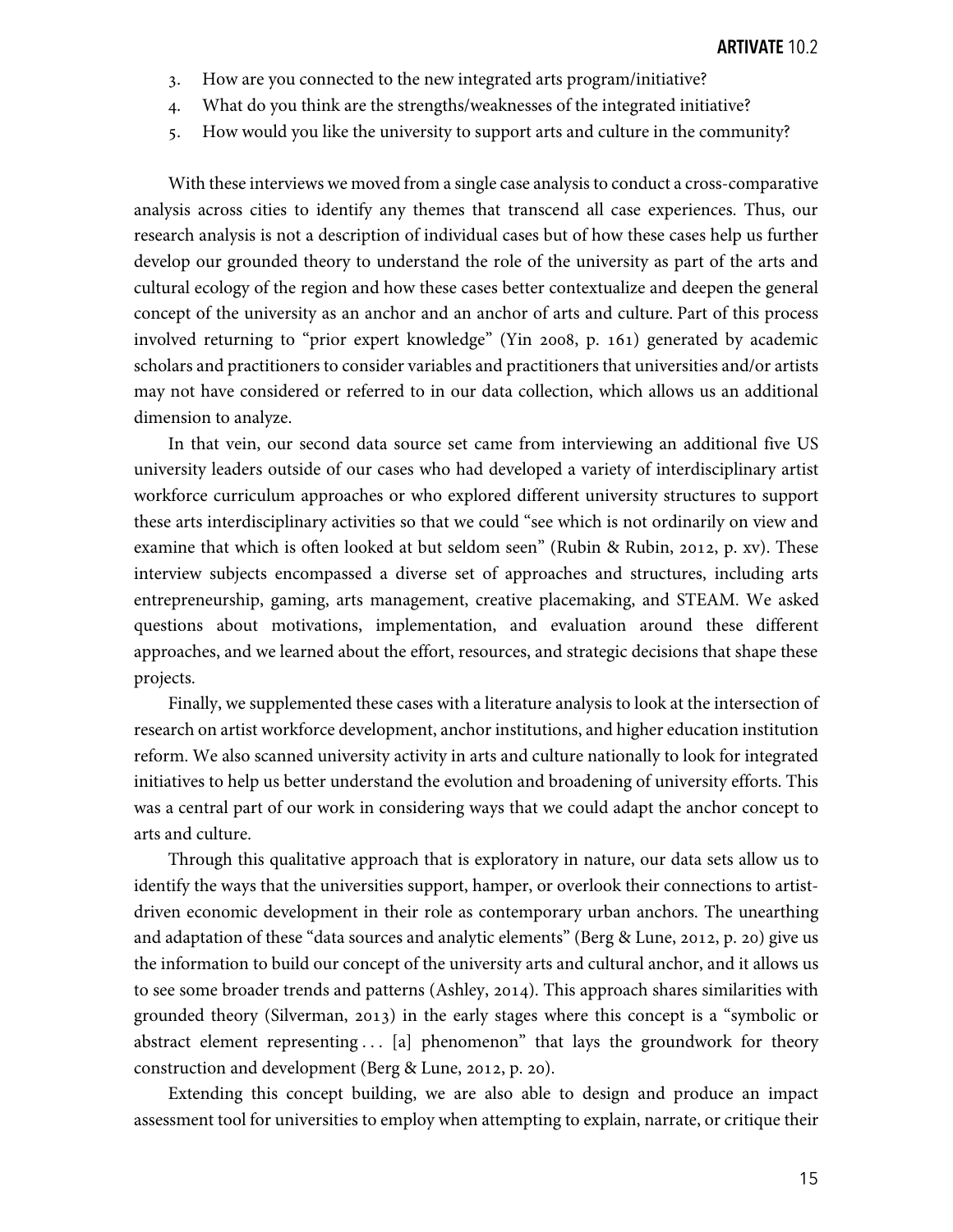role as an art and cultural anchor. We hope this tool can help universities consider the ways in which they support economic and community development. In many ways, this assessment tool is part of a broader movement by communities and institutions to quickly and efficiently evaluate the state of their city, region, organization, or institution from a particular perspective. These assessment mechanisms are used heavily in the health industry, and they fall under the diverse rubric of health impact assessment (Forsyth et al., 201). They are also slowly beginning to develop in the arts economic development and arts community development fields through such labeling as "cultural vitality indicators" (Jackson et al., 2006). We believe that, beyond a region-wide snapshot, it would also be useful for public universities to evaluate the perceptions and realities of artist-driven investment in order to create awareness of the multiple and comprehensive ways to anchor AED. With this pilot concept and pilot tool, we then hope to move to the testing phase of "practical research" (Essig & Guevara, 2016) so that we can move from a conceptual to theoretical phase to transition to a more robust framework.

# **Analysis and Findings**

We collected, synthesized, and analyzed our primary and secondary data to address our overarching question: To what extent are public universities arts and cultural anchors? To address this broader topic, we are interested in the following supportive questions: How do public universities act as arts and cultural anchors? How have these anchor features changed over time? How do universities see and articulate their role in the regional arts and cultural ecosystem? How do universities support students, faculty, and regional artists asthey create and sustain artist career trajectories as professional creative workers? How does the location, particularly of public universities in the Intermountain west, influence the ways that universities act as arts and cultural anchors?

Our goal was not to focus on comparative case analysis of each university but to compare and contrast how these university experiences can be employed to answer these questions in a way to broadly deepen the anchor concept. From our analysis, we identified seven major findings that are nested within these broader questions.

# Finding 1: The University is an Arts and Cultural Anchor

The university is an important and diverse arts and cultural anchor—as a knowledge center, landowner and real estate developer, major employer and facilitator, and as an agent for social practice and community engagement. Our research is designed not only to apply general anchor attributes to arts and cultural frameworks, but also to see how an arts and cultural perspective may change how we view the anchor concept. Our observations underscore recent research that calls for an unpacking and differentiating of the anchor conceptualization. Our work, while it has a different focus, agrees with Ehlenz' (2017) argument that the anchor concept, while new, has undergone a series of evolutions. We find the same in our research in differentiating between the traditional and contemporary anchor, as noted below.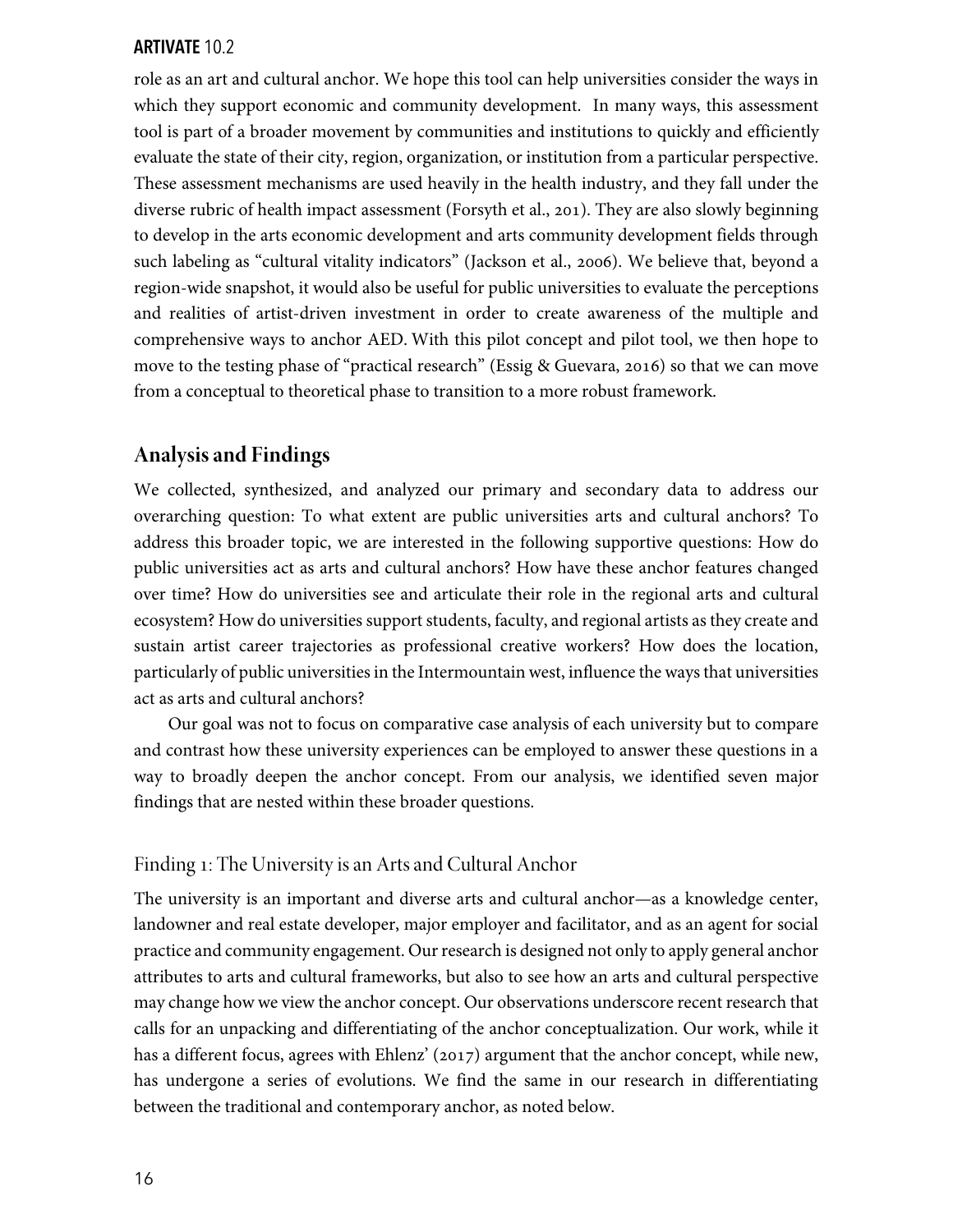These shifts in identity and usage are catalyzed by external forces (the utility and vitality of the liberal arts debates, decreased government funding, civic emphasis on workforce readiness, enrollment declines, political divides) as well as internal culture (e.g., faculty who are inspiring these changes through their own research and administrative interests and administrative leaders with or without a background in the arts).

We also suggest that there be a deepening of what knowledge creation means from an anchor perspective: that it goes beyond just offering degrees but has a workforce readiness component as well as a clearer articulation of what integration means for curriculum and beyond. The university is not an ivory tower, and the anchor position allows it to be a convener of different ideas, interests, expertise, and motivations.

The current anchor conceptualization does not consider how the university's art and cultural assets support regional economic development beyond the arts. So much focus from economic developers is to create attractive environments to draw clusters of high knowledge workers and related industries. The arts, as Ashley (2015) notes, are part of this amenity package and profile, and the university not only houses infrastructure but nurtures these artists who act as a particular draw. For the arts community, the universities may also create new consumers as they develop arts and cultural preferences.

There were some typical anchor attributes that we could not align or did not have evidence to connect to the arts and cultural anchor. For example, we could not uncover how university research offices respond to the creation of artistic intellectual property and products, but we saw the emergence of a clearer sense of the variety of artistic products on the parts of some research administrators as well as interest in supporting them (Participant  $13$ , spring  $2017$ , fall  $2018$ ). We neither could see a deep commitment to helping artists incubate creative businesses and products in the region, although we know this is happening elsewhere to different degrees of success. We hypothesize that universities broadly are not yet actively cultivating artistic economies in the way they are fostering development in the biomedical and technology sectors. Universities, we suspect, have not translated technology transfer and intellectual property into applications that might be applied to the arts. Rising to and overcoming this challenge may lead to an expanded and sustainable model of arts investment. This is an area of future research.

# Finding 2: A Shift from a Traditional to Contemporary Anchor

Each of the five creative economy reports makes claims about the assets and needs of the city, supporting their claims with evidence in narrative form and/or with data about their city. At times they refer to other cities' creative assets through narration and comparative quantitative data as a strategy for telling their own story. Both the story and the data are aimed at identifying policy recommendations and promoting the promise of the city's creative economy. Just as a good story relies on narrative tools to construct the story, so too do these reports. While our coding suggests that some rely primarily on narrative elements to point to the policy recommendations and the moral of the story, coding also reveals that other reports rely more heavily on data to serve as the signpost toward the moral and recommended outcomes. While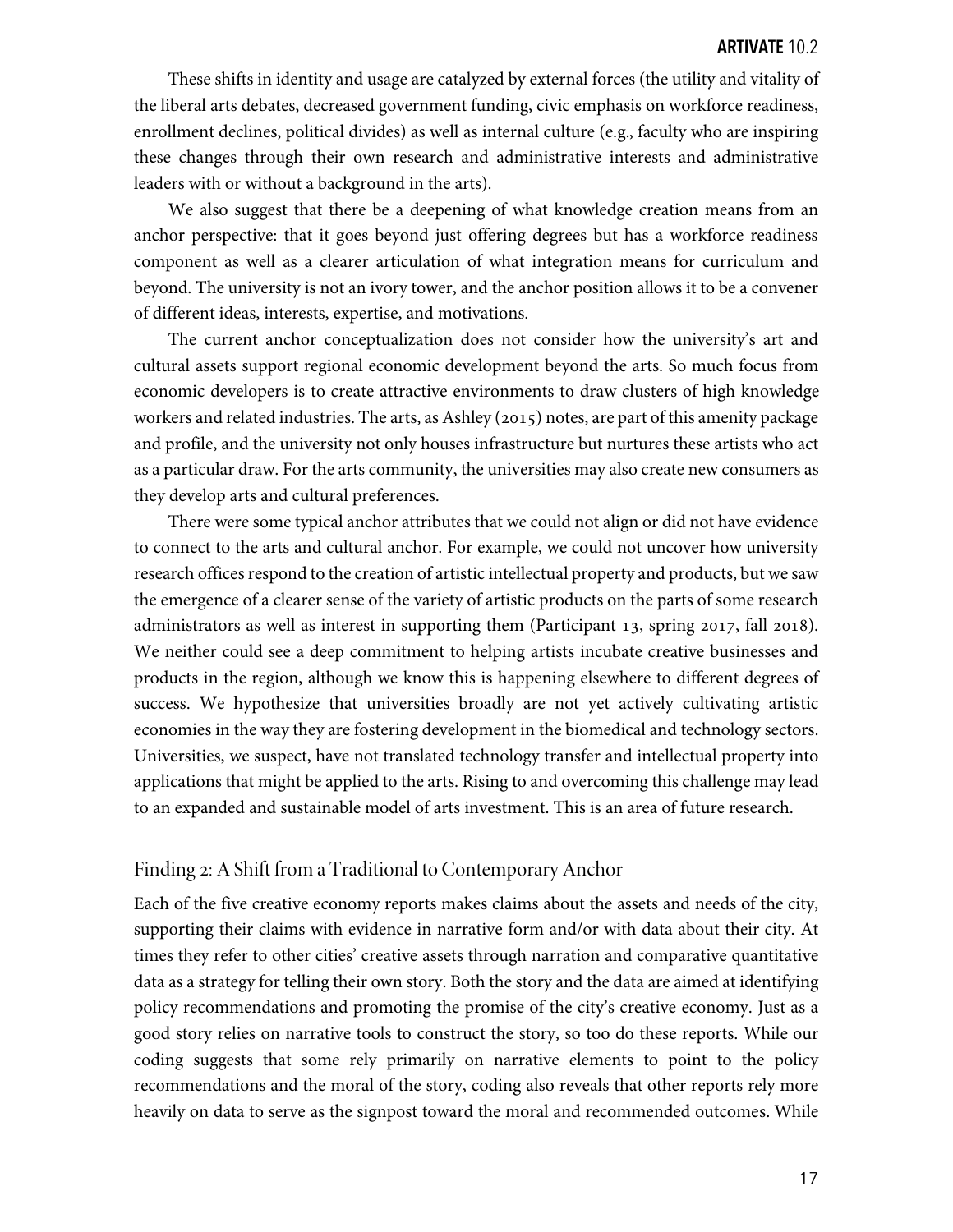we do not address the value, either positive or negative, of using narrative rhetoric or datadriven evidence in reports, we show that these two types of evidence are each mobilized toward describing and making arguments about the creative economy, allowing for comparison between cities' strategic use of each type of evidence in their reports.

There has been a shift in how the university acts as an art and cultural anchor: from the traditional patronage approach to a contemporary model in which the university is an investor, innovator, facilitator, and catalyst. We see an evolution underway that marks a transition from a traditional arts and cultural anchor to a contemporary  $21<sup>st</sup>$ -century model (table 2). The traditional activities are still important, vital anchor contributions, but they have evolved to include additional elements that supplement these practices and to catalyze some reflection on how to refresh traditional practices. In the contemporary manifestation, the university moves from a more passive role as a patron to an intentional innovator and entrepreneur in creative investments. From our analysis, we created a map to articulate how general anchor attributes (knowledge transfer, innovation capital facilities and landholdings, regional employer, social practice) could be relayed or conveyed into art and cultural functions. We then were able to see patterns emerge between a traditional and contemporary framework where there is a transition from a patron to an investor perspective. We argue that this shift happens on a much more comprehensive scale than academic programs alone. The different categories are to be treated fluidly, as one example can illustrate more than one attribute where intentionality and motivation matter. For example, a university can finance maker space, which can speak to priorities in both landholdings and real estate as well as artist workforce readiness and innovation.

| <b>Traditional Anchors of Arts &amp; Culture</b> | <b>Contemporary Anchors of Arts &amp; Culture</b>               |
|--------------------------------------------------|-----------------------------------------------------------------|
| Knowledge Transfer                               |                                                                 |
| Artist patronage                                 | Human capital investment in workforce training and new          |
|                                                  | signifiers of training mastery                                  |
| Traditional training in arts programs with       | New interdisciplinary degrees that integrate the arts but are   |
| specific but separate and distinct degrees in    | for students interested in creative or more commercial          |
| music, visual art, theatre, and dance            | focused arts (e.g., arts and engineering, gaming and design)    |
|                                                  | and aren't aligned with traditional arts and are usually not    |
|                                                  | in the same administrative unit                                 |
|                                                  | New interdisciplinary degrees for traditional arts students     |
|                                                  | (majors, minors)                                                |
|                                                  | New non-degree credentials for art students to opt-in and       |
|                                                  | skills focused to supplement traditional degrees (certificates, |
|                                                  | badges, one-off skills courses, and workshops)                  |
|                                                  | New learning outcomes and courses supplement traditional        |
|                                                  | arts degrees that are geared toward workforce training or a     |
|                                                  | broader contextualization of the arts in society                |

**Table -.** Traditional and Contemporary Attributes of Universities as Arts and Cultural Anchors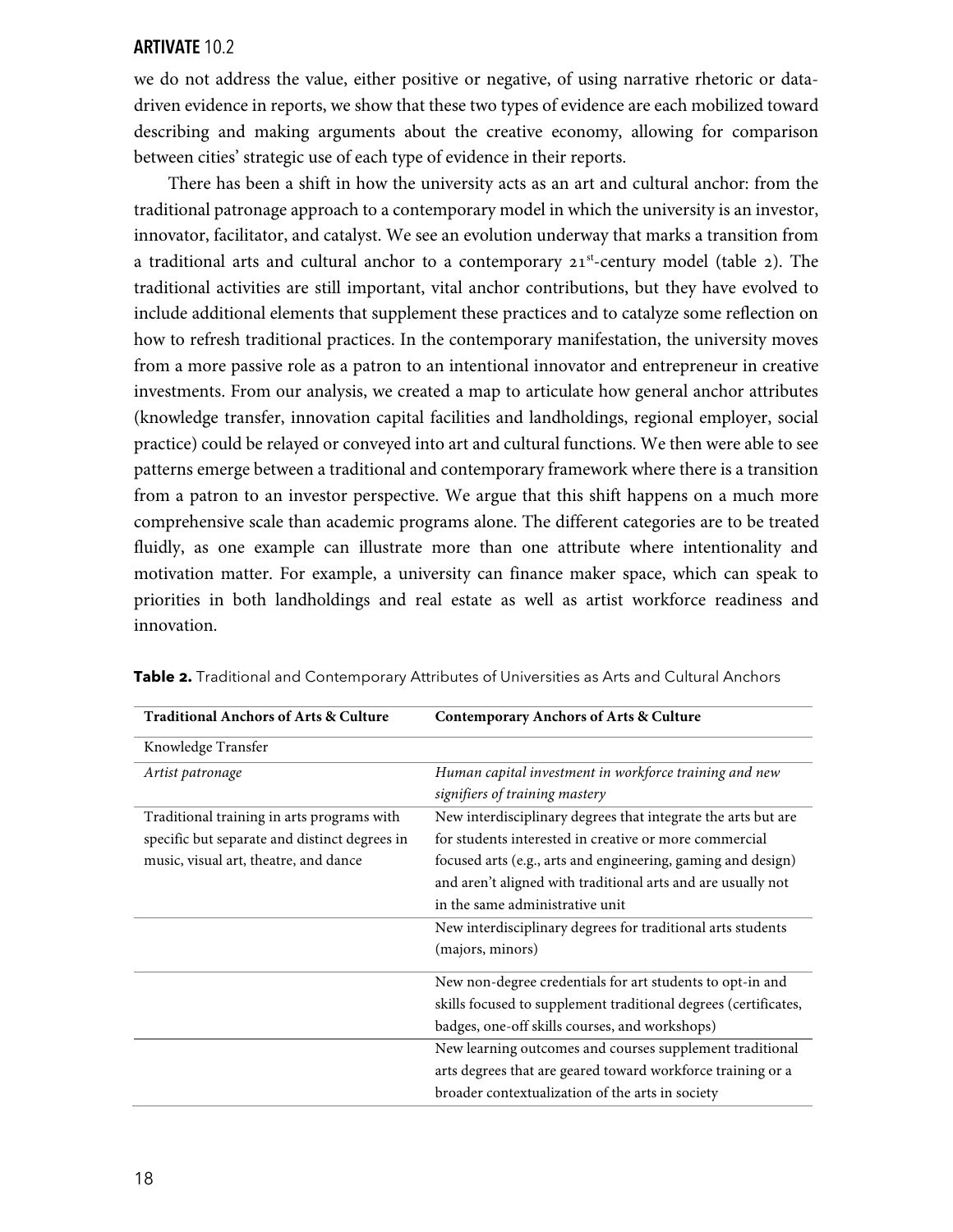| Internal apprenticeships and graduate       | Focus on experiential learning, including internships,     |
|---------------------------------------------|------------------------------------------------------------|
| research opportunities (e.g., college radio | service learning, and studios connected with external      |
| stations, printmaking assistantships, lab   | partners                                                   |
| assistants)                                 |                                                            |
|                                             | Connecting with local and regional workforce providers in  |
|                                             | both arts and non-arts fields to work on job placement but |

both arts and non-arts fields to work on job placement but alignment with training and job needs

| Landholdings, Facilities, and Infrastructure                                                                                                                                                                                                                |                                                                                                                                                                                                                                                                                                                                         |
|-------------------------------------------------------------------------------------------------------------------------------------------------------------------------------------------------------------------------------------------------------------|-----------------------------------------------------------------------------------------------------------------------------------------------------------------------------------------------------------------------------------------------------------------------------------------------------------------------------------------|
| Artist patronage                                                                                                                                                                                                                                            | Bricks and mortar investments enhanced                                                                                                                                                                                                                                                                                                  |
| Build and subsidize facilities where material<br>is delivered by experts who manage,<br>produce, and present the material to visitors<br>or passive observers (e.g., proscenium<br>theatres, museums, exhibition spaces, black<br>box theatres, roadhouses) | Build and subsidize new physical spaces (maker spaces, arts<br>labs, other) where work is self-directed and democratic, and<br>may involve collaborating with external partners                                                                                                                                                         |
| Provide access to equipment, materials,<br>audiences through traditional facility<br>investments to members of the community                                                                                                                                | Opens doors to community members and organizations to<br>provide access to equipment, materials, and audiences for<br>subsidized rates and supports arts faculty and students who<br>collaborate with community members and organizations to<br>design, produce, and share work                                                         |
| Use large scale arts and cultural facilities as<br>part of Urban Renewal histories and<br>legacies                                                                                                                                                          | Use arts and cultural facilities and infrastructure for<br>targeted neighborhood revitalization and redevelopment<br>(e.g., Baltimore's Station North; MICA; Johns Hopkins)<br>Works with regional economic partners to use public art<br>facilities as part of an amenity profile or attraction for high<br>knowledge workers          |
| Major Regional Employer                                                                                                                                                                                                                                     |                                                                                                                                                                                                                                                                                                                                         |
| Artist patronage                                                                                                                                                                                                                                            | Human capital investment in attraction and retention                                                                                                                                                                                                                                                                                    |
| Hire artists as faculty where salary supports<br>artist work and also gives these faculty<br>access to equipment, networks, and<br>performance/exhibition spaces                                                                                            | Recognize and support arts faculty and students as creative<br>forces and drivers shaping the regional creative sector in<br>economic development                                                                                                                                                                                       |
| Hire artists (community artists, student<br>artists) to staff arts and cultural<br>programming on and off-site                                                                                                                                              | Focus on art degrees and programs where an artist is<br>(re)trained as an innovator and problem solver that will<br>lead to greater economic benefits for the region<br>City and regional economic developers market arts and<br>cultural facilities as part of a region's amenities profile to<br>attract and retain knowledge workers |
| Innovation and Transfer of Ideas                                                                                                                                                                                                                            |                                                                                                                                                                                                                                                                                                                                         |
| Creating traditional arts programming that<br>is delivered to internal and external<br>audiences                                                                                                                                                            | Build and subsidize new physical spaces (maker spaces, arts<br>labs, other) that are designed to help students learn how to<br>create products not just for traditional nonprofit sectors but<br>also civic and for-profit ends                                                                                                         |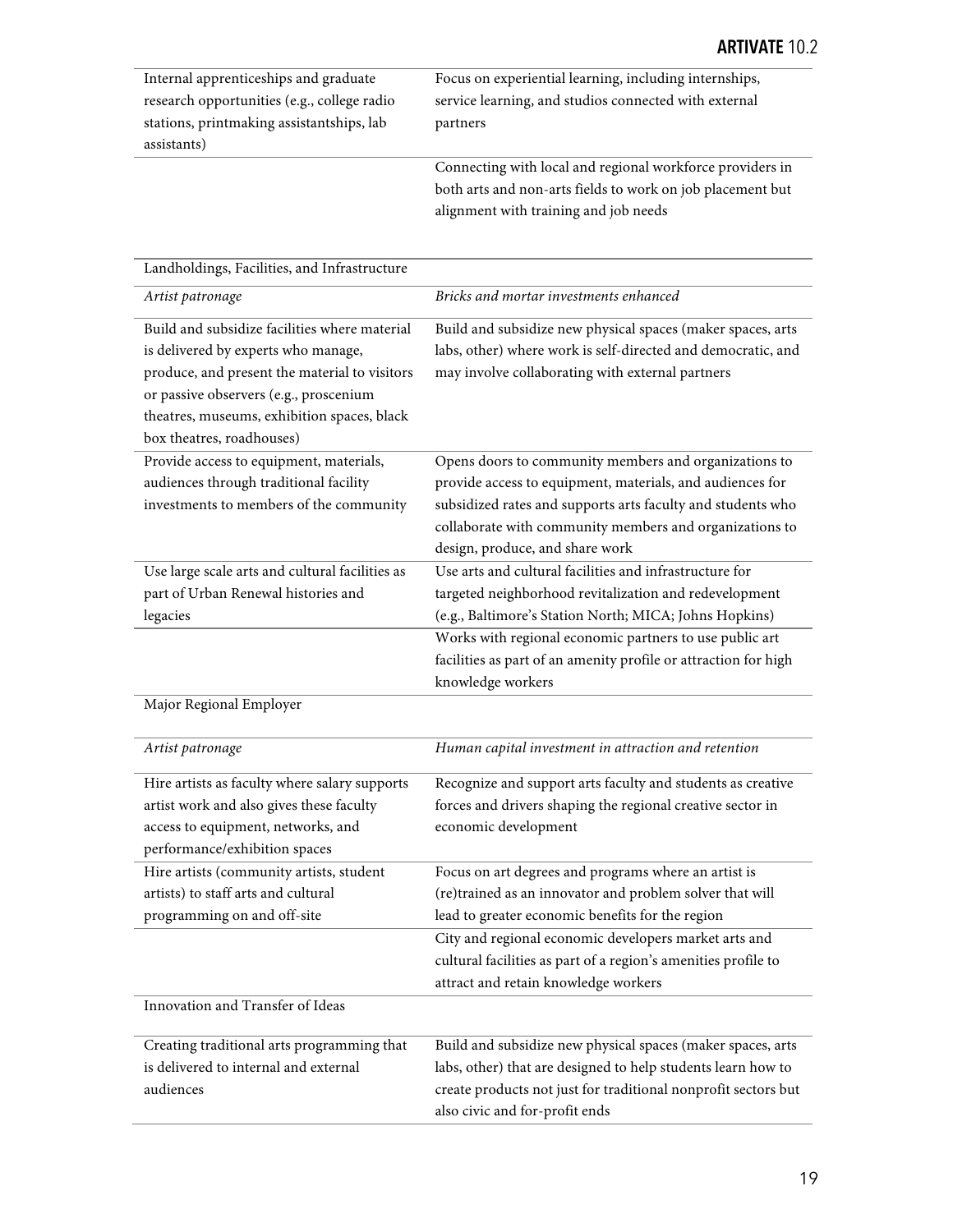|                                     | Focus on new integration degrees geared towards the for-     |
|-------------------------------------|--------------------------------------------------------------|
|                                     | profit creative sector and economy to support STEM           |
|                                     | clusters and high knowledge workers                          |
|                                     | New integration initiatives, generally called STEAM or       |
|                                     | design thinking, that are housed outside of traditional arts |
|                                     | programs that draw on art approaches and processes to        |
|                                     | solve problems more effectively and efficiently; may not     |
|                                     | involve traditional arts faculty or programs                 |
| Grow and spin off arts and cultural | Grow and spin off arts and cultural organizations that test  |
| organizations that initiate from    | an idea or product then helps these groups launch it         |
| student/faculty collaborations      | strategically and with resources                             |

Social Practice Focus and Community Engagement

| Artist patronage                            | Investment in community or community development             |
|---------------------------------------------|--------------------------------------------------------------|
|                                             |                                                              |
| Train students to be art educators,         | Collaborate and partner with community groups and            |
| establishing future gatekeepers of arts and | stakeholders on equitable development and neighborhood       |
| culture                                     | revitalization                                               |
| Offer subsidized tickets to low income or   | Different academic units (colleges, schools, centers,        |
| resourced groups for university             | departments, programs) incorporate a social purpose into     |
| performances and exhibitions                | their mission                                                |
| Subsidize university space for arts and     | Offer new academic programs that use or leverage arts for    |
| cultural events for low resourced groups    | social practice and community engagement (e.g., creative     |
|                                             | placemaking)                                                 |
|                                             | Collaborate with other regional anchors to address issues of |
|                                             | inequality and oversight                                     |
|                                             |                                                              |

*Source: Synthesis of literature, interviews, and case study research.*

*Note: This is not an exhaustive list but an illustration of the shift from a traditional to contemporary anchor institutions.*

In its earlier form, and beyond its essential educational mission, the university had three primary functions in  $1)$  knowledge creation and transfer,  $2)$  capital projects and real estate activities, and 3) major employment generators. First, it primarily focused on bricks-andmortar investments through landholding, facilities, and infrastructure. Performance and exhibition facilities provided space and equipment for student training, for faculty use in their own artistic practices, and for the university to use as a source of revenue through touring companies and events. These facilities also supported the university's role as a site of knowledge transfer with its emphasis on offering traditional arts degrees and experiences where students learn and develop a particular craft and discipline in traditional arenas, including music, theater, visual arts, and dance. As a major regional employer, the university hires artists as faculty (tenure-track, lecturers, clinical, adjuncts); it provides financial stability to the artist and gives them opportunities to train and mentor students in their particular disciplines. Depending upon the position and other factors, the artist as a faculty member is also given access to equipment,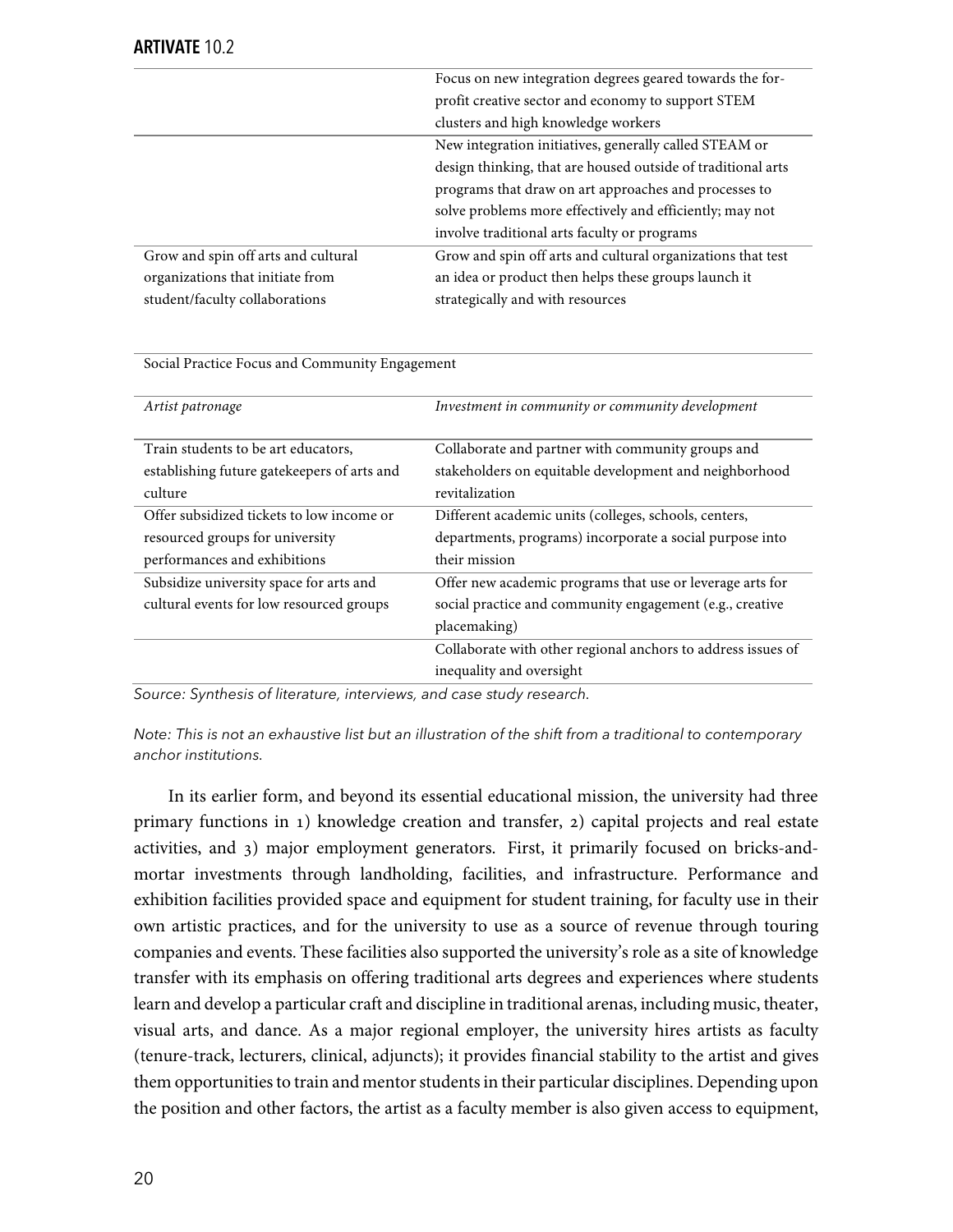networks, and performance/exhibition spaces. While some scholars debate whether universities anchor through social practice in general, we saw illustrations of this in the traditional realm, too, namely through the university's ability to subsidize space and event experiences and to supplement arts education in public schools. One study subject commented on the number of ways that faculty artists participate in the community and the importance of that engagement, "There are so many universities right along this [Intermountain West] corridor. If all of us went away, it would be devastating" (Participant 20, personal communication, fall 2018).

In the contemporary form, the university arts and cultural anchor not only takes on greater variation in its activities, but there is also an emerging shift towards a more active and intentional approach to its role. There is a movement from pure artistic training in a singular practice to a workforce readiness approach that features skill development and cross-sector training. There has been a well-documented increase in curriculum experiments around arts entrepreneurship and arts management products or value-added signifiers (singular courses, minors, certificates, badges, specializations) that art students may couple with their traditional degrees. There are also several other integration curriculum experiments that bring art and artists into other student experiences across campus in non-arts academic units. For example, there is an increase in STEAM (science-technology-engineering-arts-math) initiatives that observe how arts-related inputs (be it students, faculty, materials, or scholarship) can change the way a problem is conceptualized, solved, and communicated, which makes for a better end product or solution. There are also new, more commercial-focused degrees in gaming and design that meld different components of computer science, engineering, and graphic design along with storytelling, music composition, and editing. There is also a small and slow-growing cluster of courses and certificates that integrate the arts in urban studies or in community and environmental health to champion creative place-making and public health benefits in placebased communities. Beyond these individual curriculum innovations, the university is also investing in new structural operations, including new centers about creative enterprise, creative placemaking, arts and entertainment, and arts entrepreneurship. The university anchor has adapted in response to these new integration avenues.

The university has also made a substantial shift in how it marshals its capital facilities and infrastructure investments. Maker lab spaces, art incubators, creativity labs, and more facilitybased innovations are supporting student training and undergraduate/graduate research as well as faculty research development. These are smaller, fine-grained spaces that have an array of motivations and intentions that vary across universities and can be, but do not have to be, connected to academic units and programs. We increasingly see universities collaborating with regional economic partners to use the public art facilities as part of a broader marketing package to attract and retain highly coveted knowledge workers (people with college degrees) to the region, which shows closer connections to growth coalitions than in the past where the university was often isolated from conversations about how to grow the region.

As arts and cultural anchors, universities are also increasing and broadening their role in social practice and in other forms of community engagement. There are a growing number of academic units, degrees, academic centers, and extension services that incorporate "social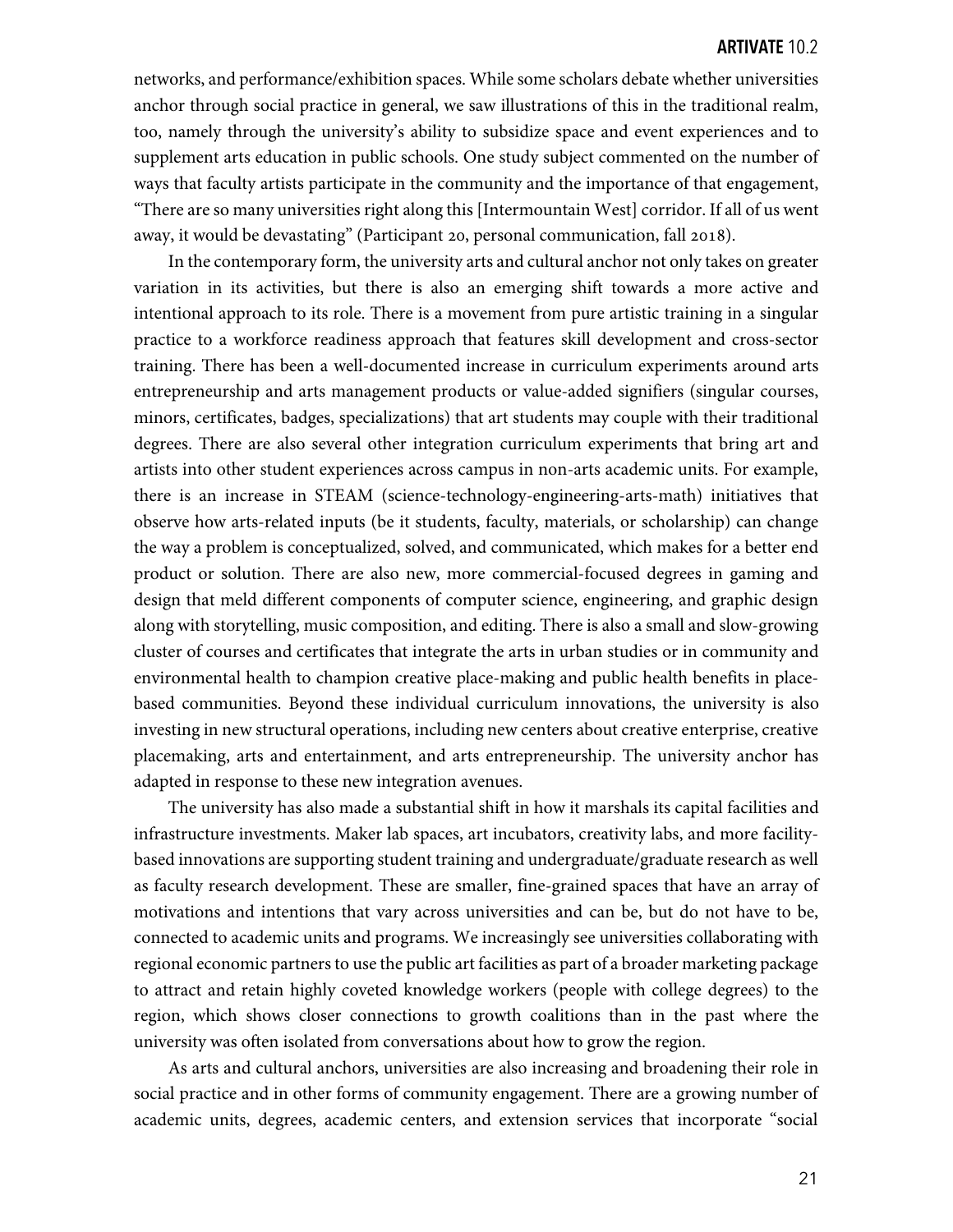practice" (Carrigan, 2017; Grant, 2016) or that center community engagement into their mission, values, and principles. In part, this is driven by a focus on experiential learning (Eyler, 2021; Seymour & Lopez, 2015) and the growth of art forms (Grant, 2016). One of our subjects commented, "The biggest impact you can have is to go in and listen to a community. When a community is heard, they will often take action themselves" (Participant 21, personal communication, spring 2017).

This can happen in traditional art programs that support social practice of the arts as well as integrated efforts elsewhere in the university through such examples as STEAM initiatives (Rhode Island Steam Center, 2021; McClanahan, 2016), art-related social work (Huss & Sela-Amit, 2018), art physical therapy (Tiret, 2017), creative placemaking certificates (New Jersey Institute of Technology, n.d.), and experiential learning in arts management programs (University of Buffalo, 2021). There are academic experiences, both credit and non-credit bearing, where students—through curated service-learning projects, externships, universitycommunity partnerships, and other experiential opportunities—use their traditional training and any valued-added training to solve a community problem or celebrate a community's assets.

Students have long shared their artistic skills with communities to enliven and enrich them: they've created public art, developed after school and other extracurricular programming, presented impromptu and planned performances, and incorporated arts into therapeutic settings, but today we're also seeing interdisciplinary collaborations between artists, art students, and others in the university and community; for example, artists and/or urban studies students use pop-up art to start a civic conversation about sustainability in neighborhoods (Ashley, 2021). Some universities partner with local arts organizations on neighborhood revitalization and equitable development as did Baltimore Station North Inc. with Maryland Institution of Contemporary Art and Johns Hopkins University to help revitalize the Baltimore Station North Arts and Entertainment District through funding, internal and external space, faculty/student time, and marketing support (Ashley, 2021).

#### Finding 3: The Anchor Role is Hidden and Isolated

University leaders, both in the arts and in general leadership positions, are largely unaware of how they might explain and communicate the ways that universities can act as anchors and how their specific institution performs in that role. As we have shown, a substantial body of literature exists around anchor institutions, but university and arts administrators, unless they happen to have a background in urban studies, planning, and economic development are unlikely to have encountered it. They could identify some anchor components where they had strengths and weaknesses, but it was not their frame of reference.

University leaders did not think or talk about themselves as arts and cultural anchors. One of our subjects commented, "It's hard to explain value and benefits. It's easier to have them experience it. It's hard to quantify value. It's something you have to experience to understand" (Participant 20, spring 2017). They did not position themselves broadly as actors in AED and its trends: aesthetics, workforce development, community development, amenity building, and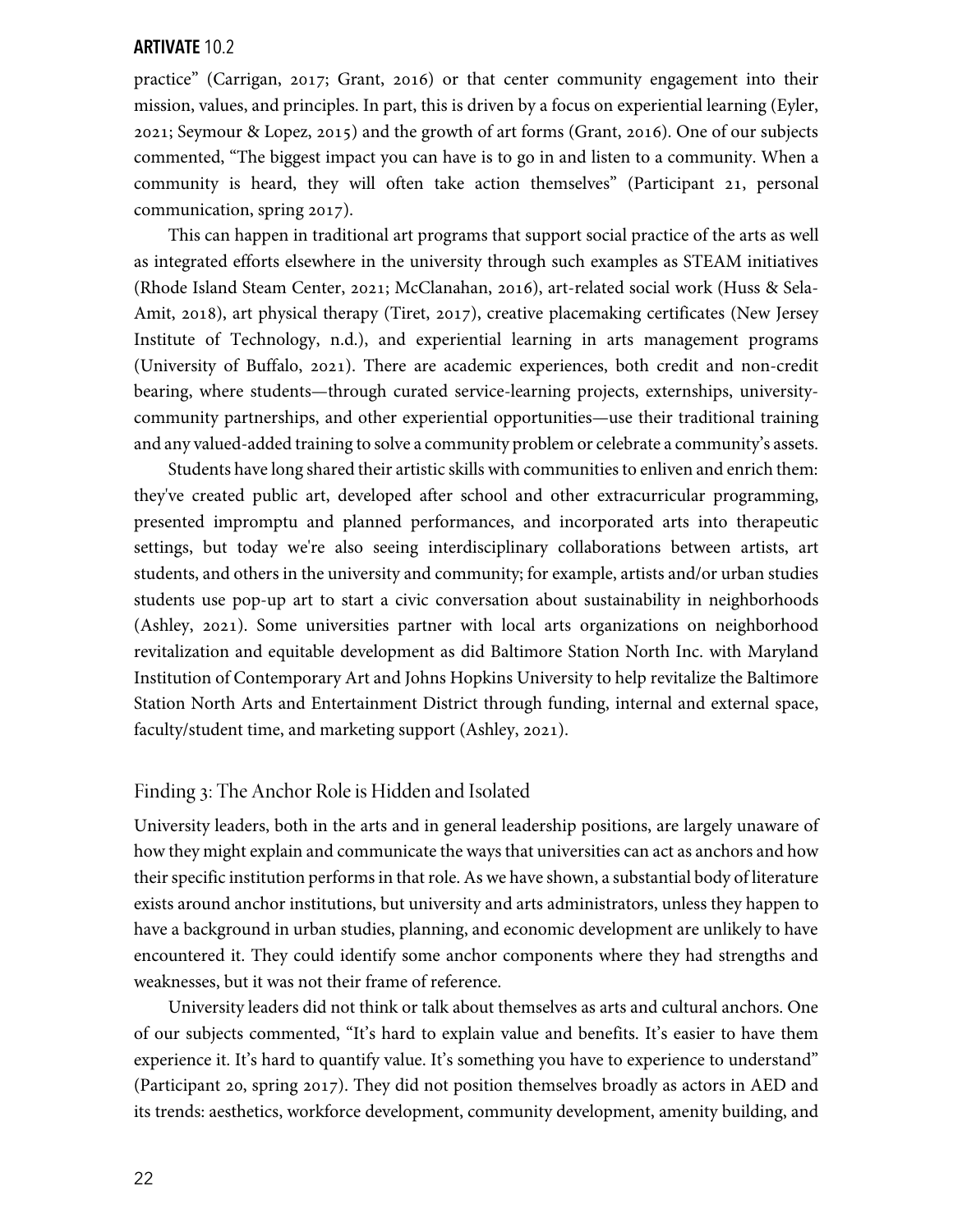creative industries (Ashley, 2015). They do not measure the local economic impact of their campus arts activities, the arts activities that their faculty participate in off and on campus, or the type and quality of relationships their institutions have with commercial and non-profit arts organizations in the community. This is an example of how research and practice are disconnected in that scholars increasingly visualize or narrate these processes or attributes, but it is not the language of the actual practitioners or stakeholders.

Universities provide important resources to student and faculty artists affiliated with the institution such as employment, training, networking, and access to facilities, and even in a climate of dwindling resources, universities are arts-rich places. They do know their traditional artistic success quite well, but there is an opportunity to consider these AED narratives for their own benefit and institutional advancement. In fact, we often see university structures as the barriers to shaping the creative ecosystem, and it isn't clear where the universities' points of entry are for high community impact. Additionally, we did not see evidence of universities measuring how these resources advance artistic careers or how they support the creative ecosystem. One study subject commented, "Too often we abdicate our responsibilities for explaining to our students what they are going to do with their degree" (participant 20, spring  $2017$ ).

In general, interview subjects typically noted a curriculum alternative in supporting artist workforce development, which is an important starting point. However, we also see this "hidden-ness" as isolation when it comes to curriculum integration via arts entrepreneurship, arts management, creative placemaking, and STEAM practices (table 3). Ideally, in a contemporary setting, universities actively and intentionally shape artistic careers through their resources and infrastructure, and these programs try to do so. There is external excitement around new integration or workforce readiness programs, but as Beckman shows ( $2007$ ), there is also fuzziness around design and implementation because of the lack of accreditation in fields with otherwise strong accrediting bodies (NASAD, NASM, NAST, and NASD) and the lack of the ability to articulate what the different programs accomplish for students. In many instances, these programs do not have a home program or department due to their interdisciplinary structure, and if they do have a home, it is often disconnected from the traditional arts departments and their related infrastructure. In many instances, these programs have high expectations from university administrators but are inadequately resourced. One subject commented, "I have said to the people above, thank goodness I've run nonprofits and businesses because if I was a straight academic, I couldn't do this" (Participant 2, spring 2017). Additionally, these programs are opt-in, and thus, it suggests that workforce readiness is not important enough to integrate into the existing and traditional arts programs.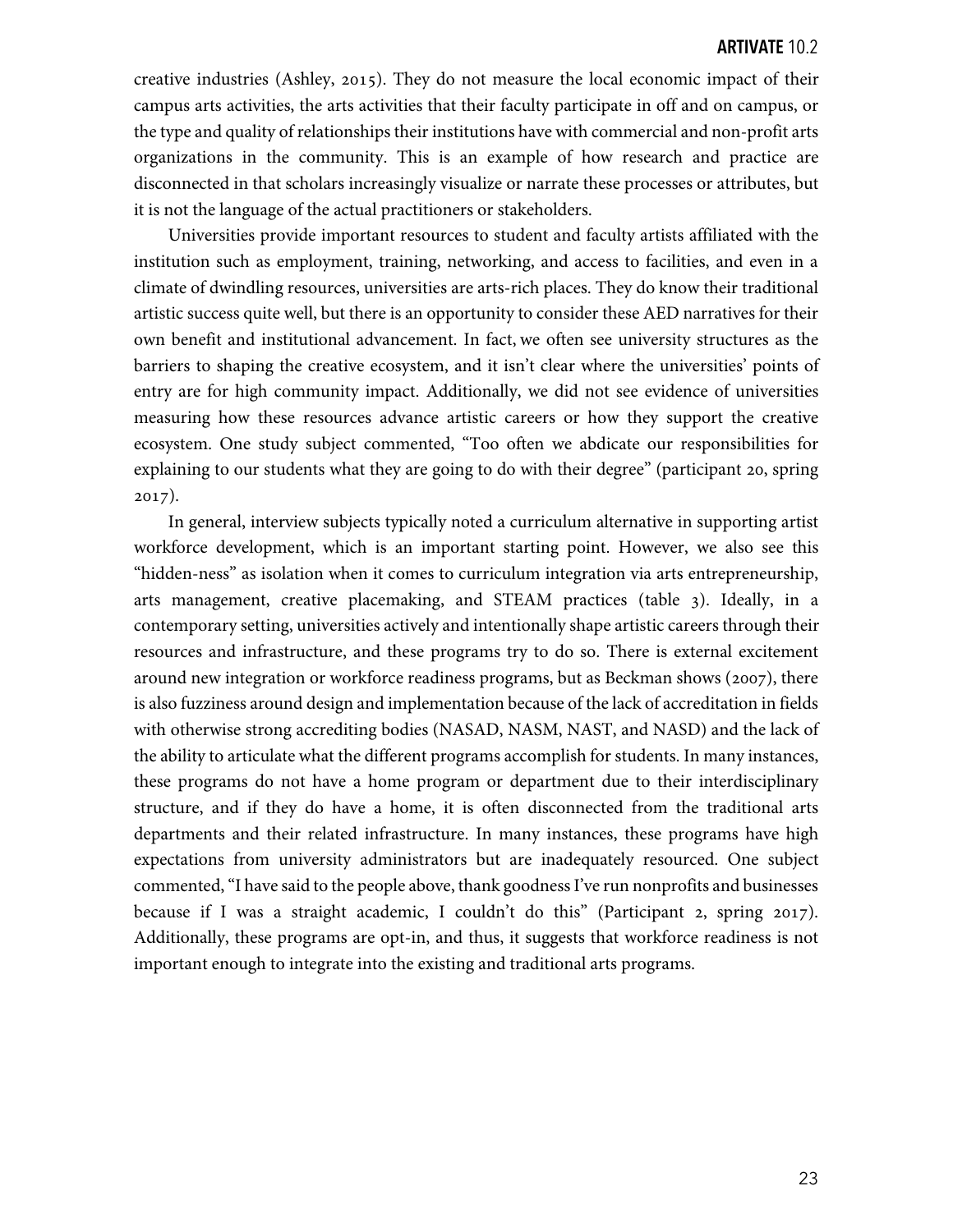|                             | Intention/                                        | Sample of Student |
|-----------------------------|---------------------------------------------------|-------------------|
|                             | <b>Motivation</b>                                 | <b>Targets</b>    |
| Arts Entrepreneurship       | Skill building: Give arts students the skills to  | Arts              |
|                             | own their own business, make new products,        |                   |
|                             | create their own brand; highly connected to self- |                   |
|                             | employment                                        |                   |
| <b>Arts Management</b>      | Skill building: Give art students the skills to   | Arts              |
|                             | work for arts organizations in public, private,   |                   |
|                             | civic sector                                      |                   |
| Gaming                      | Problem solving: Give STEM students a new         | STEM,             |
|                             | approach to answer problems by using art          | Sometimes Arts    |
|                             | practices, applying art theory, or working with   |                   |
|                             | artists                                           |                   |
| <b>Creative Placemaking</b> | Social innovation: Use art and design to remake   | Urban planning,   |
|                             | urban space or to work with artists to help       | Urban studies,    |
|                             | facilitate urban change                           | Sometimes arts,   |
|                             |                                                   | Community members |
| <b>Design Thinking</b>      | Problem solving: use a particular strategy to     | <b>Business</b>   |
|                             | address a problem in the private, civic, or       |                   |
|                             | nonprofit sector                                  |                   |
| <b>Arts Education</b>       | Supporting artists to become art teachers in K-   | Education         |
|                             | 12                                                | Arts              |
| $\sim$ 1 1<br>$\sqrt{2}$    |                                                   |                   |

Table 3. Illustrations of Types of Integration and Interdisciplinary Programs

Source: Ashley and Durham

Note: This list is not exhaustive but shows examples of integration and examples of motivations and intentions.

# Finding Four: Broadening Anchor Concept to include Social Practice and Community Engagement

We agree with Taylor and Luter (2013) that the arts and cultural experience within HEIs shows how the university anchor conceptualization should include a "social purpose credo" (Ehlenz, ) or a "change agent in social development" since we see an increasing practice of this theoretical positioning in our cases and in research. As one of our study subjects commented, "We haven't coalesced in a meaningful way to leverage the power of the entire college to reach out to communities that may be marginalized or oppressed. [There is] growing interest at the administrative level and the individual faculty level [in doing so]" (Participant 25, fall 2018). The anchor concept is limited in its focus on a standard treatment of regional economic development and overlooks the ways that the university anchor contributes to social development in the community, which leads to intrinsic and extrinsic outcomes. Our work goes beyond typical "scholarship of engagement" frameworks or how the university sees its public facing role in connecting students to the "real world" (e.g. service learning, technical assistance) (Northmore & Hart, 2011; Reardon, 2006; Wiewel & Knaap, 2005; Winkler, 2013) to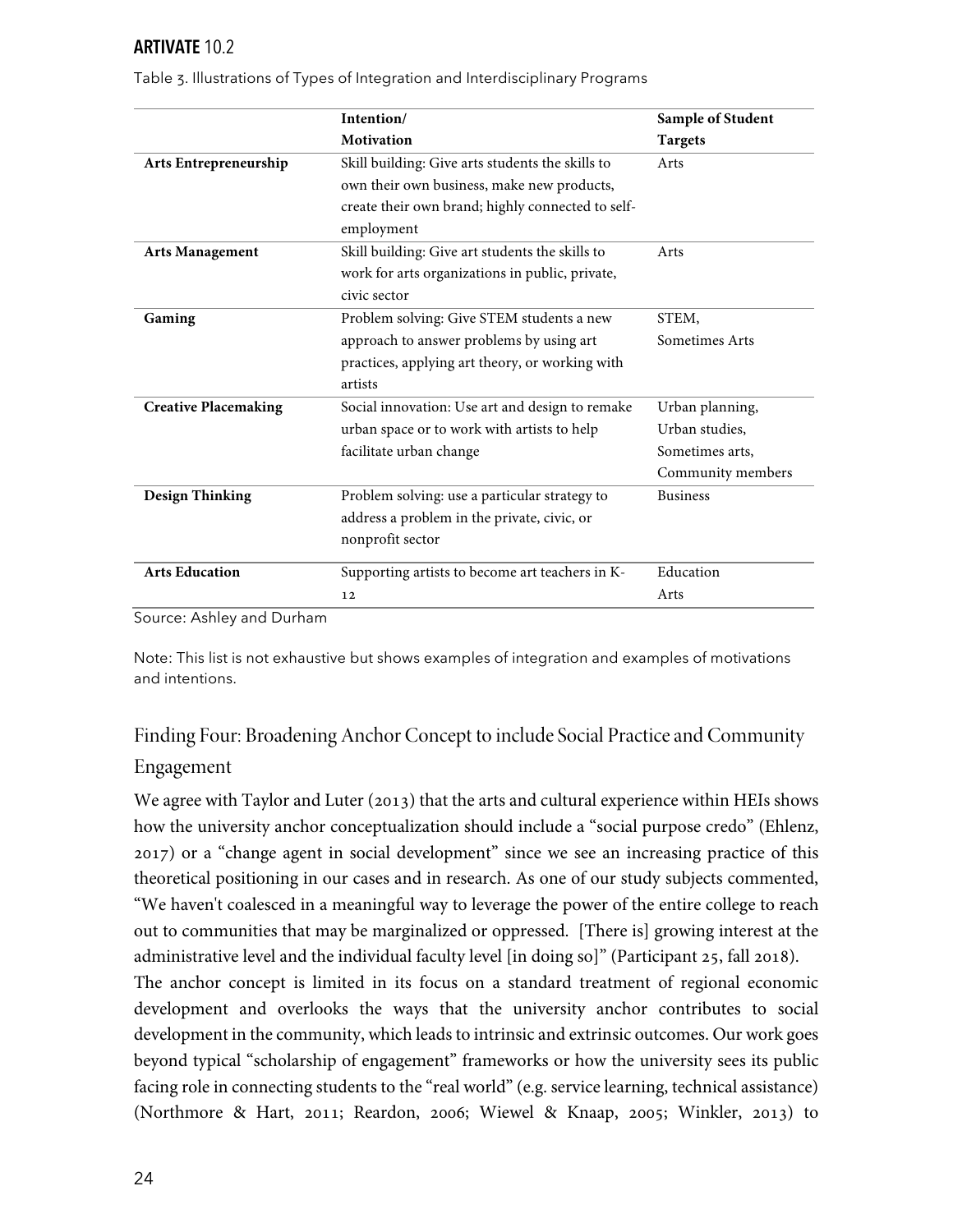incorporate a richer understanding of engagement as posited by Tepper and Arthurs ( $2013$ ) as a "trading zone" where collaboration, innovation, and intellectual risk-taking build transformative new alliances that explode previous institutional structures and redefine participants' experiences of relationship and place. For example, the National Creative Placemaking Certificate employs arts and culture as a strategy for improving community development in under-resourced neighborhoods, and there are a number of ways that the university could partner with community organizations on a variety of topics, as other scholars have noted in their work (Wiewel & Knapp, 2005).

These experiential collaborations are more than tacking on a service-learning project or experiential learning connected to arts curriculum: they are a more comprehensive and deliberate way to use the problem-solving skills of art students, art/integration faculty, and community partners to realize the broader vision as Alexroth and Dubb (2010, p. 15), who suggest how

Urban universities [can] seek to fully achieve their anchor institution mission —that is, to consciously apply their long-term, place-based economic power, in combination with their human and intellectual resources, to better the long-term welfare of the communities in which they reside.

In essence, this is another way that arts and culture have contributed to the contemporary frame of the anchor institution by reinforcing the role that universities can play in their communities through drawing on their many arts and cultural assets. This is also in line with new evidence-based practice about the impacts of experiential learning and its importance for high-quality education outcomes (Busteed, 2021; Eyler, 2021).

#### Finding 5: The Intermountain West as Varied Context

We found that anchor attributes and the evolution of the anchor identity is not a one-size- fitsall narrative. Rather, universities are part of a longer historical arc in the development of the region's arts and cultural identity. Several study subjects commented on the importance of the geography and natural surroundings, not only in their practical or artistic work but as part of inspiration in work/life balance, as one person noted, "The wide-open spaces, liberating skies . . . [there's] more freedom here. There's less constraints" (Participant 21, fall 2018).

Analyses need to move beyond the university as an isolated, separate (or immune) entity, and they need to frame how the university has responded and reacted to the political, cultural, financial, and regulatory forces that drive the structural foundation of the region. This observation is particularly relevant for our geographical focus and scale. For example, we found that, for many years, artists could live and work affordably in the region, and interviewees with a history in the region spoke to the importance of an affordable cost of living in their choice of locale for launching careers and entrepreneurial ventures. But as these cities have grown, and as more people in other industries flooded into the region, housing costs in particular have skyrocketed. One university administrator noted its impact on attracting and retaining faculty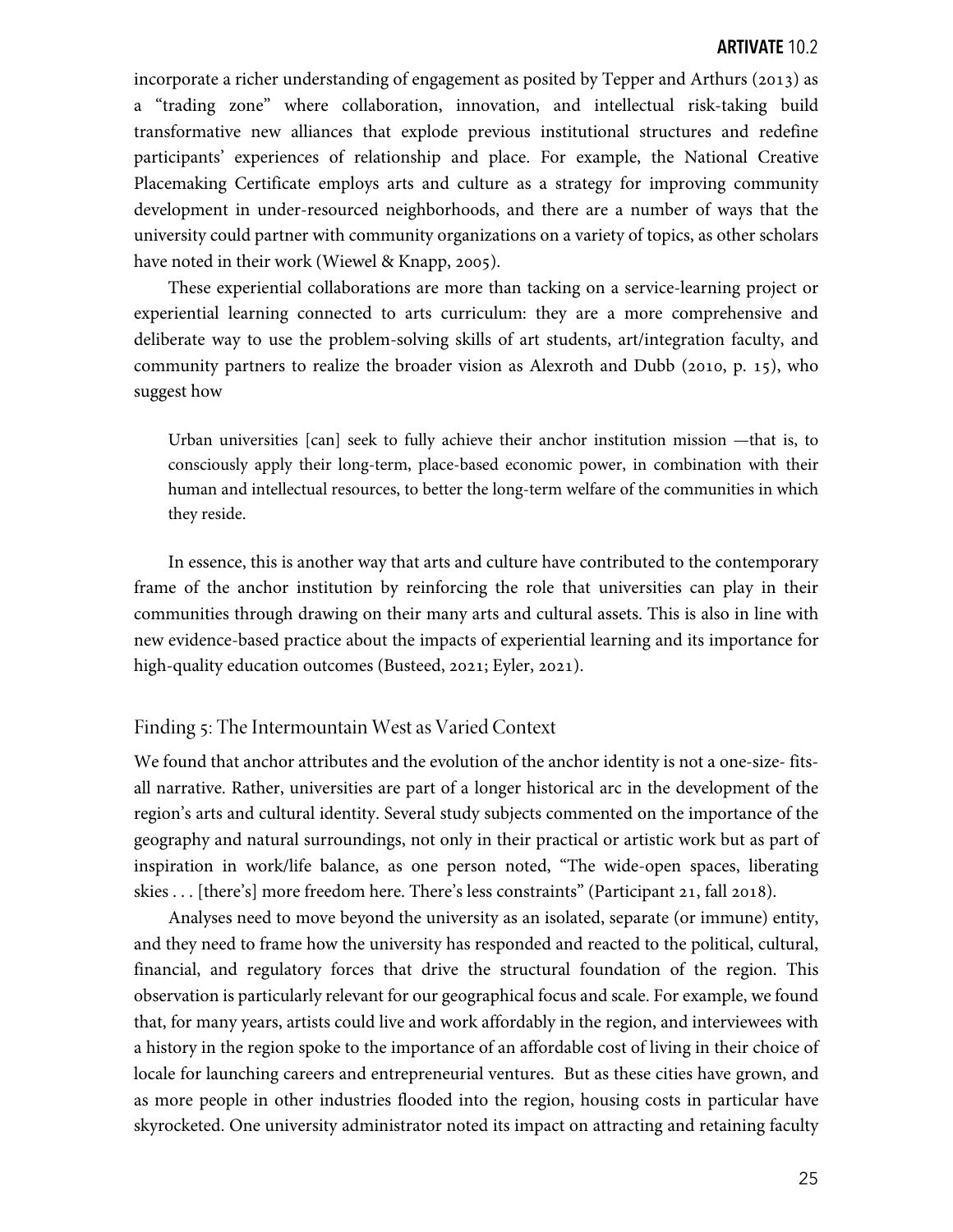artists: "The cost of housing in our growing city is a huge issue, and we're on the brink of a crisis. Unless newcomers have independent financial resources, they won't be able to afford suitable housing on our starting salaries in the arts. Buying a home is out of reach, and rentals are scarce. The situation is untenable." Artists with faculty appointments have much more stable incomes and benefits than student artists and non-faculty artists, so the impact will be even more intense on those populations. The pipeline fueling the creative sector may become highly constricted as a result. In addition, the right-to-work nature of many of the Intermountain West states has implications for how universities anchor arts and cultural activity since artist unions are common and powerful in the performing arts. In another example, regionally dominant organizations and institutions influence how certain arts practices and disciplines develop, and thus, how the university responds to those priorities. Additionally, a fair amount of the anchor literature stems from the loss of corporate commitments and the rise of large nonprofits to fill that leadership, funding, employment, and philanthropic gap. However, the large cities of the Intermountain West don't share that story, but they are often connected to different industries in agriculture and extraction rather than in corporate finance and high-end services.

It is essential to understand the path-dependent nature of the arts and culture eco-system to position the university and its role as an anchor. There is limited information about how anchor institutions—as well as how arts and cultural institutions—play a different or more profound role in the Intermountain West due to the geographic isolation and the lack of a strong history of philanthropic investment in the arts, as one study subject commented, "People won't spend money on art here. [We're] trying to educate the public on why art is expensive and what the value is of collecting art (Participant 10, spring 2018). At the same time, it does raise questions about whether the entrepreneurial spirit of the West influences the way universities work and function as their role shifts. We see the isolation of universities in medium-sized markets in the Intermountain West not as a limitation but as an opportunity to control for variables that strengthen comparative elements as well as providing a much-needed lens with which to view high-growth cities that are overlooked in AED research.

# Finding 6. Difficulty Finding the Connection Between Anchor and DEI

We found that many of the universities did not discuss how their work (strategies, programming, resources, curriculum) with AED or AWD connected with university goals or objectives in supporting diversity, equity, and inclusion efforts (DEI). There is also very little general anchor research that discusses the university in that arena, with the exception of studies (Ehlenz 2017) that call for a new indicator to be used about community development and social innovation for evaluating the ways that universities act as anchors, but this largely tends to be more place or neighborhood-based with a focus on gentrification (McGraw, 2016) and placemaking. There is not a great deal of information on anchoring with DEI and underrepresented student populations in how to address data that shows the difficulties for students from marginalized backgrounds to pursue careers in entrepreneurship or innovation or how to support workforce development needs for different communities and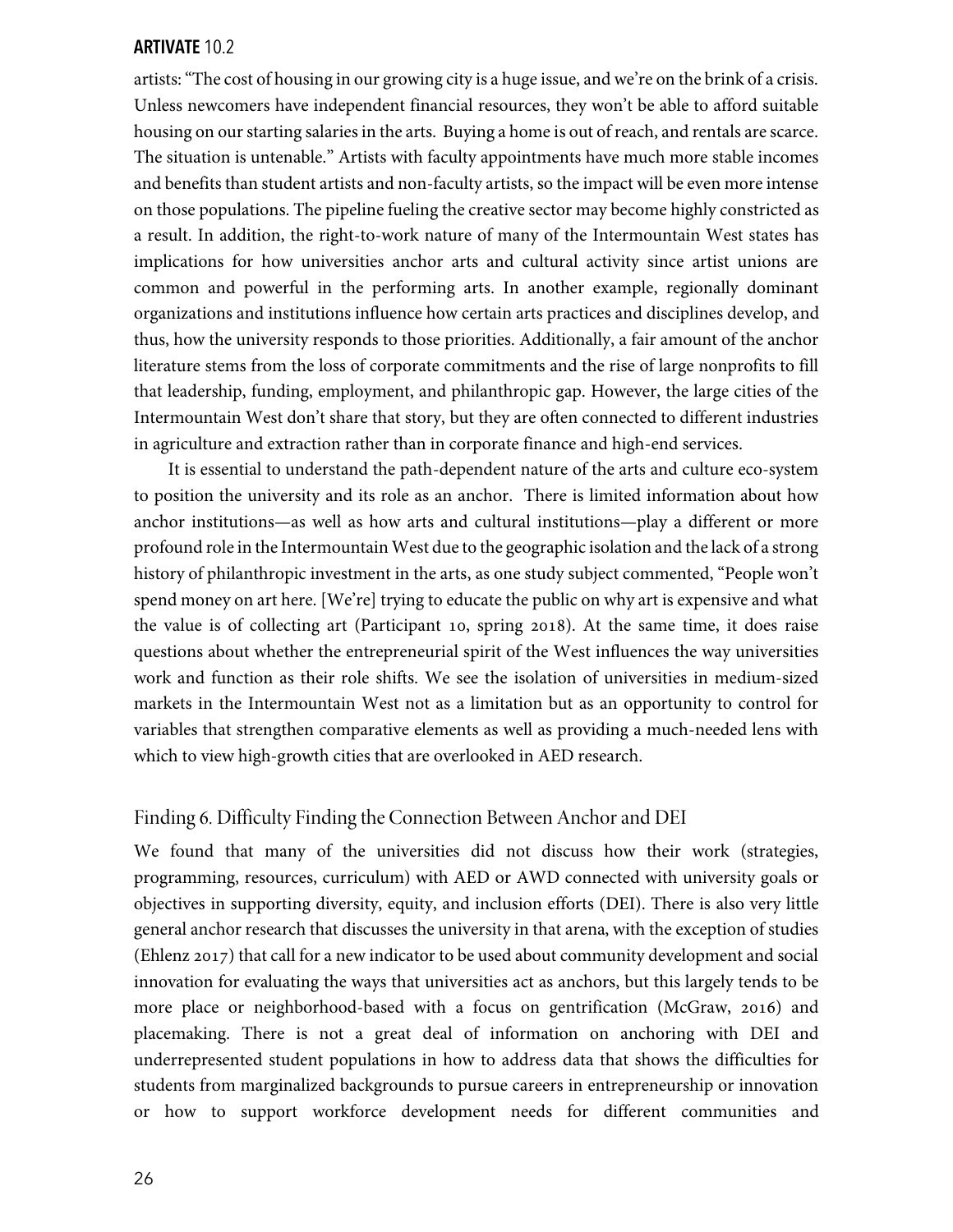intersectionalities, and there is limited information about how undergraduate and graduate curricula in the arts address these concerns (Cuyler, 2017). One of the study subjects commented, "We are very clear that we need to do a better job. We are working toward figuring out where the curriculum isn't supporting social justice, equity, and even access" (Participant 25, fall 2018).

This may be a growth opportunity since this is often a focus of universities through the lens of student success and retention, and it's the topic of many university associations and convenings (see Association of American Colleges & Universities 2021 virtual conference on diversity, equity, and student success). This kind of focus is also happening outside of the university as practitioners and applied researchers suggest the importance of supporting artists who work in these marginalized communities (Louis & Burns, n.d.) as well as marginalized artists at different points of their careers in training (Louis & Burns, n.d.; Americans for the Arts, 2016; Americans for the Arts, 2019; SMU Data Arts, 2019).

This focus is starting to shift through public policy reports (Schildt & Rubin, 2015, p. 1.) that are championing an approach of "economic inclusion for low-income residents and communities of color," or through having anchor institutions buy from business owners and entrepreneurs in underserved areas (ICIC, n.d.), or in helping nurture entrepreneur-driven immigrant communities (Abello, 2016). Markusen and Gadwa (2010, p.  $381$ ) suggest that an equity focus would "greatly strengthen" research in arts and economic development to address questions of impact, opportunity costs, and access at different geographic scales, and we can apply this to the university anchor conversation as well. As Harris (2019) notes, "the soft underbelly of the university'' shows a disconnect between the university and community research and engagement priorities. There are opportunities to think about how we can measure, plan, support and communicate to reach these underserved audiences. We would also suggest that, given the changing demographics of the US, it is important to consider how to support these different constituencies and that this is connected to different aspects of the anchor concept. We think this is a ripe area for research to explore how the anchor concept may support this focus.

#### Finding 7: A Typology for Anchor Positioning

Our data shows that there are different stages of anchor positioning. There are four broad stages or opportunities as an anchor: dormant, aspirational, accidental, and intentional. They are driven by their awareness of what an anchor can do—which involves both identifying and sharing the narrative of building blocks of an anchor—and by their activities to invest in arts and culture elements. We suggest that this is part of the general anchor evolution in the ways that universities contribute to the economy that are standard and require very little activation; however, there are ways that the university can become a more advanced anchor through strategic narratives and investment.

Based on interviews and literature from general anchor studies, arts economic development research, university arts evaluations, and arts and cultural anchors, we have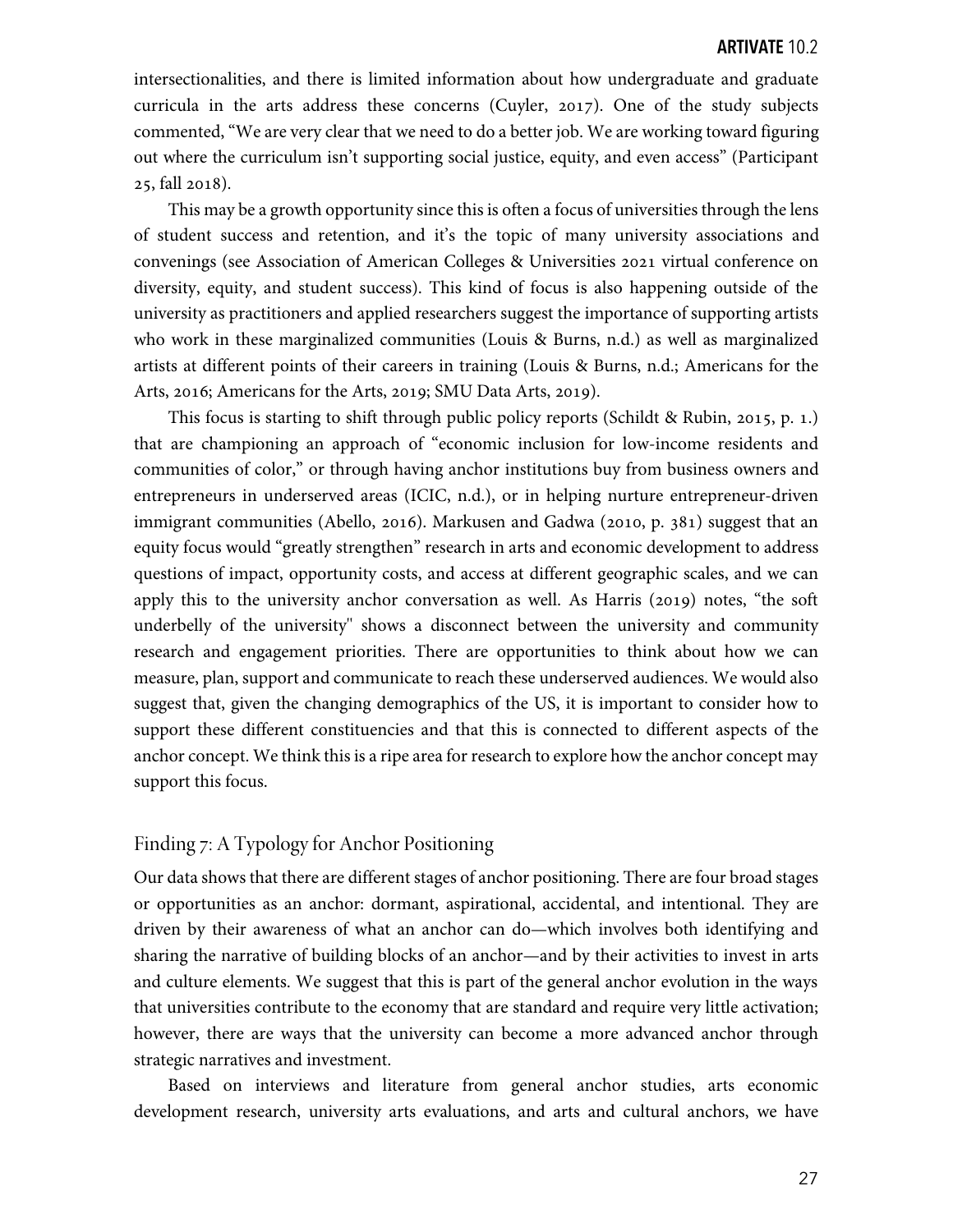identified four university anchor types for arts and culture. The y-axis denotes whether university administrators are aware of how they anchor arts and culture in the region, and the x-axis denotes the extent to which the university has invested in arts and culture. This is a conceptual drawing to help universities figure out where they sit and to give them information about how to move to different phases (figure 2).



**Figure -.** Arts and Cultural Typology for University Anchor Institutions. Ashley & Durham, 2019.

We suggest there are four broad categories: 1) Aspirational anchor institution: These are universities that have high awareness and interest about what it means to be a contemporary art and cultural anchor, but they have limited resources to invest in the ways they would like. These universities might have a few initiatives or strategies in play, but they are unable to harness the resources (political, financial, administrative) to become an active or intentional anchor and are looking for ways to do so. 2) Intentional anchor institution: These are universities that have high awareness of what it means to be a twenty-first century arts and cultural anchor, and they are actively engaged in investing and supporting their capabilities because they are able to harness significant resources. 3) Passive anchor institution: These are universities that have low awareness about how to identify the building blocks of an arts and cultural anchor and don't know how to communicate or narrate their story. However, they have made significant investments in arts and culture. This is a missed opportunity to fully communicate their role or help make a case for the importance of arts and culture for economic, community, and workforce development. 4) Dormant anchor institution: These are universities that do not know how to identify the building blocks of an anchor institution, and they can't convey their narrative or story; they have made limited investments in arts and culture. As one study subject observed, "my perception from the university level is we [in the arts] are tolerated rather than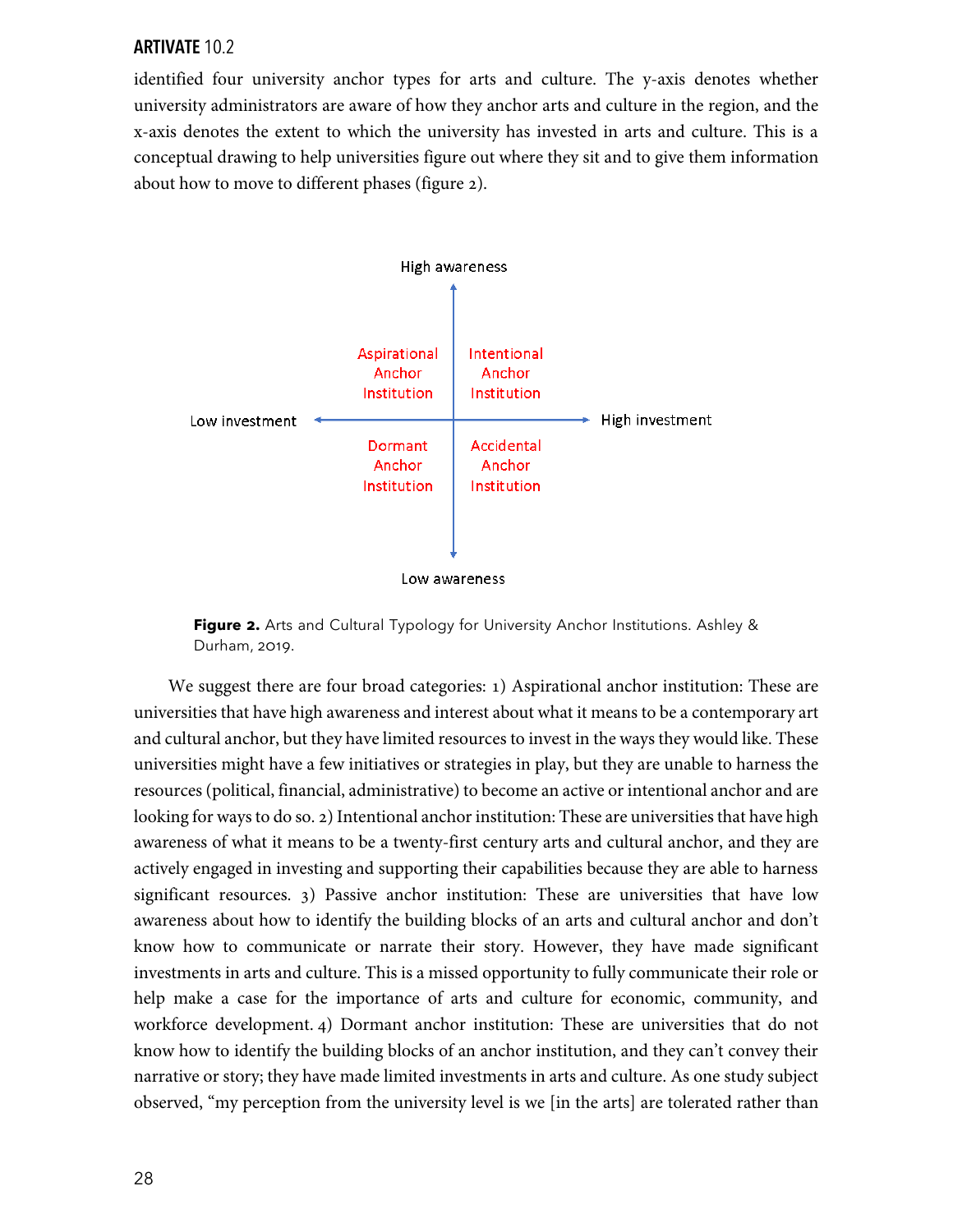embraced (Participant 2, spring 2018).

We see these anchor types deeply aligned and connected to the impact assessment tool that we discuss below. The assessment tool offers universities the opportunity to identify its strengths while recognizing aspects of its programming that might benefit from strategic redesign. We take inspiration from Cathy Davidson  $(2017)$  who writes,

We need educators and administrators themselves committed to redesigning ethical, democratic, pragmatic, forward-looking education. . . . We need individuals and institutions to work together to rejuvenate an antiquated system for our accelerating times and to ensure that the solutions we craft address the real problems rather than just generating new ones.

The alternative university setting has the potential to move from treating the anchor concept as a "given" and to consider ways to energize its opportunities through active reflection.

# **Application: Impact Assessment Tool**

Our research underscores that universities typically do not think of themselves as art and cultural anchors, or they think about it in marginal or incomplete ways. As a result, they do not seize the opportunity to evaluate or communicate their contributions, and they are not able to make good choices about arts and cultural investments so that they strengthen their anchor role and realize their potential. To help university leaders perceive their role in influencing the artistic communities in their vicinity and to help them become aware of their cultural assets, we have created a pilot impact assessment tool. This will give them the knowledge to enhance their universities' reputations and distinguish their universities' identities while enhancing the reputations and distinguishing the identities of their home cities. Universities attract significant artistic talent to their faculty ranks, and those uniquely skilled faculty, in turn, attract students. Without the university's presence in a region like the Intermountain West, artistic labor would be scarce for a variety of industries. This would allow them to start to measure the creative and economic contribution they have. We want them to identify the key aspects of being an anchor, and we have designed the pilot test to help with this stage. We suggest that there are three parts: 1) being able to identify the key aspects of being an anchor, 2) being able to tell the anchor story through narrative frameworks, and ) then investing in and developing partnerships based on an evaluation of performance or based on the mission of the institution and its different units. This exercise is useful for universities in any locale, but it may be especially critical for universities in the Intermountain West that are experiencing tremendous growth and that have not historically had deep and highly developed artistic resources. The impact assessment tool and its overview are found in the appendix.

# **Conclusion and Future Work**

Universities in the US are touted as great patrons of the arts largely due to their investments in bricks-and-mortar projects and their academic programs that train emerging artists in the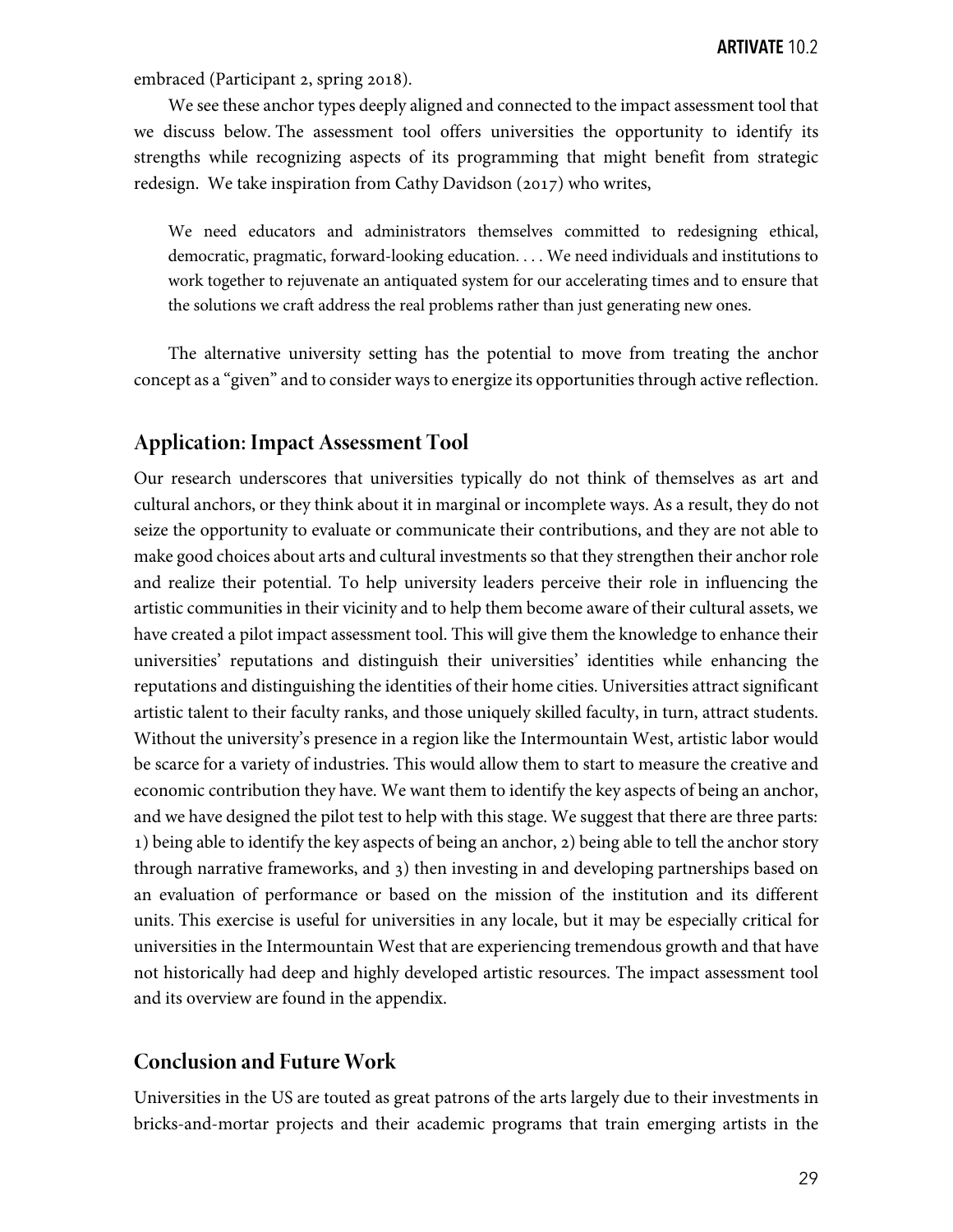traditional arts. However, this patronage status overlooks the ways that universities anchor arts and cultural activity as part of the regional creative ecology. Our research shows the breadth and depth of this anchoring to overcome the fuzziness of the concept and to help university and economic development stakeholders understand the powerful role that the university plays in the regional creative ecosystem or in the regional arts and cultural ecology. Our research makes seven central points. First, the university is an important and diverse arts and cultural anchor as a knowledge center, landowner and real estate developer, major employer and facilitator, and as a social developer. Second, there has been a shift in how the university acts as an art and cultural anchor from the traditional patronage approach to a contemporary model where the university is an investor, innovator, and facilitator. Third, there are four broad stages or opportunities as an anchor (dormant, aspirational, passive, and intentional) that are driven by their awareness of what an anchor can do, which involves both identifying and narrating the building blocks of an anchor and by their activities to invest in arts and culture elements. Fourth, university leaders, both in the arts and in general leadership positions, are largely unaware of how to explain and communicate the ways that universities can act as anchors or how their specific institution does. Fifth, the anchor concept is limited in its focus on a standard treatment of regional economic development and overlooks the ways that the university anchor contributes to social development in the community, which leads to extrinsic outcomes. Sixth, the arts and cultural anchor institutions in the Intermountain West show that context matters as the geographic, political, and cultural development of this region influences the ways that universities can perform as anchors creating both opportunities and limitations. Seventh, DEI is not a central part of anchoring conversations, but it could be in the future.

These findings demonstrate a disconnection between theory and practice, which leads to missed opportunities to invest in ways that respond to evidence-based strategies. To help ameliorate this disconnect, we marshalled our data and analysis to design and create a pilot "University Anchor: Arts and Cultural Impact Assessment Tool" for chairs, program leads, program coordinators, and deans to employ to help them identify the building blocks of a university arts and cultural anchor so that they can narrate their value to relevant stakeholders and to provide support around investment discussions and decision-making. This assessment tool, coupled with our typology of anchor status, gives university leaders more information to help make decisions in the difficult funding and political climates surrounding HEIs. We hope our applied research helps universities see how they can move from being an arts patron to an arts investor, innovator, and catalyst.

Our work also suggests the need to expand the anchor concept from a purely economic development angle about regional growth and shrinkage to include the social role or the "social purpose credo" that universities play in their place-based communities, as noted by Taylor and Lutner (2013) and Ehlenz (2017). This work is also part of innovation and entrepreneurship, but often from a socially engaged perspective. Our future work centers on pilot-testing the assessment tool with select university communities to determine its applicability and to create a tool that is easy to implement so that we can continue our efforts to align research and practice.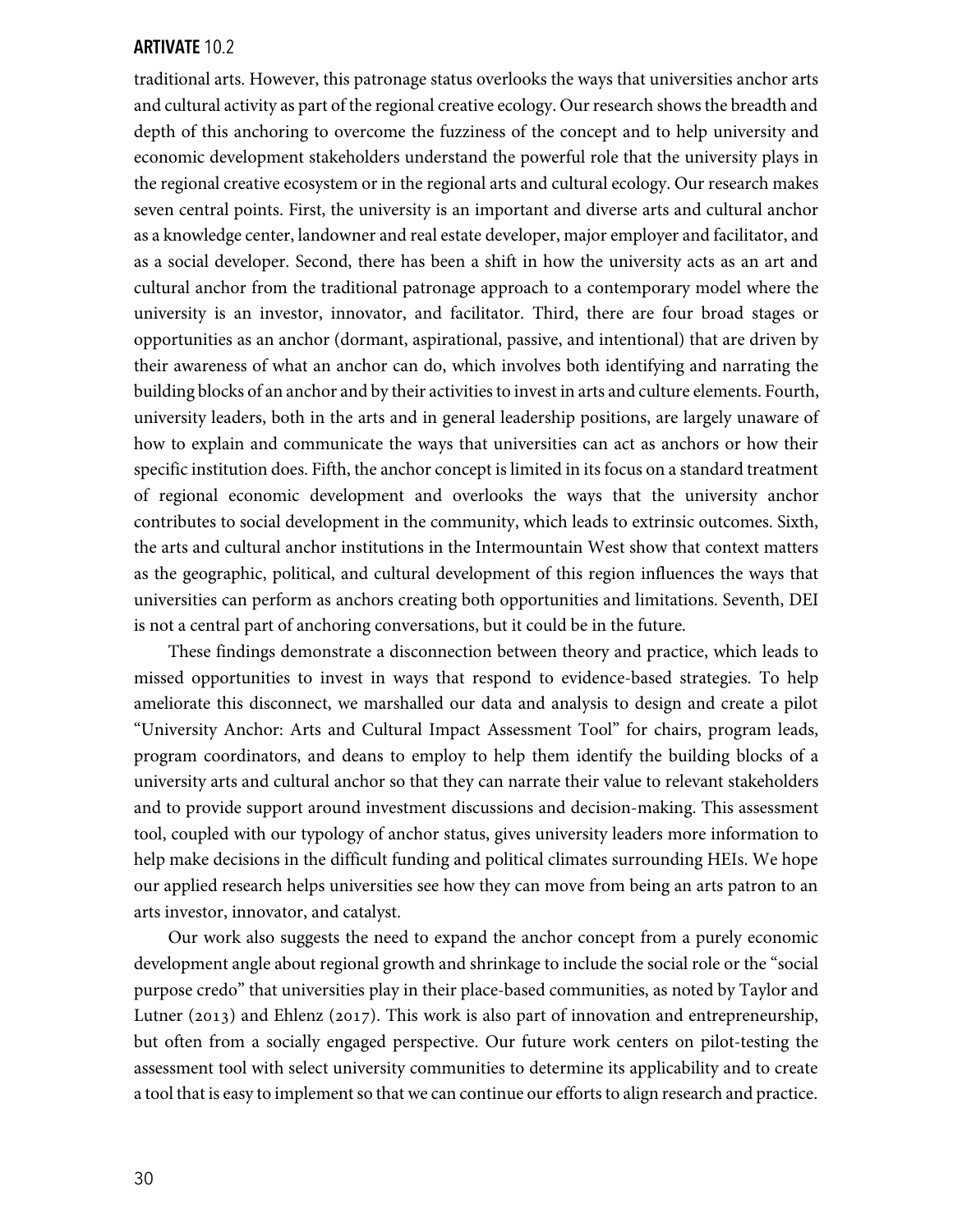#### *References*

Abello, O. P. (2016, March 2). NYC, CUNY will help international entrepreneurs create U.S. jobs. *Next City*. https://nextcity.org/daily/entry/jobs-new-yorkcity-international-entrepreneurs

Addie, J. P. D. (2020). Anchoring (in) the region: The dynamics of university-engaged urban development in Newark, NJ, USA. *Geografiska Annaler: Series B, Human Geography* 102(2), 172–190.

Allen, S. (n.d.). Arts incubator connects with community: Washington Park facility creates collaborative space for South Side artists. *University of Chicago*. https://www.uchicago.edu/features/arts\_incubator\_c onnects\_with\_community/

Allen, T. J., & O'Shea, R. (Eds.) (2014). *Building technology transfer within research universities: An entrepreneurial approach*. Cambridge University Press.

Alper, N. O., & Wassall, G. H. (2000). More than once in a blue moon: Multiple job holdings by American artists*. Research division report #40.* National Endowment for the Arts.

Americans for the Arts. (2016). *Statement on Cultural Equity.* https://www.americansforthearts.org/aboutamericans-for-the-arts/cultural-equity.

Americans for the Arts. (2019). *Mapping our progress toward cultural equity: Americans for the arts' diversity, equity, and inclusion efforts since the 2016 adoption of the statement on cultural equity*.

Aoun, J. (2018). *Robot proof: Higher education in the age of artificial intelligence*. MIT Press.

Ashley, A. J. (2015). Beyond the aesthetic: The historical pursuit of local arts economic development. *Journal of Planning History*, *14*(1), 38–61.

Ashley, A. J. (2021). The micropolitics of performance: Pop-up art as a complementary method for civic engagement and public participation. *Journal of Planning Education and Research*, *41*(2), 173–187.

Ashley, A. J. & Durham, L. (2015). The working artist: Boise's hidden economy of creators, makers, and doers. *Boise State University Public Policy Center and Center for Idaho History and Politics Urban Research Series.*

Association of American Colleges and Universities (2021, March 24–26). *Proceedings at 2021 diversity, equity, and student success conference.*  https://www.aacu.org/events/2021-diversity-equityand-student-success-conference

Axelrod, P. (2017, October 31). Is there too much emphasis on STEM fields at universities? *The conversation*. https://theconversation.com/is-theretoo-much-emphasis-on-stem-fields-at-universities-86526.

Axelroth, R., & Dubb, S. (2010). *The road half traveled: University engagement at a crossroads*. Proceedings at the Democracy Collaborative at the University of Maryland.

Bain, A., & McLean, H. (2013). The artistic precariat. *Cambridge journal of regions, economy and society, 6*, 93–111.

Barnett, R. (2013). *Imagining the university*. Routledge.

Baum, H. S. (2000). Fantasies and realities in universitycommunity partnerships. *Journal of planning education and research*, *20*(2): 234–246.

Becker, H. (2008). *Art worlds*. University of California Press.

Beckman, G. (2007). "Adventuring" arts entrepreneurship curricula in higher education: An examination of present efforts, obstacles, and best practices. *The Journal of Arts Management, Law, and Society*, *37*(2), 87–112.

Beckman, G., & Essig, L. (2012). Arts entrepreneurship: A conversation. *Artivate: A Journal of Entrepreneurship in the Arts*, *1*(1), 1–8.

Berg, B. L., & Lune, H. (2012). *Qualitative research methods for the Social Sciences*. 8th edition. Pearson.

Birch, E. L. (2010). *Anchor institutions and their role in metropolitan change*. Penn Institute for Urban Research, University of Pennsylvania.

Birch, E., Perry, D.C., & Taylor, Jr. H.L. (2013). Universities as anchor institutions. *Journal of Higher Education Outreach and Engagement*, *17*(3): 7–15.

Carrigan, M. (2017, August 30). What happens when social practice art means the market? *Artsy*. https://www.artsy.net/article/artsy-editorial-socialpractice-art-meets-market.

Chea, S., & Yu, C. (2016). Assessing economic of research and innovation originating from public institutions and universities – case of Singapore PRIs. *Triple helix: A Journal of University-Industry-Government Innovation and Entrepreneurship*, *3*(1),  $1-46.$ 

Chriss, A. (2018, January 19). Don't ditch that liberal arts degree: A liberal arts degree is an asset in Silicon Valley, not a liability. *U.S. News & World Report*. Retrieved June 13, 2019. https://www.usnews.com/opinion/knowledgebank/articles/2018-01-19/in-this-digital-age-

students-with-liberal-arts-training-stand-out Community-wealth.org (n.d.). *Overview: Anchor institutions.* https://community-

wealth.org/strategies/panel/anchors/index.html. Considine, A. (2019, January 2). Why wait? The rise of

undergrad arts admin programs. *AmericanTheatre.org.*

https://www.americantheatre.org/2019/01/02/whywait-the-rise-of-undergrad-arts-admin-programs/.

Cummings, M. (2018, February 8). A maker space where art and technology merge. *Yale News*.

https://news.yale.edu/2018/02/08/maker-space-whereart-and-technology-merge

Cunningham, S., & Higgs. P. (2009). Measuring creative employment: Implications for innovation policy. *Innovation, 11*(2), 190–200.

Cuyler, A. (2017)). Diversity, equity, & inclusion (DEI) in the cultural sector: What's next? *Culture work*, *21*(3).

Davidson, C. N. (2017). *The new education: How to revolutionize the university to prepare students for a world in flux*. Basic Books.

Davis, B. (2016, August 30). Is getting an MFA worth the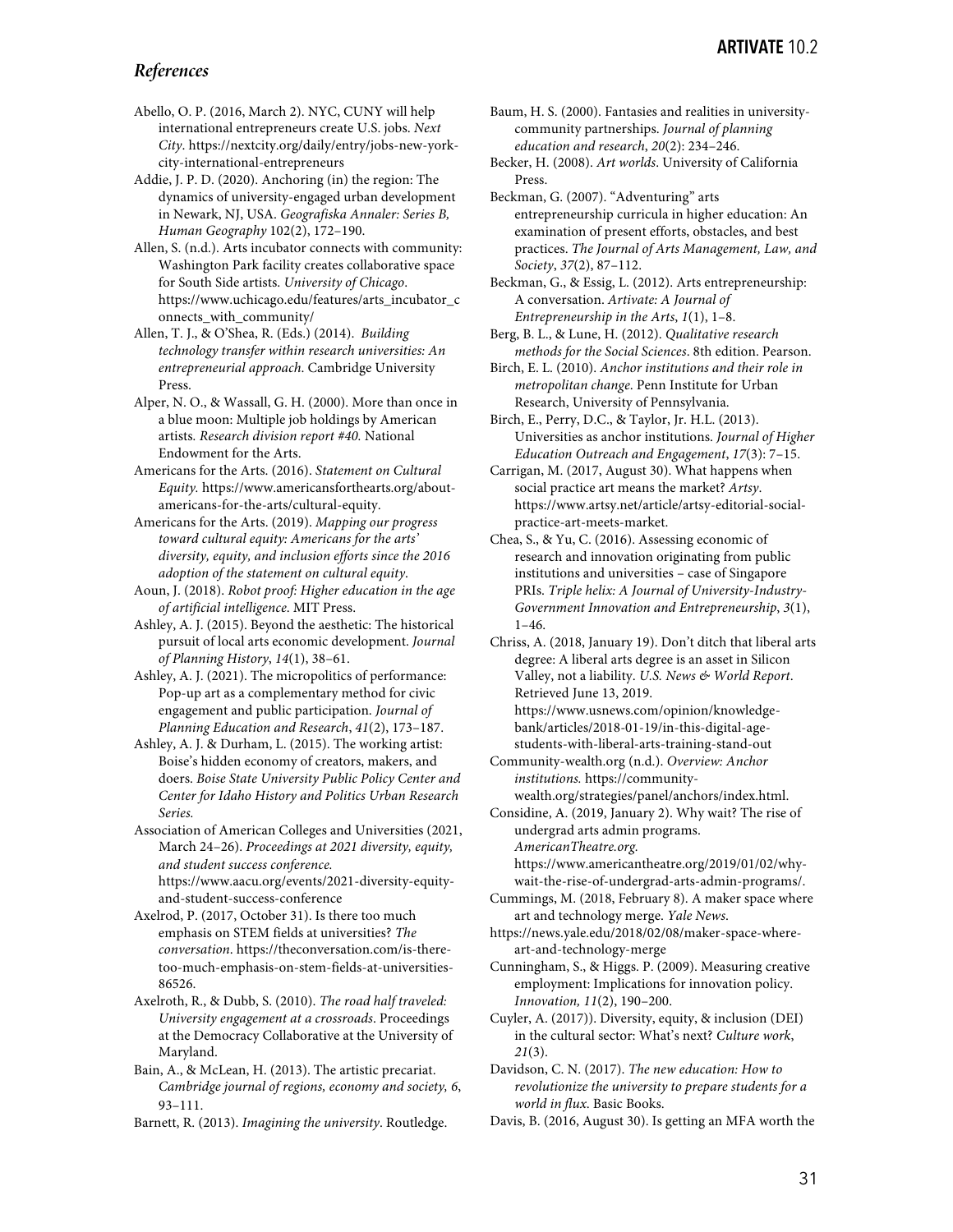price? *Artnet.com.* https://news.artnet.com/artworld/mfa-degree-successful-artists-620891

Dix, W. (2016, November 16). A liberal arts degree is more important than ever. *Forbes*. https://www.forbes.com/sites/willarddix/2016/11/16/ a-liberal-arts-degree-is-more-important-thanever/?sh=575d9dc339f2.

Dodgson, M., & Gann, D. (2020, October 14). Universities should support more entrepreneurs. Here's why and how. *World Economic Forum.* https://www.weforum.org/agenda/2020/10/universiti es-should-support-more-student-entrepreneurs/

Dutt-Ballerstadt, R. (2019, March 1). Academic prioritization or killing the liberal arts? *Inside Higher Ed*.

https://www.insidehighered.com/advice/2019/03/01/ shrinking-liberal-arts-programs-raise-alarm-bellsamong-faculty.

Ehlenz, M. M. (2015). Neighborhood revitalization and the anchor institution: Assessing the impact of the university of Pennsylvania's West Philadelphia initiatives on University City. *Urban Affairs Review*, *52*(5): 714–750.

Ehlenz, M. M. (2017). Defining university anchor institution strategies: Comparing theory to practice. *Planning Theory & Practice*. *19*(1): 74–92.

Essig, L. (2014). Arts incubator: A typology. *The Journal of Arts Management, Law, and Society*, *44*(3), 169– 180.

Essig, L., & Guevara, J. (2016). *A landscape of arts entrepreneurship in higher education*. Prepared for the Alliance for the Arts in Research Universities.

Eyler, J. (2021, July 29). The power of experiential learning. *Association of American Colleges and Universities*. https://www.aacu.org/publicationsresearch/periodicals/power-experiential-education.

Forsyth, A., Schively Slotterback, C., & Krizek, K. (2010). Health impact assessment (HIA) for planners: What tools are useful? *Journal of Planning Literature, 24*(3), 231–45.

Friedman, D., Perry, D., & Menendez, Cr. (n.d.). The foundational role of universities as anchor institutions in urban development: A report of national data and survey findings. *Coalition of Urban Serving Universities and Association of Public and Land-Grant Universities.*

Gaffikin, F. (2011). *The university and the city: Placebased anchor institutions and urban development*. University of Pennsylvania. http://pure.qub.ac.uk/portal/en/publications/theuniversity-and-the-city-placebased-anchorinstitutions-and- urban-development(a7c6c99d-5b1d-4ae5-a6cf-a21167d2748d).html.

Glazer, L. (2018, January 5). Google finds STEM skills aren't the most important skills. *Michigan Future Inc.* http://michiganfuture.org/01/2018/google-findsstem-skills-arent-the-most-important-skills/

Grant, D. (2016, February 5). Social practice degrees take art to a communal level. *The New York Times*. Grodach C. (2011). Art spaces in community and

economic development: Connections to neighborhoods, artists, and the cultural economy. *Journal of Planning Education and Research*, *31*(1): 74–85.

Hannon, K. (2019, March 12). Raising the cultural bar on campuses. *The New York Times*. https://www.nytimes.com/2019/03/12/arts/collegeuniversity-museums.html

Harris, M.S. (2019). The soft underbelly of universities as anchor institutions: The disconnect between university and community research priorities. *High education policy, 34:* 603–621.

Harris, A. (2018, December 13). The liberal arts may not survive the 21st Century. *The Atlantic*. https://www.theatlantic.com/education/archive/2018 /12/the-liberal-arts-may-not-survive-the-21stcentury/577876/

Harris, M., & Holley, K. (2016). Universities as anchor institutions: Economic and social potential for urban development. In L. W. Perna & M. B. Paulsen (Eds.) *Higher education: Handbook of theory and research* (pp. 393–439). Springer, Cham.

Hartley, S. (2018). *The fuzzy and the techie: Why liberal arts will rule the digital world*. Mariner Books.

Huss, E, & Sela-Amit, M. (2018). Art in social work: do we really need it? *Research On Social Work Practice*, *29*(6): 721–726.

Initiative for a Competitive Inner City. (n.d.). Leveraging anchor institutions to grow inner city businesses. http://icic.org/wpcontent/uploads/2016/04/ICIC\_Le veraging-Anchor-Institutions.pdf

Initiative for a Competitive Inner City. (n.d.). Anchor institutions and urban economic development: From community benefit to shared value. *Inner City Insights*, 1(2).

Jackson, M. R., Kabwasa-Green, F., & Herranz, J. (2006). *Cultural vitality in communities: Interpretation and indicators*. Urban Institute.

Johnson, S. (2018, November 13). As tech companies hire more liberal arts majors, more students are choosing STEM degrees. *EdSurge*. https://www.usnews.com/opinion/knowledgebank/articles/2018-01-19/in-this-digital-agestudents-with-liberal-arts-training-stand-out

Jones, N. (2015–2016). The continuous death and resurrection of the liberal arts. *Association of American Colleges and Universities.* https://www.aacu.org/liberaleducation/2015- 2016/fall-winter/jones.

Lederman, D. (2021, July 7). Despite positive experiences, students question value of college. *Inside Higher Ed.* https://www.insidehighered.com/news/2021/07/07/s tudents-see-less-value-college-despite-positiveexperiences

Louis, S. & Burns, L. (n.d). *Neighbourhood arts network: Arts and equity toolkit*. Toronto Arts Foundation.

Luberecki, L. (2019, March 14). Arts management programs train future arts administrators. *The Washington Post.*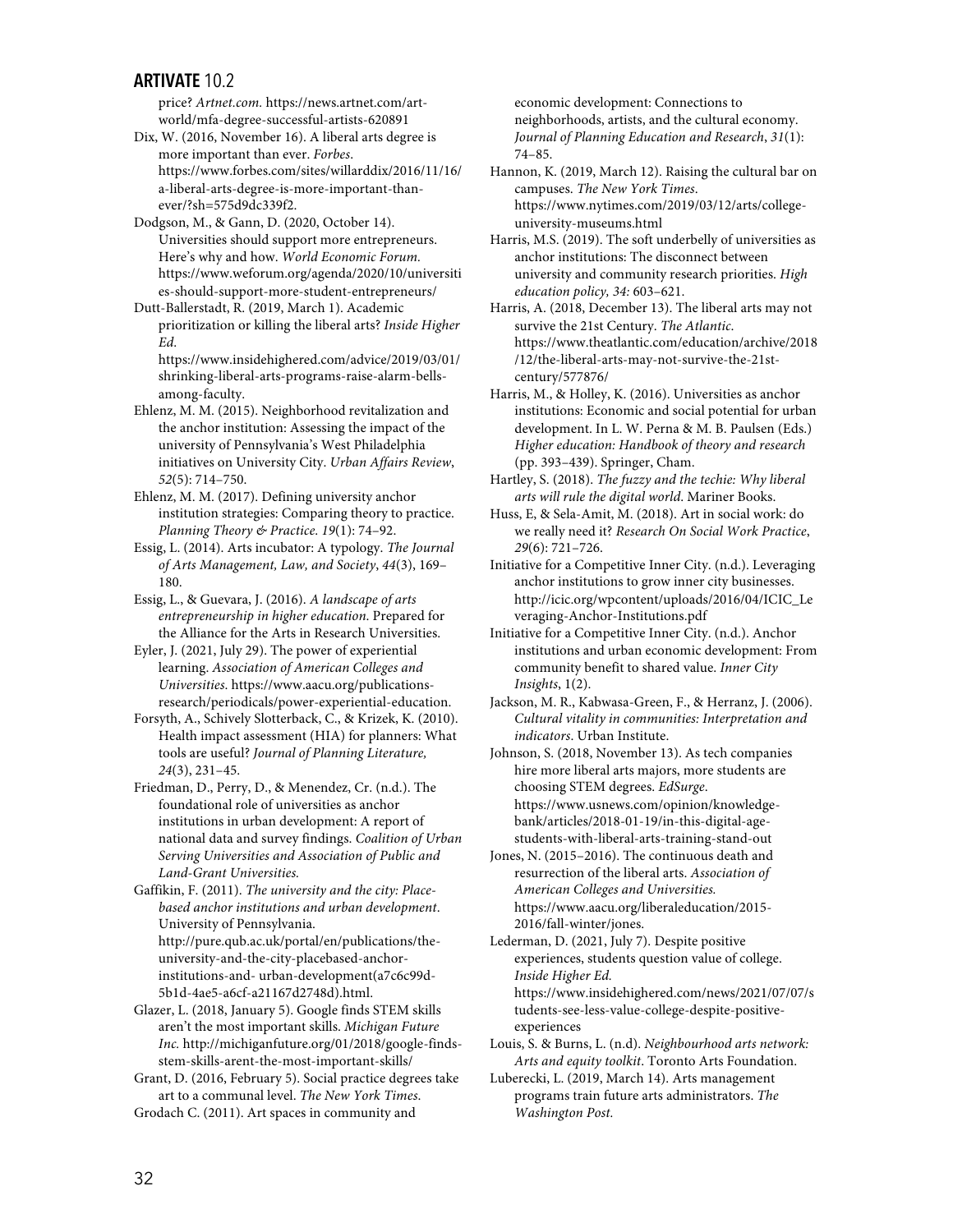https://www.washingtonpost.com/express/2019/03/1 4/arts-management-programs-train-future-artsadministrators/

Maeda, J. (2013). STEM + Art = STEAM. *The STEAM Journal,* 1(1): 1–5*.*

Markusen, A., & Schrock, G. (2006). The artistic dividend: Urban artistic specialization and economic development implications. *Urban Studies*, *43*(10): 1661–1686.

McCarthy, K., Ondaatje, E.H., Zakaras, L., & Brooks, A. (2005). *Reframing the debate about the value of the arts*. RAND Corporation.

McClanahan, K. O. (2016, April 1). The four minutes that changed STEM to STEAM. *Artsblog*. Americans for the Arts.

https://blog.americansforthearts.org/2019/05/15/thefour-minutes-that-changed-stem-to-steam.

McGraw, D. J. (2016, April 18). The college that ate a city. *Next City*. Retrieved February 18, 2020. https://nextcity.org/features/view/san-marcosfastest-growing-city-texas-state-universityaffordable-housing

Olejarz, J.M. (2017, July-August). Liberal arts in the data age. *Harvard Business Review*.

https://hbr.org/2017/07/liberal-arts-in-the-data-age

Paul, E. (2019, April 29). Bringing the true value of higher education to the forefront. *Inside Higher Ed.* https://www.insidehighered.com/views/2019/04/29/ we-must-communicate-true-value-our-higher-edinstitutions-opinion

Penn State News. (2019, June 20). *Heard on state campus: Dean Korner on blending art and research to change lives*. Penn State University.

https://news.psu.edu/story/578567/2019/06/20/acade mics/heard-campus-dean-korner-blending-art-andresearch-change-

lives?fbclid=IwAR2c26Wfu0\_Z\_6qoBZSSLFr3Rp940 MhBMOyKuNtbMt4PMff8OI\_MC0hrRwwAlliance for the Arts in Research Universities.

Porter, M. E. (2010, October 26). Anchor institutions and urban economic development: From community benefit to shared valued. Inner City Economic Summit, Initiative for a Competitive Inner City, San Francisco, CA.

Potts, J., & Cunningham, S. (2015). Creative industries in the wider economy. In C. Jones, M. Lorenzen, & J. Sapsed (Eds.), *The Oxford handbook of creative industries* (pp. 387–404). Oxford University Press.

Regional Plan Association. (2017). *The fourth regional plan for the New York-New Jersey-Connecticut metropolitan area*.

Rhode Island STEAM Center. (2021). *RI STEAM Now Coalition.* http://www.risteamcenter.org/coalition/.

Roche, M. W. (2017). *Realizing the distinctive university: Vision and values, strategy and culture*. University of Notre Dame Press.

Roodhouse, Simon. (2010). *Cultural quarters: Principles and practice*. University of Chicago Press..

Rubin, H. J., & Rubin, I. S. (2012). *Qualitative interviewing: The art of hearing data* (3rd ed.). Sage Publications.

Russell, J. S. (2014, November 16). On elite campuses, an arts race. *The New York Times*. http://www.nytimes.com/2014/11/16/arts/design/on -elite-campuses-an-arts-race.html?nytmobile=0.

Rutheiser, C. (n.d.). The promise and prospects of anchor institutions: some thoughts on an emerging field. *PD&R edge.* https://www.huduser.gov/portal/pdredge/pdr\_edge\_ hudpartrpt\_062211.html.

Schildt, C, & Rubin, V. (2015). Leveraging anchor institutions for economic inclusion. Sustainable communities series. *PolicyLink*.

Seymour, S. & Lopez, S. (2015, April 8). "Big Six" college experiences linked to life preparedness. *Gallup*. https://news.gallup.com/poll/182306/big-six-collegeexperiences-linked-life-preparedness.aspx

Silverman, D. (2013). *Doing qualitative research*. (4th ed.). Sage.

SMU Data Arts. (2019, July). *New York City Department of Cultural Affairs workforce demographic pilot study results.*

Staley, D. (2019). *Alternative universities: Speculative design for innovation in higher education*. Johns Hopkins University Press.

Sternal, M. (2014). Artist entrepreneurship in education and professional life: Is there room for creative approaches? *ACTA. Academiae Artium Vilnensis*, 72, 159–168.

Sternberg, R. (2016). *What universities can be: A new model for preparing students for active, concerned citizenship and ethical leadership.* Cornell University Press*.*

Strategic National Arts Alumni Project. (n.d.). What we know about graduates of arts administration programs (part 2): Occupations. *Databrief*, 5(4). http://snaap.indiana.edu/databrief/vol5no4.html

Taylor, H. L., & Luter, G. (2013). *Anchor institutions: An interpretive review essay*. Anchor Institutions Task Force.

Tepper, S. J., & Arthurs, A. (2013). Animating the creative campus: Education and engagement for the 21st Century. *Association of Performing Arts Presenters*.

http://toolkit.creativecampus.org/animating-thecreative-campus-education-and-engagement-forthe-21st-century/.

Thomson, P. & Jacque, S.V. (2017). *Creativity and the performing artist: Behind the mask*. Academic Press.

Tiret, H. (2017, May 25). The benefits art therapy can have on mental and physical health. *Michigan State University Extension.*

http://www.risteamcenter.org/coalition/ University of Buffalo Art Management Program (2021). Learn, practice, manage the arts. *University of Buffalo College of Arts and Science.* http://www.buffalo.edu/cas/arts\_management.html

Wellmon, C. (2015). *Organizing enlightenment: Information overload and the invention of the modern university*. Johns Hopkins University Press.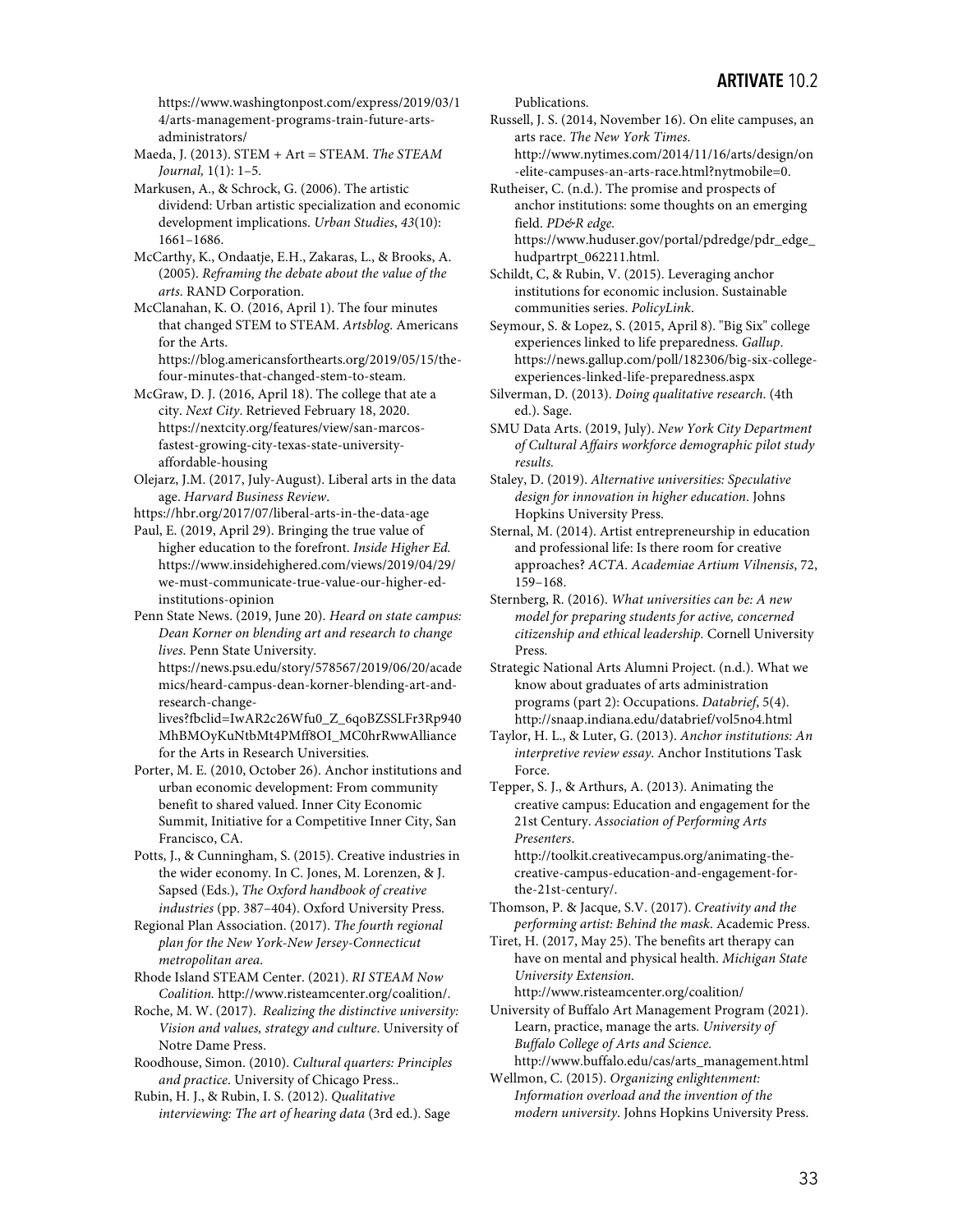White, J. W. C. (2019, December 28). Believe the liberal arts are dead as doornails? Think again*. Colorado Arts and Sciences Magazine.* https://www.colorado.edu/asmagazine/2019/12/28/b

elieve-liberal-arts-are-dead-doornails-think-again Wiewel, W., & Knaap, G. (2005). *Partnerships for smart growth: University-community collaboration for* 

*better public places*. Lincoln Institute of Land Policy. Wolff, B. (2021, April 6). The arts and humanities deliver untapped value for future work. *Forbes*. https://www.forbes.com/sites/benjaminwolff/2021/0

4/06/the-arts-and-humanities-deliver-untappedvalue-for-the-future-of-work/?sh=79c6ff153914

Winkler, T. (2013). At the coalface: Communityuniversity engagements and planning education. *Journal of Planning Education and Research*, *33*(2), 215l.

Yin, R. (Ed.). (2008). *Case study research: Design and methods*. Sage Publications.

**Cover Image Credit**: Center for Public Art and Space, Weitzman School of Design, University of Pennsylvania. Creative Commons.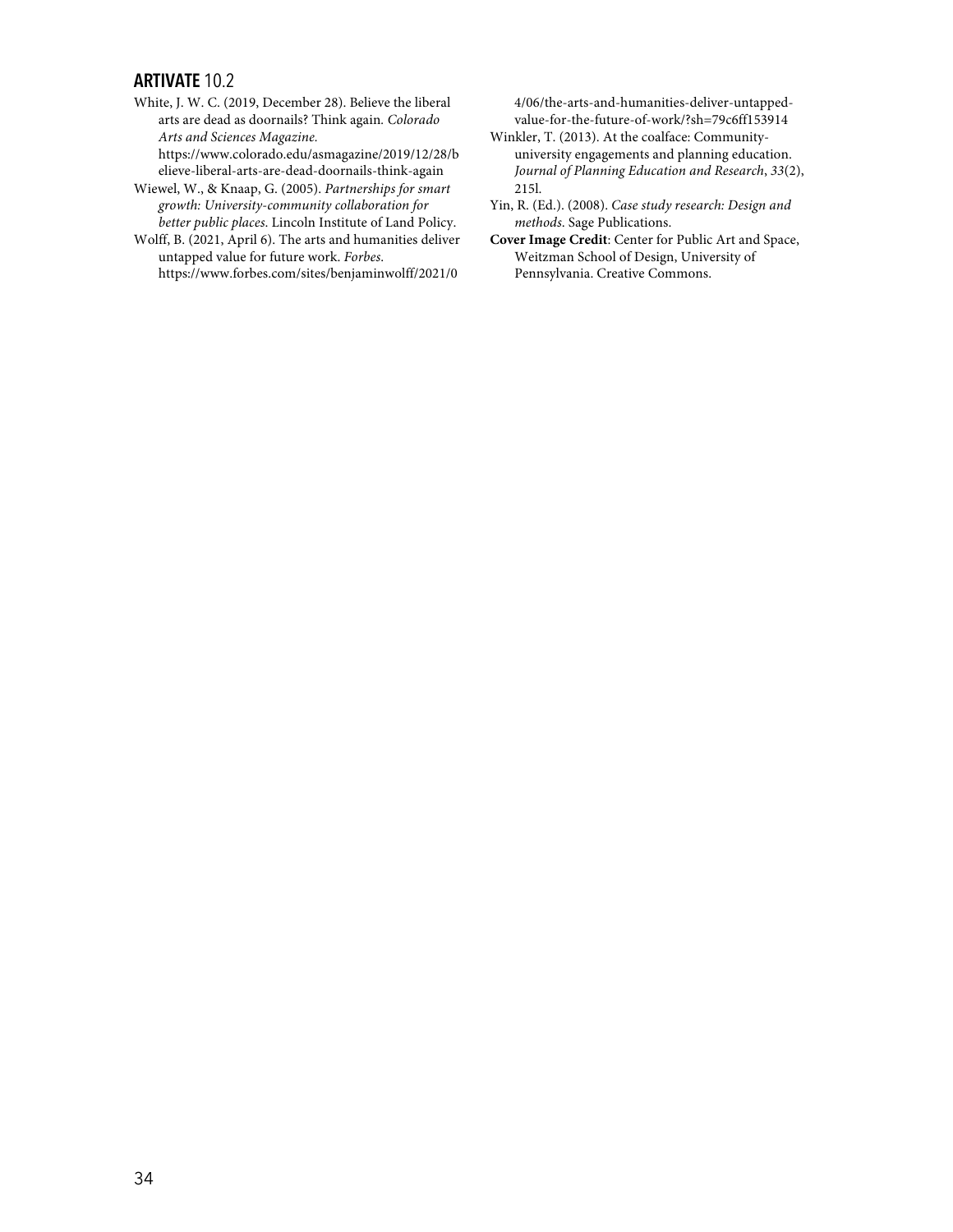# **Appendix : Assessment Tool Background**

# Intentional Arts Anchor Assessment Tool

# **What It Is**

A series of questions developed in response to data collected while creating university case studies in the Intermountain West after interviews with national arts education leaders and as a result of synthesizing current work on anchor institutions broadly conceived, arts economic development, and the 21st-century university.

As one considers the questions, they gain a richer appreciation of the assets on their campus and in their community, and they have the opportunity to view them through a broader lens of the multi-dimensional components that an innovative arts anchor might have.

The questions are in four parts: integrative arts training, supporting integrative arts training beyond the curriculum, investments and infrastructure, and university/ community connections. While these four pieces form the core of the innovative arts university, it is also possible to focus on one of the four areas for analysis, work, and investment.

## **What It Does**

Maps local arts and community features in the context of what an innovative arts anchor can be, regionally and nationally. It builds awareness of key anchor features, ensures self-awareness of university assets and how they relate to each other, and the results provide an essential tool for promoting the importance of arts on campus and in the community.

It helps university arts leaders tell the story of their artistic innovation, cultural relevance, and economic impact to their various stakeholders, including faculty, students and parents, campus fundraisers, potential donors, upper university administration, and community stakeholders in the arts and in a variety of industries.

## **Who Might Use It and in What Contexts:**

The tool will be of value to individuals and teams. It can be used as an independent "desktop exercise" or in a workshop or meeting. Multiple university perspectives (from administrators, faculty, professional staff, and community partners) will likely maximize the tool's impact, but a solo investigator can also use the tool effectively if they assemble some relevant institutional data.

## **The Benefits:**

It helps universities assess where they should invest precious resources

- To fills gaps in a developing or established arts ecosystem
- To highlight and advance identity-building strengths that already exist
- To forge deeper community connections aimed at advancing social good
- To create a vibrant creative workforce prepared to meet the challenges of twenty-first century employment
- To accelerate the economic impact of the arts in the local community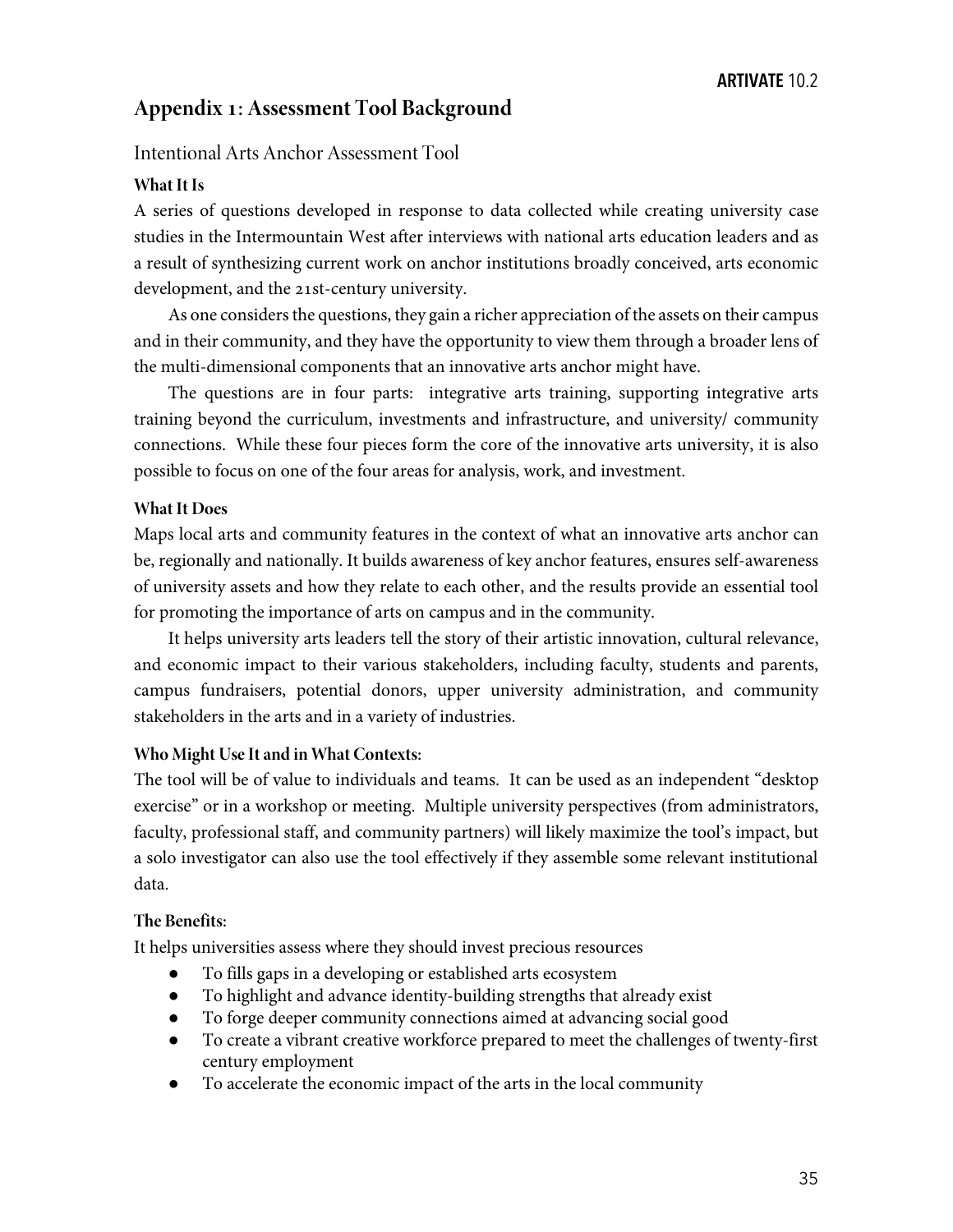# **ARTIVATE** 10.2 **Appendix : Intentional Arts Anchor Assessment Tool**

| A. Fundamentals of arts training                             | Yes | N <sub>o</sub> | Unsure | <b>NA</b> |
|--------------------------------------------------------------|-----|----------------|--------|-----------|
| Is your program nationally accredited? (NAST, NASM,          |     |                |        |           |
| NASD, NASAD)                                                 |     |                |        |           |
| B. Interdisciplinary exposure                                |     |                |        |           |
| Do your students have learning opportunities within at least |     |                |        |           |
| one of your field's subdisciplines?                          |     |                |        |           |
| Do your students have learning opportunities across artistic |     |                |        |           |
| fields?                                                      |     |                |        |           |
| Do your students have exposure to arts management or arts    |     |                |        |           |
| administration?                                              |     |                |        |           |
| Do your students have exposure to arts entrepreneurship?     |     |                |        |           |
| Do your students have exposure to arts technologies?         |     |                |        |           |
| Do your students have exposure to creative placemaking?      |     |                |        |           |
| Do your students have exposure to arts as social practice?   |     |                |        |           |
| Are interdisciplinary experiences integrated into your       |     |                |        |           |
| degree requirements?                                         |     |                |        |           |
| Are interdisciplinary experiences offered as supplements to  |     |                |        |           |
| your degree requirements?                                    |     |                |        |           |
| Are interdisciplinary experiences credentialed through       |     |                |        |           |
| degrees, minors, certificates, or badges?                    |     |                |        |           |
| C. Applied learning                                          |     |                |        |           |
| Do your students have internship opportunities in non-       |     |                |        |           |
| profit arts?                                                 |     |                |        |           |
| Do your students have internship opportunities in            |     |                |        |           |
| commercial arts?                                             |     |                |        |           |
| Do your students have internship opportunities in the        |     |                |        |           |
| education sector?                                            |     |                |        |           |
| Do your students have internship opportunities in the        |     |                |        |           |
| government sector?                                           |     |                |        |           |
| Do your students have internship opportunities in            |     |                |        |           |
| commercial sector beyond the arts?                           |     |                |        |           |
| Do your students have service opportunities where they       |     |                |        |           |
| utilize their artistic skills?                               |     |                |        |           |
| Do your students have service opportunities that include a   |     |                |        |           |
| social justice component?                                    |     |                |        |           |
| Are there study abroad programs focusing on the arts?        |     |                |        |           |
| Do your students have opportunities to participate in        |     |                |        |           |
| faculty-developed research projects?                         |     |                |        |           |

# **Part Focus: Integrative Arts Training: Key Components and Skills**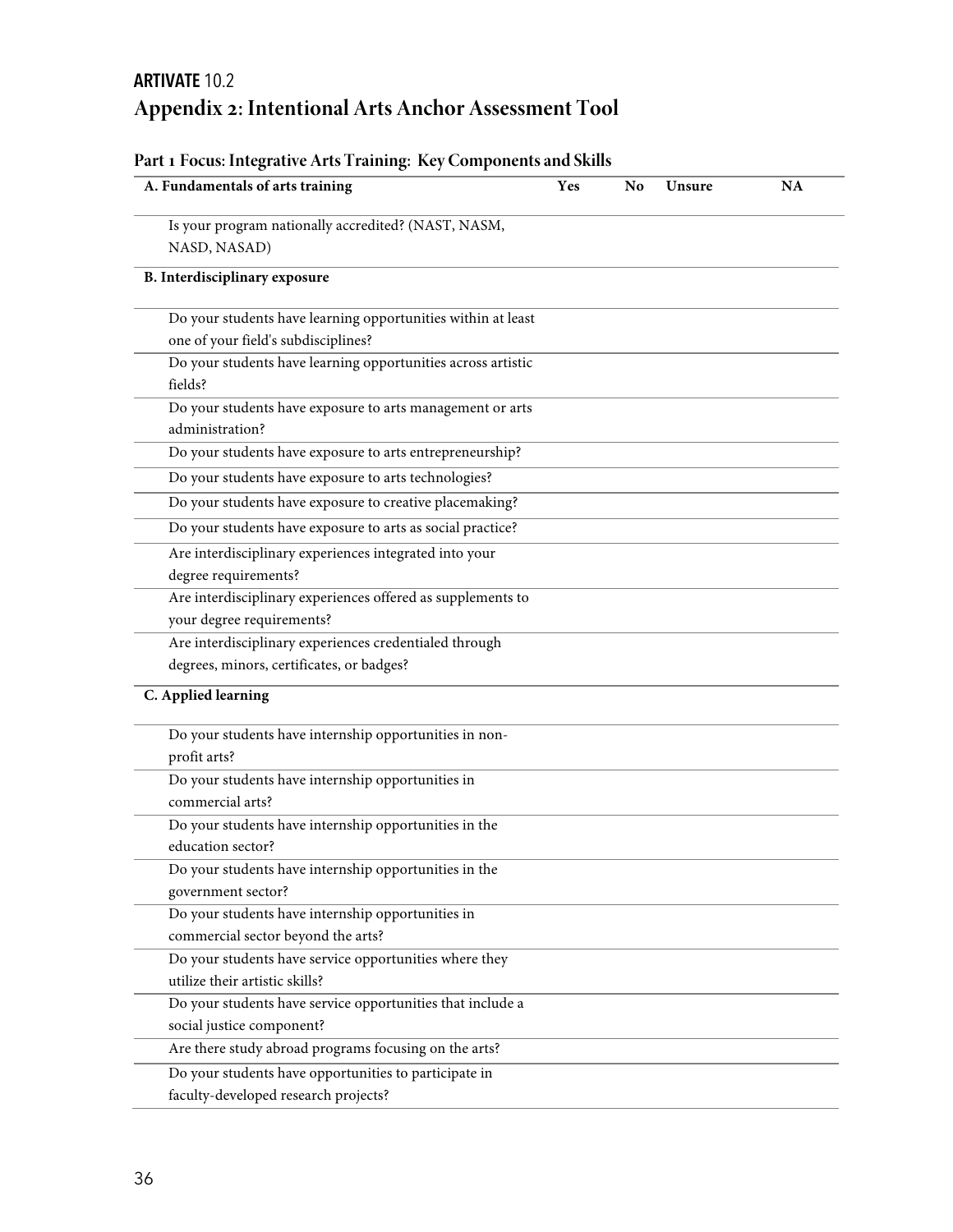Do your students have opportunities to participate in student-developed research projects?

# **D. Skills articulation**

| Do you ask your students to recognize their creative          |
|---------------------------------------------------------------|
| thinking?                                                     |
| Do you ask your students to recognize their critical          |
| thinking?                                                     |
| Do you ask your students to recognize their skills in         |
| teamwork and collaboration?                                   |
| Do you ask your students to recognize their ability to        |
| respect diverse perspectives?                                 |
| Do you ask your students to recognize their capacity for      |
| empathy?                                                      |
| Do you ask your students to recognize where their skills will |
| be in demand within the arts?                                 |
| Do you ask your students to recognize where their skills will |
| be in demand beyond the arts?                                 |
|                                                               |

# **Part Focus: Supporting and Extending the Integrative Arts Curriculum**

| A. Admissions                                                | Yes | No | Unsure | NA |
|--------------------------------------------------------------|-----|----|--------|----|
| Do general university recruiting materials feature the arts? |     |    |        |    |
| Are there recruiting materials specially designed for        |     |    |        |    |
| prospective arts students?                                   |     |    |        |    |
| Is there arts focused recruiting of under-represented        |     |    |        |    |
| student groups?                                              |     |    |        |    |
| Are there arts focused recruiting events locally?            |     |    |        |    |
| Are there arts focused recruiting events regionally?         |     |    |        |    |
| Are there arts focused recruiting events nationally?         |     |    |        |    |
| Is there arts focused orientation?                           |     |    |        |    |
| <b>B.</b> Arts experiences                                   |     |    |        |    |
| Is student work shown on campus?                             |     |    |        |    |
| Is student work sold on campus?                              |     |    |        |    |
| Is faculty work shown on campus?                             |     |    |        |    |
| Is faculty work sold on campus?                              |     |    |        |    |
| Is the work of community-based artists shown on campus?      |     |    |        |    |
| Is the work of community-based artists sold on campus?       |     |    |        |    |
| Is the work of non-locally based artists shown on campus?    |     |    |        |    |
| Is the work of non-locally based artists sold on campus?     |     |    |        |    |
| Is the work of artists from under-represented groups shown   |     |    |        |    |
| on campus?                                                   |     |    |        |    |
| Is the work of artists from under-represented groups sold    |     |    |        |    |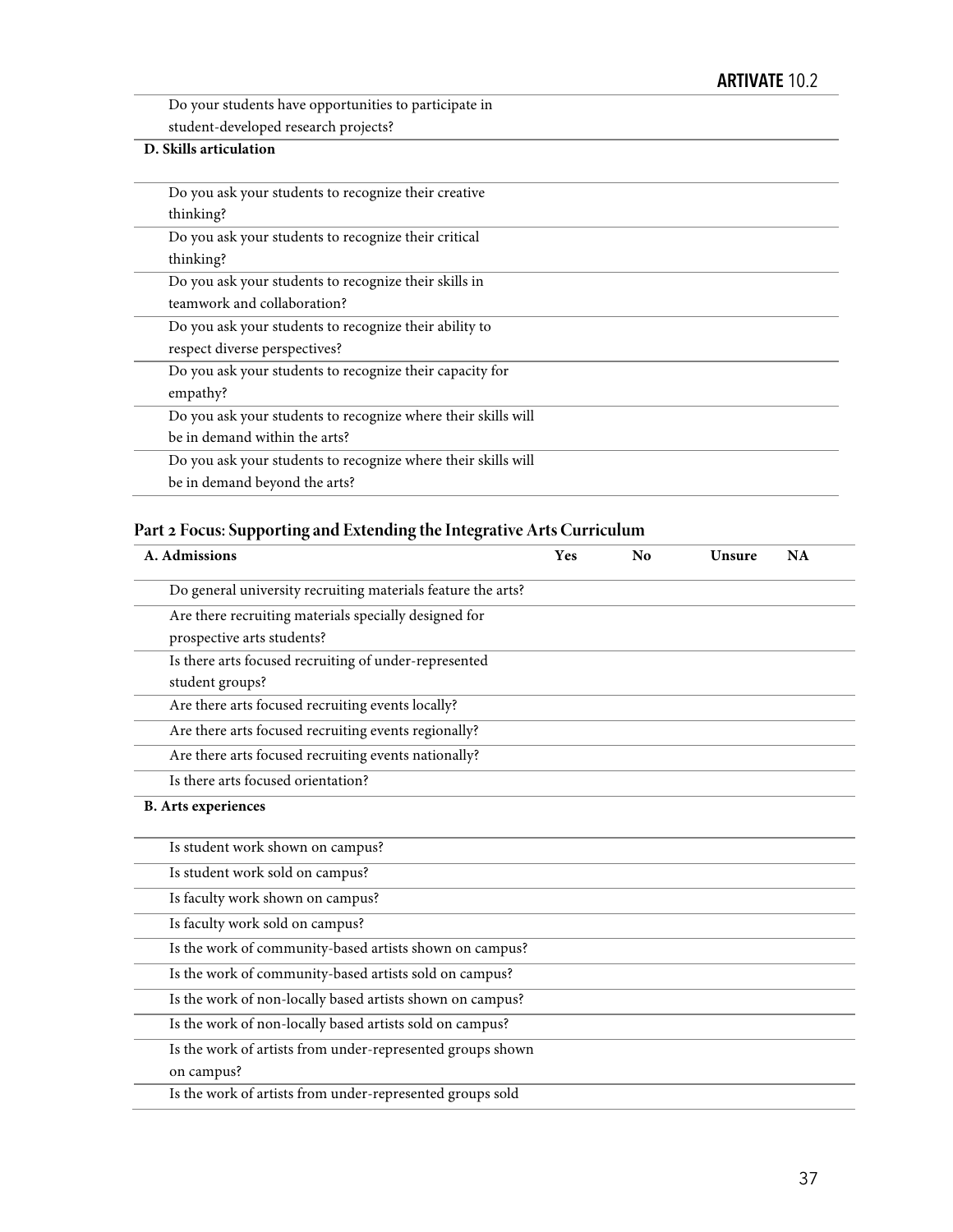| ARIIVAIE IU.Z                                                      |  |
|--------------------------------------------------------------------|--|
| on campus?                                                         |  |
| Do students have free admission to arts events on campus?          |  |
| Do students have free admission to arts events off campus?         |  |
| Do faculty have free admission to arts events on campus?           |  |
| C. Advising                                                        |  |
|                                                                    |  |
| Do academic advisors for your department's students have           |  |
| an arts background?                                                |  |
| Can academic advisors for your department's students               |  |
| articulate the skills a student is likely to gain through the      |  |
| arts degree?                                                       |  |
| Can your department's academic advisors articulate the             |  |
| skills a student is likely to gain in particular arts courses?     |  |
| Are your department's academic advisors familiar with              |  |
| classes that would complement the standard arts<br>curriculum?     |  |
|                                                                    |  |
| Are your department's academic advisors knowledgeable              |  |
| about applied learning opportunities?<br><b>D. Career Services</b> |  |
|                                                                    |  |
| Do Career Services staff have an arts background?                  |  |
| Do Career Services staff recognize the range of skills arts        |  |
| students have?                                                     |  |
| Do Career Services staff recognize the range of industries in      |  |
| which arts skills would be applicable?                             |  |
| Is Career Services well connected to nonprofit arts                |  |
| employers?                                                         |  |
| Is Career Services well connected to commercial arts               |  |
| employers?                                                         |  |
| Does Career Services have an established record of placing         |  |
| arts students beyond the arts sectors?                             |  |
| Do they host job fairs or industry showcases focusing on           |  |
| artist employment?                                                 |  |
| Can Careers Services staff help students with application          |  |
| materials targeting arts sector jobs?                              |  |
| Can Careers Services staff help students translate arts-based      |  |
| application materials for non-arts jobs?                           |  |
| E. Alumni                                                          |  |
| Does the alumni association track and promote arts alumni          |  |
| successes?                                                         |  |
| Is there an arts alumni board?                                     |  |
| Are there events for arts alumni networking?                       |  |

Are there professional development events designed for arts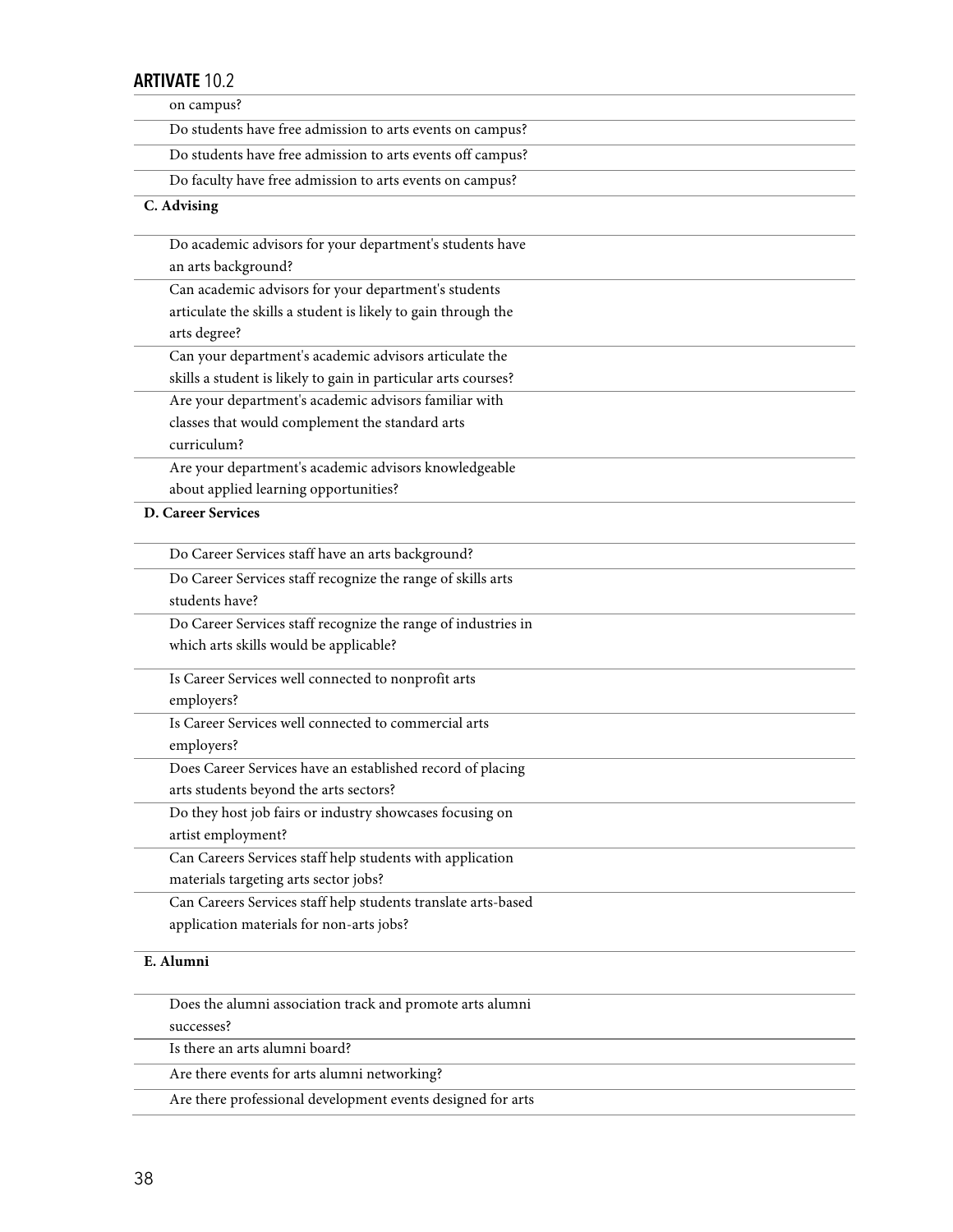alumni?

Are there structures for connecting arts alumni and current students?

# **Part Focus: Investments and Infrastructure**

| A. Facilities                                                     | Yes | N <sub>0</sub> | Unsure | <b>NA</b> |
|-------------------------------------------------------------------|-----|----------------|--------|-----------|
| Does the number of performance venues meet the needs of your      |     |                |        |           |
| department?                                                       |     |                |        |           |
| Does the number of performance venues meet the needs of           |     |                |        |           |
| community presenters?                                             |     |                |        |           |
| Does the number of exhibition venues meet the needs of your       |     |                |        |           |
| department?                                                       |     |                |        |           |
| Does the number of exhibition venues meet the needs of            |     |                |        |           |
| community artists?                                                |     |                |        |           |
| Do the sizes of performance venues meet the needs of your         |     |                |        |           |
| department?                                                       |     |                |        |           |
| Do the sizes of performance venues meet the needs of community    |     |                |        |           |
| presenters?                                                       |     |                |        |           |
| Does the number of maker spaces meet the needs of your            |     |                |        |           |
| department?                                                       |     |                |        |           |
| Does the number of maker spaces meet the needs of community       |     |                |        |           |
| artists?                                                          |     |                |        |           |
| Do facilities have current industry-standard technology?          |     |                |        |           |
| Are maintenance funds allocated to update technology regularly?   |     |                |        |           |
| Are arts facilities accessible by public transit?                 |     |                |        |           |
| Is parking readily available at arts facilities?                  |     |                |        |           |
| Do faculty artists have studio space or discipline-appropriate    |     |                |        |           |
| creative space on campus?                                         |     |                |        |           |
| Is there a living/learning community for arts students?           |     |                |        |           |
| Are there on-campus accommodations for visiting artists?          |     |                |        |           |
| <b>B. Advancement and Fundraising</b>                             |     |                |        |           |
| Is there at least one development director focusing on the arts?  |     |                |        |           |
| Does scholarship funding for students in your department align    |     |                |        |           |
| with funding levels at peer institutions?                         |     |                |        |           |
| Are there endowed chairs for arts faculty in your department?     |     |                |        |           |
| Are the arts a focus in major university fundraising initiatives? |     |                |        |           |
| Are arts spaces named for donors?                                 |     |                |        |           |
| Are arts programs named for donors?                               |     |                |        |           |
| Does the university seek support for the arts from corporations   |     |                |        |           |
| and foundations?                                                  |     |                |        |           |
| C. Faculty                                                        |     |                |        |           |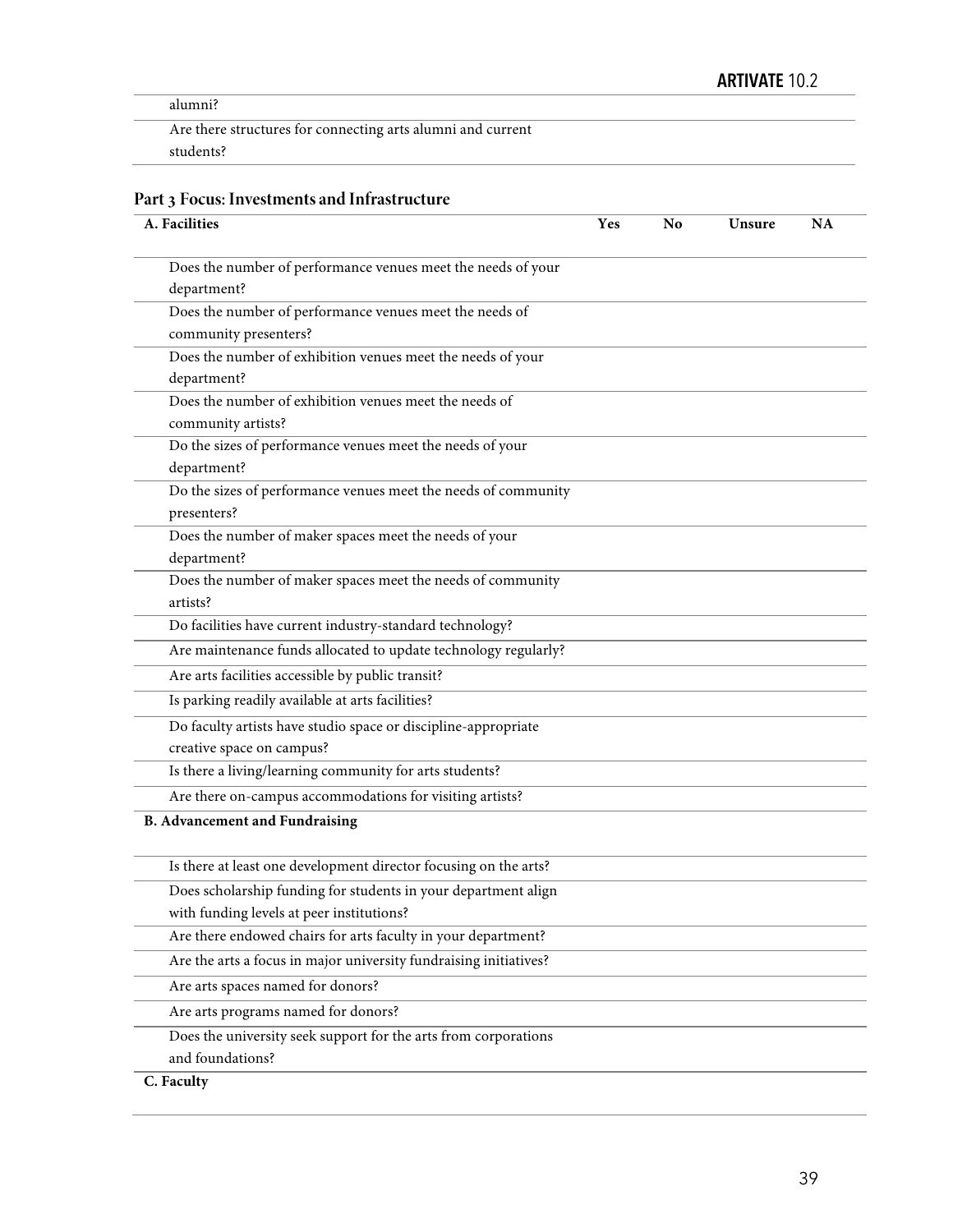| Does faculty staffing in your department follow accreditation       |
|---------------------------------------------------------------------|
| guidelines?                                                         |
| Are faculty salaries at or above CUPA averages?                     |
| Do arts faculty serve in administrative roles beyond their          |
| departments?                                                        |
| Are promotion and tenure policies attentive to and respectful of    |
| artistic work products?                                             |
| Do promotion and tenure policies recognize interdisciplinary        |
| work within the arts?                                               |
| Do promotion and tenure policies recognize interdisciplinary        |
| work beyond the arts?                                               |
| Do promotion and tenure policies recognize community-based          |
| work?                                                               |
| Do promotion and tenure policies recognize work done in             |
| collaboration with students?                                        |
| Do promotion and tenure guidelines recognize entrepreneurial        |
| work?                                                               |
| Are there professional development opportunities designed           |
| specifically for arts faculty?                                      |
| Are their policies to counteract bias in faculty hiring?            |
| Are there programs designed to retain under-represented faculty?    |
| Is there a dual career policy used to recruit faculty artists?      |
|                                                                     |
| D. Research                                                         |
| Does anyone in the research office have arts expertise?             |
| Do college-level administrators who support research have any       |
| arts experience?                                                    |
| Is there proposal development assistance for arts faculty?          |
| Does the research office publicize opportunities for external       |
| funding in the arts?                                                |
| Does the research office have internal funding programs designed    |
| for artists?                                                        |
| Does the college have research opportunities designed for artists?  |
| Are there opportunities for arts faculty to reduce teaching load in |
| order to concentrate on research?                                   |
| Are there benchmarks for productivity of arts programs and          |
| faculty?                                                            |
| Is F&A typically reinvested in externally funded arts projects?     |
| Are activities in the arts promoted by the research office in their |
| publications or on their website?                                   |
| Are activities in the arts promoted by the college in their         |
| publications or on their website?                                   |

# **E. Marketing and Branding**